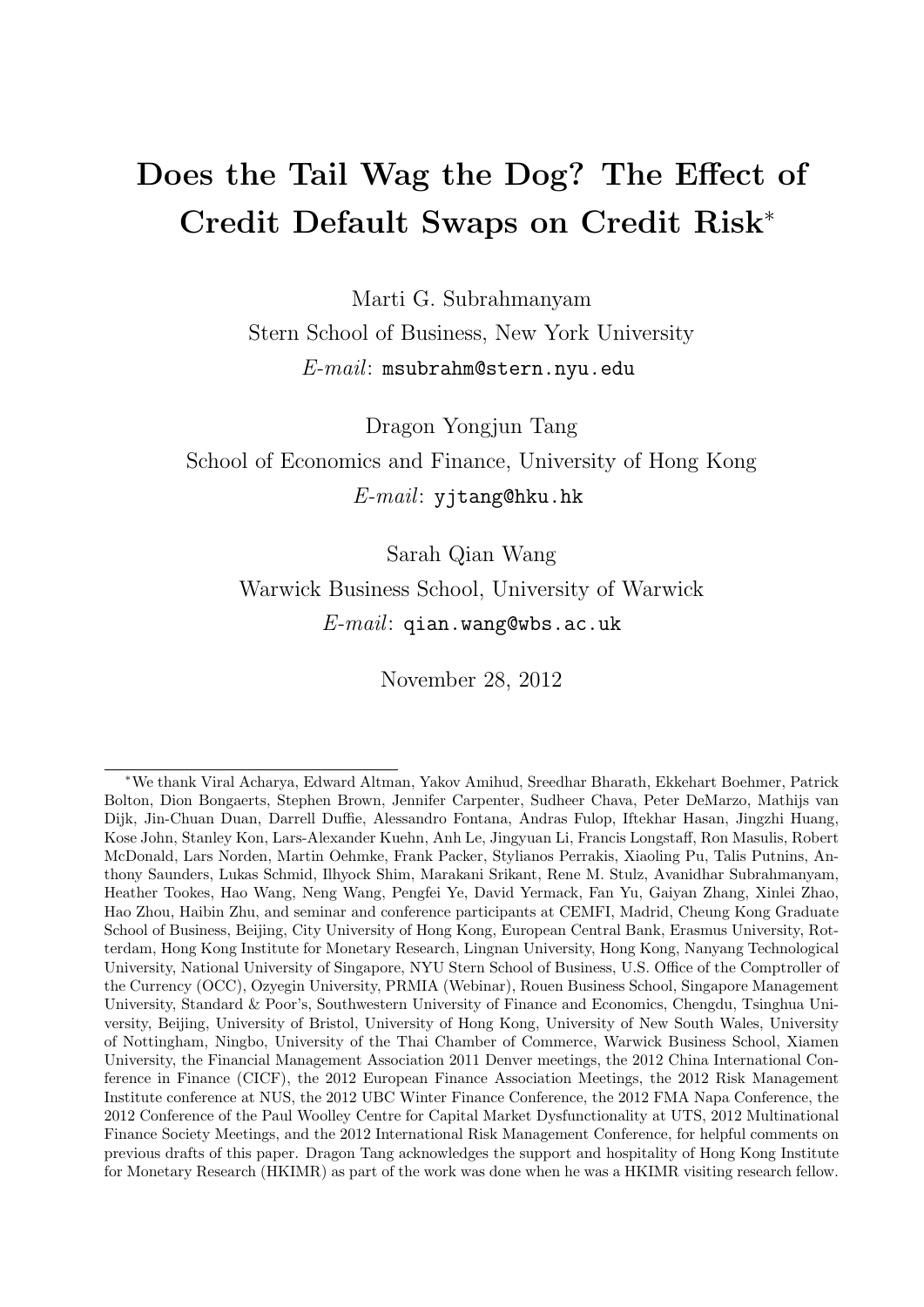## **Does the Tail Wag the Dog? The Effect of Credit Default Swaps on Credit Risk**

#### **ABSTRACT**

Credit default swaps (CDS) are derivative contracts that are widely used as tools for credit risk management. However, in recent years, concerns have been raised about whether CDS trading itself affects the credit risk of the reference entities. We use a unique, comprehensive sample covering CDS trading of 901 North American corporate issuers, between June 1997 and April 2009, to address this question. We find that the probability of both a credit rating downgrade and bankruptcy increase, with large economic magnitudes, after the inception of CDS trading. This finding is robust to controlling for the endogeneity of CDS trading. Beyond the CDS introduction effect, we show that firms with relatively larger amounts of CDS contracts outstanding, and those with relatively more "no restructuring" contracts than other types of CDS contracts covering restructuring, are more adversely affected by CDS trading. Moreover, the number of creditors increases after CDS trading begins, exacerbating creditor coordination failure for the resolution of financial distress.

*Keywords:* Credit default swaps, credit risk, bankruptcy, empty creditor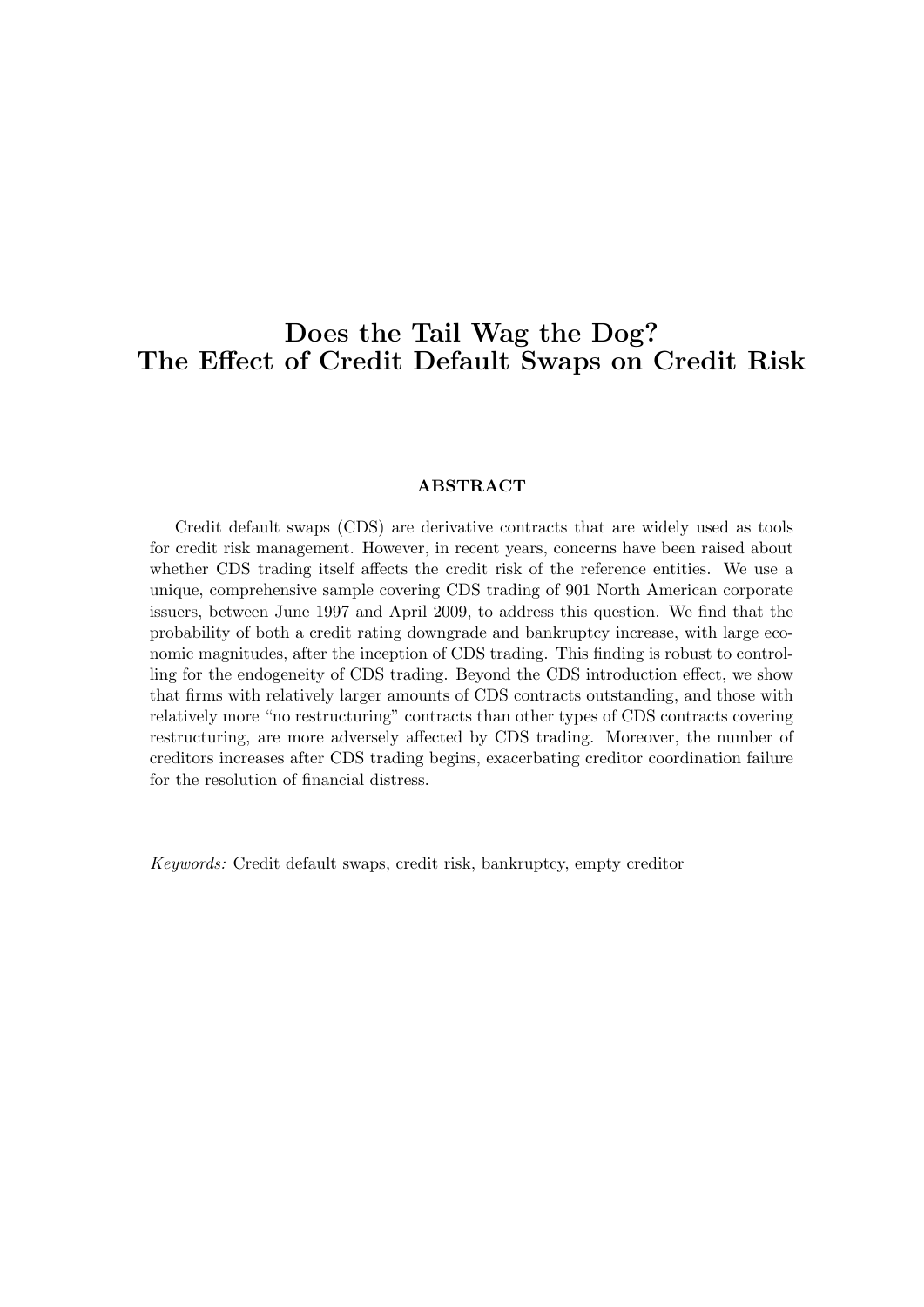## **I. Introduction**

Credit default swaps (CDS) are insurance-type contracts that offer buyers protection against default by a debtor. The CDS market grew by leaps and bounds from \$180 billion in 1997 to \$62 trillion in 2007, measured by notional amount outstanding.<sup>1</sup> CDS are arguably the most controversial financial innovation of the past two decades, extolled by some and disparaged by others.<sup>2</sup> CDS played a prominent role in the bankruptcy of Lehman Brothers, the collapse of AIG, and the sovereign debt crisis of Greece. Although the CDS market shrank considerably following the global financial crisis, it nevertheless stood at about \$29 trillion by December 2011. In spite of misgivings about the role of CDS in potentially destabilizing markets, their role as indicators of credit quality has, in fact, expanded. CDS spreads are widely quoted by practitioners and regulators for the assessment of credit risks, for both individual corporate debtors and the overall sovereign risk of a country. Meanwhile, on-shore CDS trading was launched in China and India after the credit crisis. In contrast to the intense public debate, theoretical arguments and policy initiatives, empirical evidence on the real effects of CDS trading on corporations referenced by CDS contracts is sparse. In this paper, we attempt to fill this gap in the literature, using a comprehensive dataset to empirically examine the effects of CDS on the credit risk of the reference firms.

Derivatives are often assumed to be redundant securities in pricing and hedging models and hence have no effect, adverse or benign, on the price of the underlying asset or the integrity of markets. In structural models of credit risk along the lines of Merton (1974), default risk is driven principally by leverage and asset volatility. In the spirit of that framework, CDS are regarded as "side-bets" on the value of the firm and hence do not have an impact on the credit risk associated with the individual claims issued by the firm. In particular, in such models, CDS trading does not affect the probability of bankruptcy or even the possibility of a credit rating downgrade.

Many of the issues mentioned in the context of derivatives, in general, have also been raised

<sup>1</sup>Semiannual OTC Derivative Statistics, Bank for International Settlements (BIS). CDS market statistics are also regularly published by the International Swaps and Derivatives Association (ISDA) and the British Banker's Association (BBA).

<sup>2</sup>Former Federal Reserve Chairman Alan Greenspan argued that "these increasingly complex financial instruments have contributed, especially over the recent stressful period, to the development of a far more flexible, efficient, and hence resilient financial system than existed just a quarter-century ago." (See "Economic Flexibility", Alan Greespan, Speech given to Her Majesty's Treasury Enterprise Conference, London, January 26, 2004.) In striking contrast, Warren Buffett, the much-acclaimed investor, weighed against derivatives, in general, by describing them as "time bombs, for the parties that deal in them and the economic system" and went on to conclude that "in my view, derivatives are financial weapons of mass destruction, carrying dangers that, while now latent, are potentially lethal." (See the Berkshire Hathaway Annual Report for 2002.) In a similar vein, George Soros, a legendary hedge fund manager, argued that "CDS are toxic instruments whose use ought to be strictly regulated." (See "One Way to Stop Bear Raids", *Wall Street Journal*, March 24, 2009.)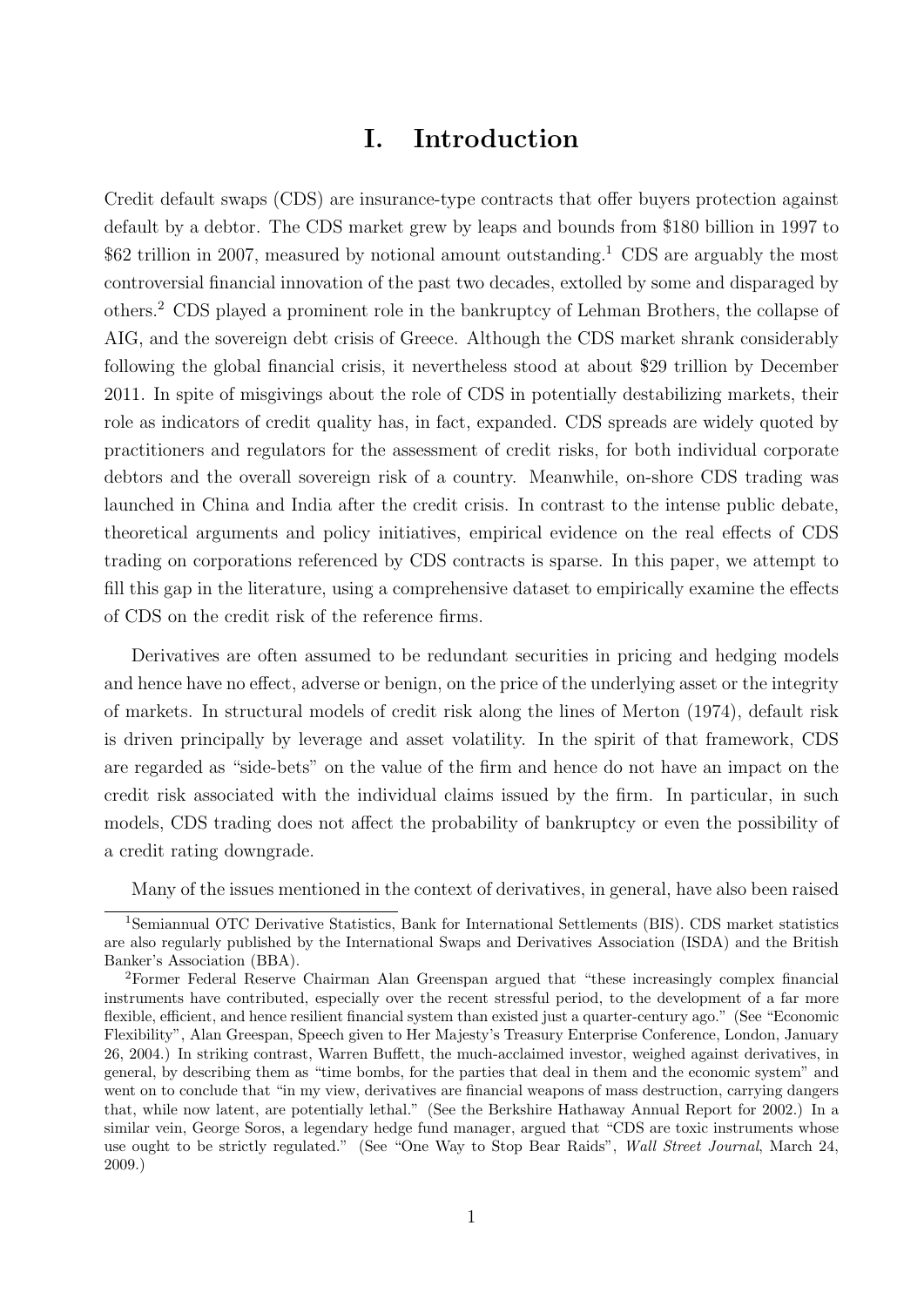in the specific case of CDS regarding their effect on the underlying asset.<sup>3</sup> Apart from common concerns that apply to all derivatives, CDS contracts are somewhat different. CDS contracts are traded over-the-counter, where price transparency and discovery are less clear-cut than in the exchanges on which most equity derivatives are listed. Moreover, financial institutions, including the bank creditors of the reference entities, are major participants of the CDS market. CDS typically have much longer maturities than most exchange-traded derivatives, allowing the traders more flexibility in adjusting their positions. If creditors selectively trade CDS linked to their borrowers, CDS positions can change the creditor-borrower relationship and play an important role in determining the borrower credit risk that determines CDS payoffs. On the one hand, CDS allow creditors to hedge their credit risk; therefore they may increase the supply of credit to the underlying firm. Such improved access to capital may increase borrowers' financial flexibility and resilience to financial distress.<sup>4</sup> On the other hand, lenders may not be as vigilant in monitoring the borrowers once their credit exposures are hedged. Consequently, firms, in turn, may take on more risky projects. Furthermore, CDS-protected creditors are likely tougher during debt renegotiations, once the borrowers are in financial distress, by refusing debt workouts and making borrowers more vulnerable to bankruptcy.

We empirically examine the effects of CDS trading on the credit risk of reference entities using a comprehensive dataset dating back to the broad inception of the CDS market for corporate names in 1997. It should be emphasized that it is difficult to obtain accurate data on CDS transactions from a single source, since CDS trading does not take place on centralized exchanges. Indeed, the central clearing of CDS is a relatively recent phenomenon. Our identification of CDS inception and transactions relies, of necessity, on multiple data sources including GFI Inc., the largest global interdealer broker with the most extensive records of CDS trades and quotes, CreditTrade, a major intermediary especially in the early stages of the CDS market, and Markit, a data disseminator and vendor that provides daily valuations based on quotes from major sell-side institutions. Our combined dataset covers 901 North American firms with a CDS trading history during the period from 1997 to 2009. The list of bankruptcies for North American firms is comprehensively constructed from major data sources such as New Generation Research, the UCLA-LoPucki Bankruptcy Database, the Altman-NYU Salomon Center Bankruptcy List, the Fixed Income Securities Database (FISD), and Moody's Annual Reports on Bankruptcy and Recovery. Over the same time

<sup>&</sup>lt;sup>3</sup>At a general level, there is evidence from the equity market that derivatives trading can affect the pricing of the underlying asset. See, for example, an early survey by Damodaran and Subrahmanyam (1992), and Sorescu (2000), for examples of such studies.

<sup>&</sup>lt;sup>4</sup>Indeed, this argument has been cited as the motivation for the invention of CDS by JPMorgan, which lent to Exxon Mobil in 1994 in the aftermath of the Exxon Valdez oil spill lawsuit. In a pioneering transaction, JPMorgan hedged part of its credit exposure using a CDS transaction with the European Bank for Reconstruction and Development (EBRD). See Tett (2009).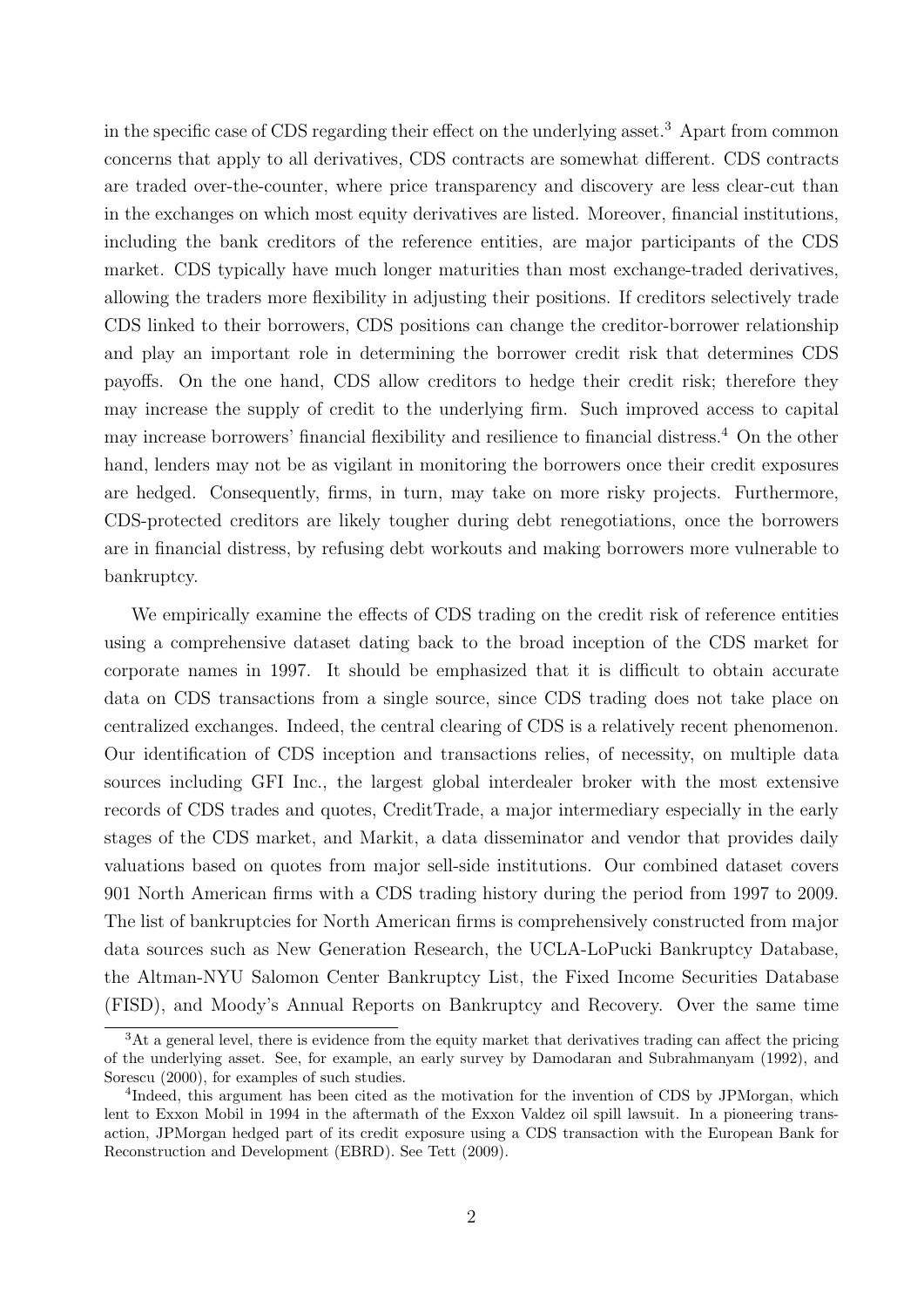period, our overall sample of firms covers 3,863 rating downgrades from Standard & Poor's and 1,628 bankruptcy filings.

Our first finding from the combined dataset is that, controlling for fundamental credit risk determinants suggested by structural models, the likelihood of a rating downgrade and the likelihood of the bankruptcy of the reference firms both increase after CDS start trading. The increase in credit risk after CDS trading begins is both statistically significant and economically meaningful. For our sample of CDS firms, credit ratings decline by about half a notch, on average, in the two years after the inception of CDS trading. In a similar vein, the probability of bankruptcy more than doubles (from 0.14% to 0.47%) once the CDS start trading on a firm.

The selection of firms for CDS trading and the endogeneity of the timing of CDS inception need to be addressed in order to make a causal inference about the effect of CDS trading. CDS firms and non-CDS firms are quite different in terms of their key characteristics. There could be unobserved omitted variables that drive both the selection of firms for CDS trading and changes in bankruptcy risk. Also, the timing of CDS inception can be endogenous as CDS trading is more likely to be initiated when market participants anticipate the *future* deterioration in the credit quality of the reference firm. We address these two concerns in several ways besides the basic fixed effects controls. Specifically, we construct a model to predict CDS trading for individual firms. This model allows us to measure the treatment effect of CDS inception using an instrumental variable (IV) approach, run a propensity score matching analysis for firms with and without CDS trading, and conduct a difference-indifference estimation. We find two IVs for CDS trading. The first IV is the foreign exchange (FX) hedging position of lenders and bond underwriters. Lenders with a larger FX hedging position are more likely, in general, to trade the CDS of their borrowers. The second is the lenders' Tier One capital ratio. Banks with lower capital ratios have a greater need to hedge the credit risk of their borrowers via CDS. It seems valid to exclude both IVs from the credit risk predictions of firms since they only affect borrower credit risk via CDS market activities. We also show that both IVs are significant determinants of CDS trading and that they are not weak instruments. Furthermore, the Sargan over-identification tests fail to reject the hypothesis that both IVs are exogenous. The positive relationship between CDS trading and bankruptcy risk remains significant, even after controlling for the selection and endogeneity of CDS trading.

The effect of CDS trading on credit risk goes beyond the simple binary categorization of firms' CDS status. It is conceivable that CDS will be more influential when the market is more liquid and when more contracts are outstanding. Indeed, we find that the likelihood of bankruptcy increases with the number of live CDS contracts outstanding. Therefore, the effect of CDS works in both directions: Bankruptcy risk increases as CDS positions gather force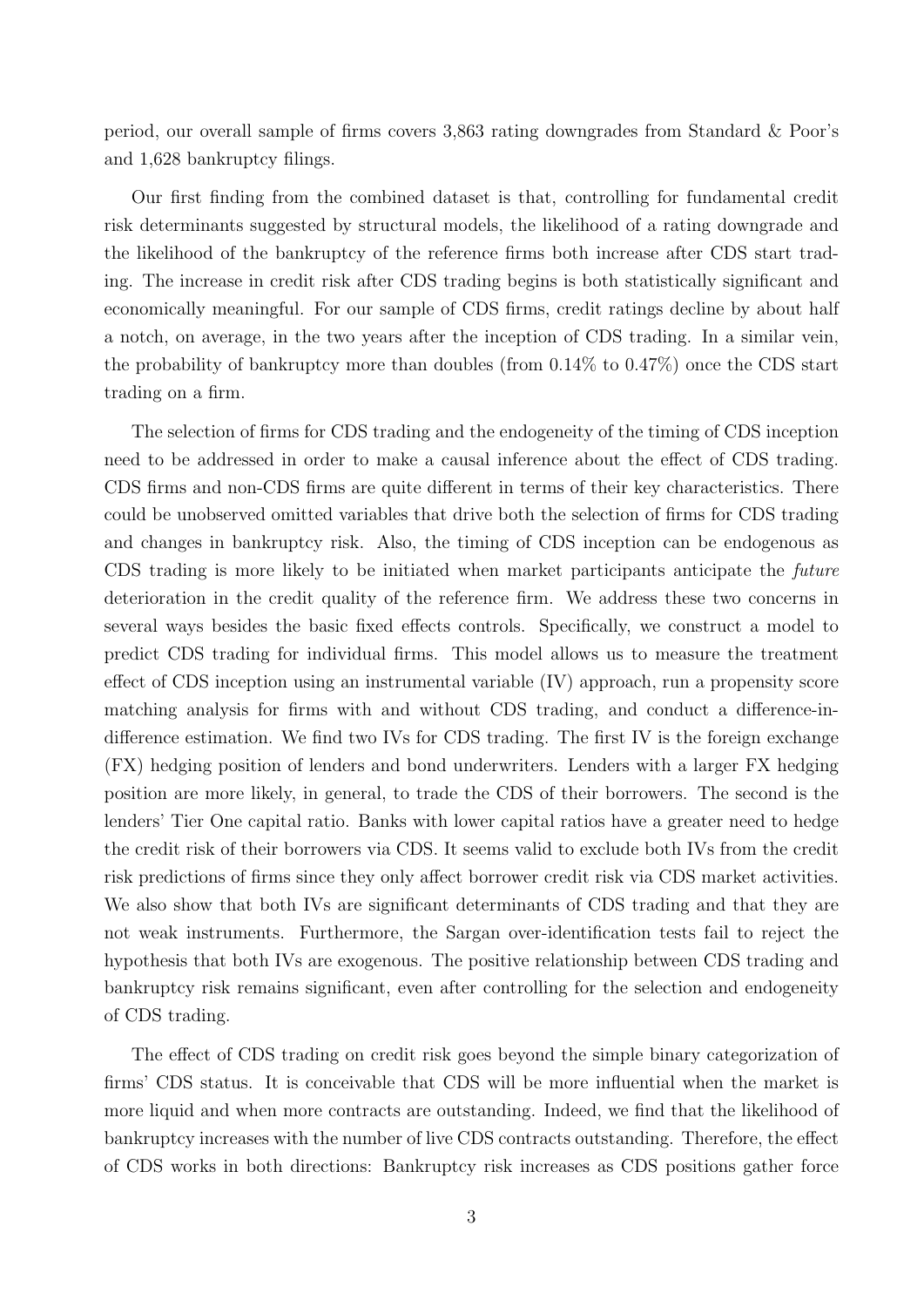and decreases when the amount of CDS trading is reduced. These findings further strengthen the evidence that the increase in credit risk after CDS trading begins is not completely due to selection and endogeneity.

After establishing our primary finding that the reference firms' credit risk increases after CDS trading begins, we investigate potential mechanisms for channeling the effect of CDS trading on credit risk. CDS can affect firm fundamentals such as the leverage and the interest burden. The credit risk of a firm clearly increases as it becomes more leveraged. Indeed, we find that firm leverage increases significantly after CDS trading begins. The increase in leverage can be due to either enlarged credit supply or reduced debt financing restrictions imposed by lenders after CDS trading has begun.<sup>5</sup> Therefore, we control for leverage (both before and after CDS trading) in our regression analysis in order to isolate the leverage channel from other possibilities. The credit risk of a firm can also increase if it is more vulnerable in financial distress. One source of vulnerability arises from the creditor's unwillingness to work out troubled debt. Another source is the potential failure of coordination among the distressed firm's creditors.

Anecdotal evidence suggests that CDS positions can play an important role in the process of distress resolution. To cite one such instance, CIT Group attempted to work out its debt from late 2008 to mid-2009. In the event, however, some creditors with CDS protection rejected the firm's exchange offer.<sup>6</sup> CIT Group eventually filed for Chapter 11 bankruptcy on November 1, 2009. Hu and Black (2008) term such CDS-protected debt-holders "empty creditors", meaning that they have all the same legal rights as creditors, but do not have positive risk exposure to borrower default; hence, their financial interests are not aligned with those of other creditors who do not enjoy such protection.<sup>7</sup>

The empty creditor problem is formally modeled by Bolton and Oehmke  $(2011)^8$ . Their model predicts that, under mild assumptions, lenders will choose to become empty creditors by buying CDS protection. Consequently, they will be tougher in debt renegotiation when the firm is under stress. Empty creditors are even willing to push the firm into bankruptcy if their total payoffs including CDS payments would be larger in that event. In their model, CDS sellers anticipate this empty creditor problem and price it into the CDS premium, but

<sup>5</sup>Saretto and Tookes (2012) focus on the effect of CDS trading on leverage and confirm the hypothesis of increased leverage.

<sup>6</sup>See "Goldman Purchase Puts CDS in Focus", *Financial Times*, October 4, 2009, and "Goldman Sachs May Reap \$1 Billion in CIT Bankruptcy", *Bloomberg*, October 5, 2009.

<sup>7</sup>The use of equity derivatives such as options or swaps in the context of equities creates the analogous issue of "empty voters" who enjoy voting rights in the firm, but without any financial risk, by breaking the link between cash flow rights and control rights.

<sup>8</sup>Table 1 of Bolton and Oehmke (2011) lists other cases of suspected empty creditors, demonstrating that the CIT example is not that unique. Other studies such as Duffie (2007), Stulz (2010), and Jarrow (2011) also offer relevant discussions on creditor incentives.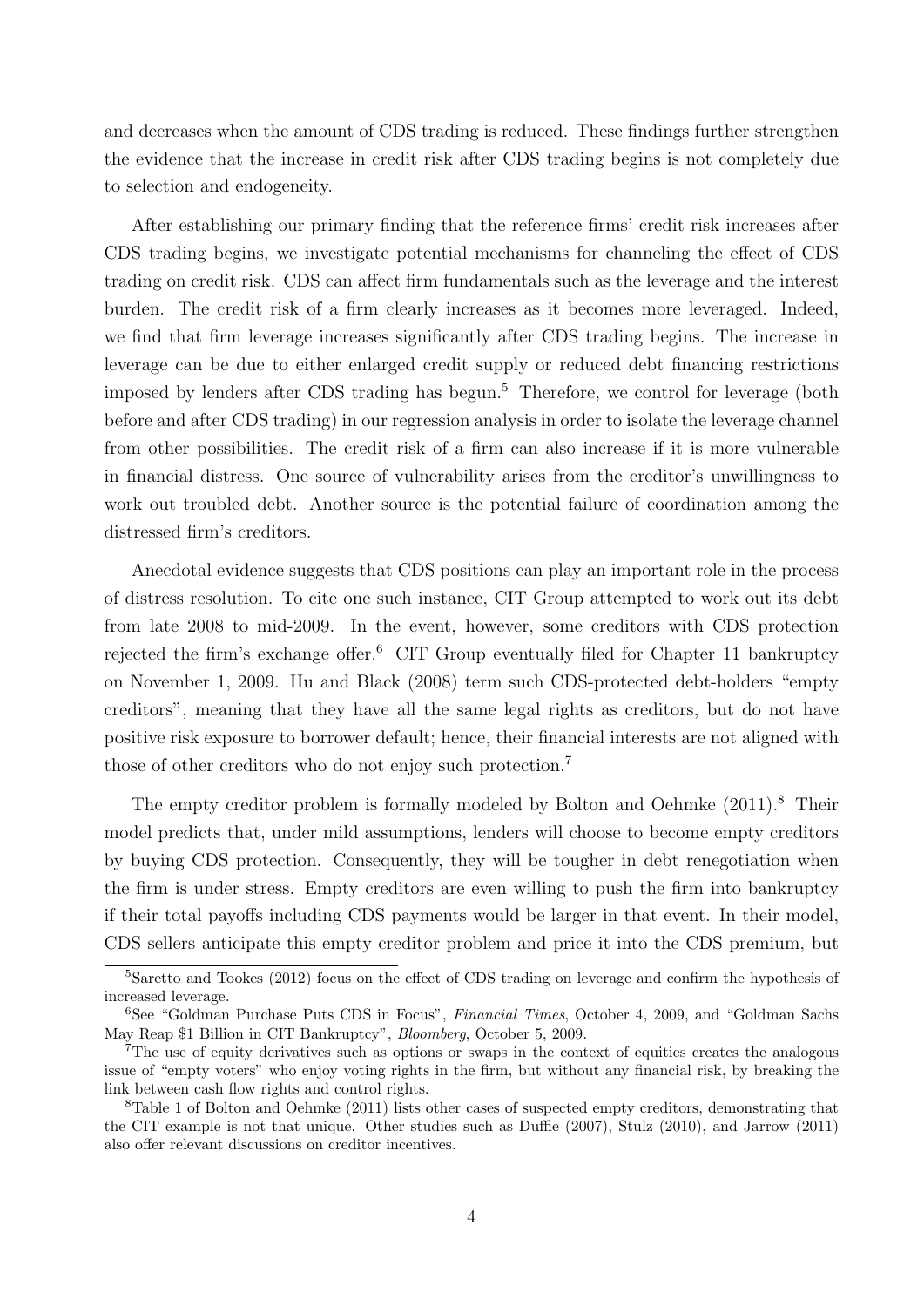they cannot directly intervene in the debt renegotiation process (unless they buy bonds or loans so as to become creditors).

Our data do not include trader identities; therefore, we cannot directly observe the presence and extent of empty creditors; neither are we aware of other data sources that would allow direct detection of empty creditors. In an indirect test, we find that firm bankruptcy risk is positively related to the total CDS amount divided by total debt. We further construct a more effective test of tough creditor implications. Our combined dataset contains contract terms that allow us to test a unique prediction of the empty creditor model. Specifically, we know for each CDS contract whether restructuring is covered as a credit event or not. Buyers of "no restructuring" CDS contracts will be paid only if the reference firm files for bankruptcy or there is a failure to pay. However, buyers of other types of CDS contracts that include restructuring as a credit event will be compensated even when the debt of the reference firm is restructured. Clearly, creditors with "no restructuring" CDS protection will have a stronger incentive to force bankruptcy than buyers of other CDS contracts without this restrictive clause. Indeed, we find that the effects of CDS trading are stronger when a larger fraction of the CDS contracts contain the "no restructuring" credit event clause. This result also provides evidence of the causal effects of CDS trading, particularly since there is no significant effect from other types of CDS contracts and, even more so, since this measure does not directly rely on the selection of firms for CDS trading.

The availability of CDS contracts may render more banks willing to lend, due to the possibility of risk mitigation and enhanced bargaining power via CDS contracts. However, such an expanded lender base can also hinder debt workouts. The greater the number of lenders, the more likely that some lenders will choose to become empty creditors, and the more severe will be the problems of coordination in a stressed situation, when a workout may be necessary. Therefore, CDS trading may affect lending relationships, and in particular the number of lenders. Indeed, we find that more creditors lend to the firms after reference CDS become available. Consistent with prior findings, we also find that bankruptcy risk increases with the number of lenders due to creditor coordination failure, thus providing another channel for the adverse effect of CDS trading on bankruptcy risk.

In sum, rather than being an instrument providing insurance against borrower default, CDS trading can increase the likelihood of borrower default ("the tail wags the dog"). Our main contribution is documenting a real effect of the trading of CDS on the survival probabilities of firms. We are among the first to formally test and support the empty creditor model of Bolton and Oehmke (2011). Our study complements Ashcraft and Santos (2009) and Saretto and Tookes (2012), who find that the cost of debt of risky firms, and their leverage, increase after CDS trading has started.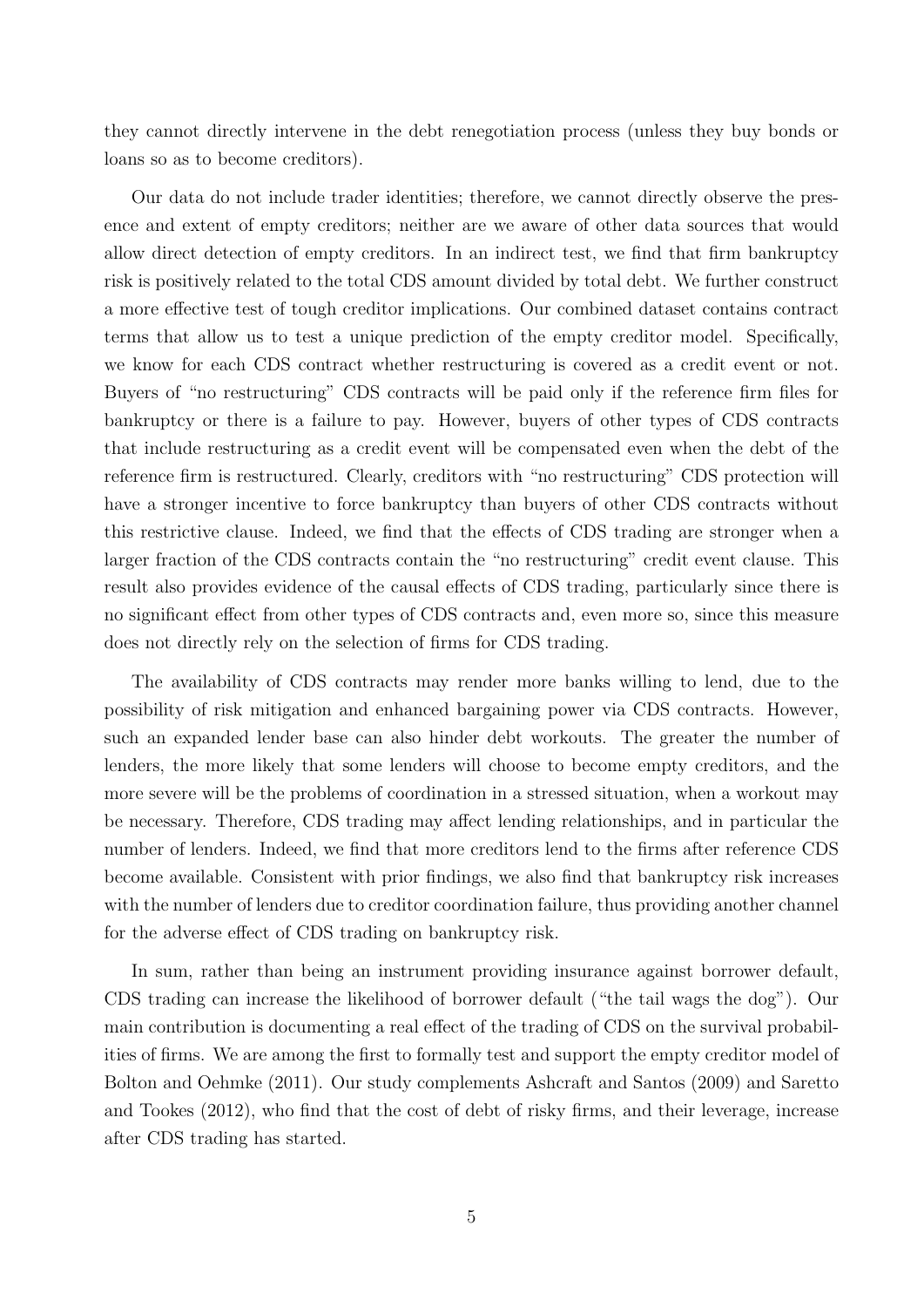Our findings have implications for investors in credit markets as well as firms. These entities need to consider the impact of CDS trading on the likelihood of bankruptcy in their pricing of corporate debt. Financial regulators and policy makers need to take the increase in credit risk following CDS trading into account in their regulatory actions. In particular, banking regulators need to incorporate this effect in their risk weighting formulae, while securities regulators may require further disclosures of CDS positions, so that investors are made aware of the extent of the potential impact of CDS trading on credit risk.

The remainder of this paper is organized as follows. Section II develops testable hypotheses in relation to the literature. The construction of our dataset is described in Section III. Section IV presents our empirical results for the effect of CDS trading along with a detailed examination of the endogeneity concerns and the mechanisms for the effect. Section V concludes.

## **II. Related Literature and Testable Hypotheses**

CDS were originally invented to help banks to transfer credit risk, maintain relationships with borrowers, and expand their business. The availability of CDS has indeed afforded banks the flexibility and opportunity to manage their credit risk. Over time, other agents including hedge funds, mutual funds and other investors have become active in the CDS market. We place our research in the context of the literature on the CDS market, with particular reference to studies that address issues relating to the relationship between firms and their creditors.<sup>9</sup>

Several recent theoretical studies model the role of CDS in debt financing. Bolton and Oehmke (2011) argue that credit supply can increase because creditors will be tougher and have more bargaining power in debt renegotiation when they use CDS to protect their exposure, thereby reducing borrowers' incentives for strategic default. On the other hand, Che and Sethi (2012) conjecture that CDS can crowd out lending as creditors can sell CDS instead of making loans or buying bonds, effectively reducing credit supply and increasing the cost of debt. Campello and Matta (2012) point out that the effect of CDS depends on macroeconomic conditions. The empirical evidence relating to the effect of CDS on the cost and supply of debt is mixed. Ashcraft and Santos (2009) find that, after CDS introduction, the cost of debt increases for low-quality firms and decreases for high-quality firms. While Hirtle (2009) finds no significant increase in bank credit supply after the initiation of CDS trading, Saretto

<sup>&</sup>lt;sup>9</sup>There is a vast literature on other aspects of CDS trading. Longstaff, Mithal, and Neis (2005), Stanton and Wallace (2011), and Nashikkar, Subrahmanyam and Mahanti (2012) discuss the pricing of CDS. Apart from individual firms in the economy, CDS trading may also have an effect on the aggregate economy. For instance, Duffee and Zhou (2001) and Allen and Carletti (2006) show that CDS trading may hurt financial stability when firms are interconnected. Arping (2004) and Morrison (2005) argue that CDS can reduce the lender-borrower combined welfare.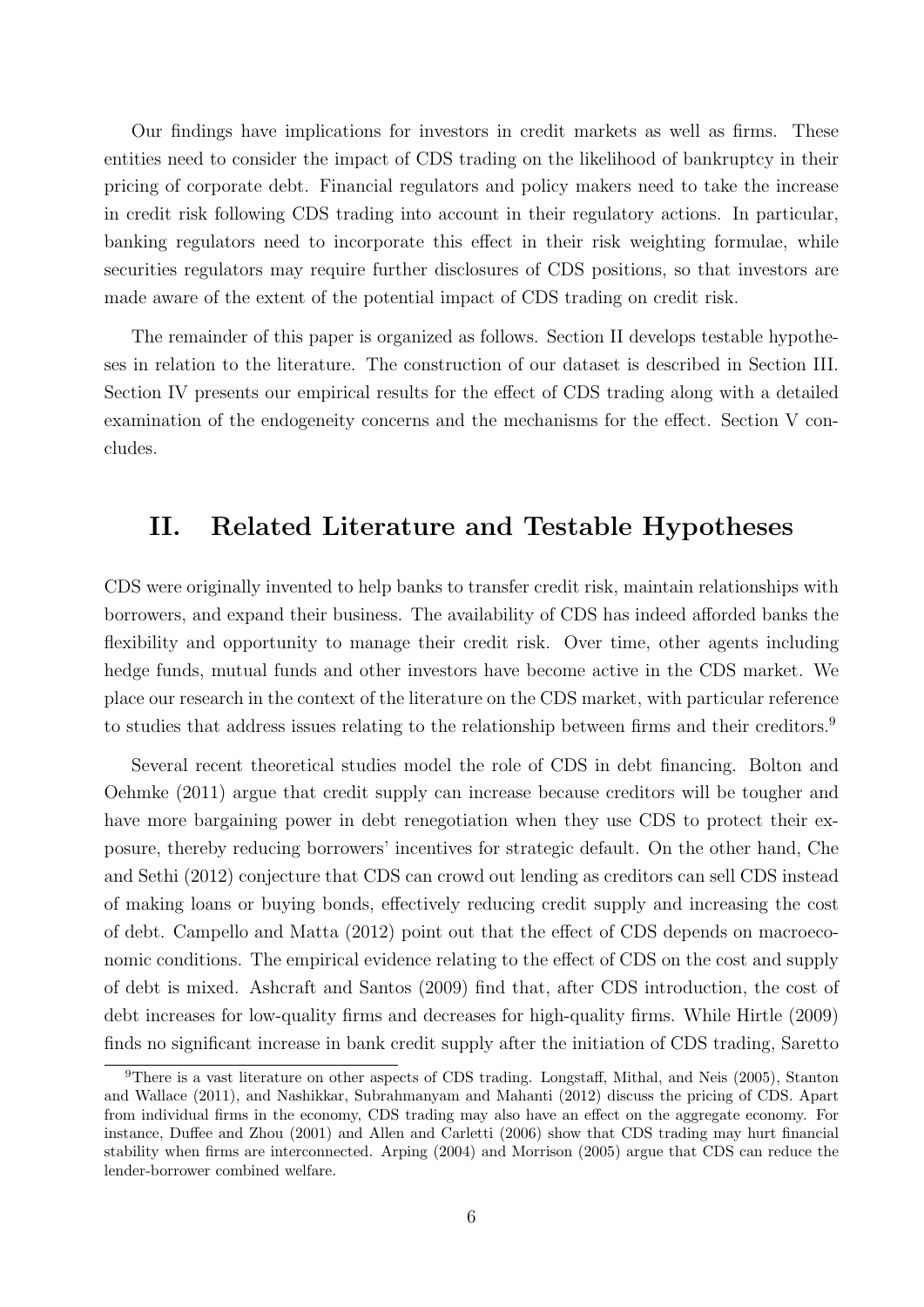and Tookes (2012) find that the reference firm's leverage increases.

There are potentially both positive and negative influences of CDS trading on the credit risk of reference entities. On the one hand, if the leverage of a firm increases after CDS trading has begun, it follows that its bankruptcy risk also increases correspondingly. Moreover, as we illustrate in Appendix A, the lenders' willingness to restructure the firm's debt in the event of financial distress is affected by their respective CDS positions. Some CDS-protected lenders may prefer the bankruptcy of borrowers, if the payoffs from their CDS positions are high enough. Although there are other reasons why lenders may be unwilling to restructure the debt of a firm in financial distress (for example, they may believe that the borrower could eventually go bankrupt even after a debt restructuring), their CDS positions will be a factor in their decision. On the other hand, issuers could benefit from CDS trading on their names. Allen and Carletti (2006) show that, under certain conditions, CDS improve risk sharing and are good for both borrowers and lenders. Parlour and Winton (2012) construct a model showing that CDS can help improve lending efficiency for high-quality borrowers. Norden, Silva-Buston, and Wagner (2012) show that lenders with more CDS activities offer lower loan rates and help their borrowers during periods of financial crisis. It follows that, if CDS are beneficial to the lenders, then some of the benefits may be passed on to or shared with the borrowers, thus making firms safer. If the risks outweigh the benefits of financial flexibility, then we expect firms to be riskier after CDS trading:

**Hypothesis 1 (Baseline)** *The credit risk of a firm and, in particular, its risk of bankruptcy increase after the introduction of trading on CDS contracts referencing its default.*

One could alternatively examine the related hypothesis that CDS trading reduces the success rate of restructuring for distressed firms. This latter question has been addressed in three complementary studies, albeit with smaller samples, by Bedendo, Cathcart, and El-Jahel (2012), Danis (2012) and Narayanan and Uzmanoglu (2012), with conflicting conclusions. While Danis (2012) finds significant impact of CDS trading on restructuring, Bedendo, Cathcart, and El-Jahel (2012) and Narayanan and Uzmanoglu (2012) fail to find such effects. Our analysis applies to the full sample of firms, both healthy and distressed. Bankruptcy may be a better testing framework than restructuring as bankruptcy events are more easily observed than restructuring events. Moreover, defining distressed firms in the context of restructuring is a subjective assessment, which poses challenges for the researcher (and may explain the mixed evidence from above-mentioned studies). Therefore, we focus on bankruptcy filings in our analysis here.

The effect of CDS trading can vary considerably even among CDS firms. Indeed, Minton, Stulz, and Williamson (2009) find that banks' use of CDS depends on the market liquidity of the particular instrument. The larger is the holding of CDS relative to debt outstanding,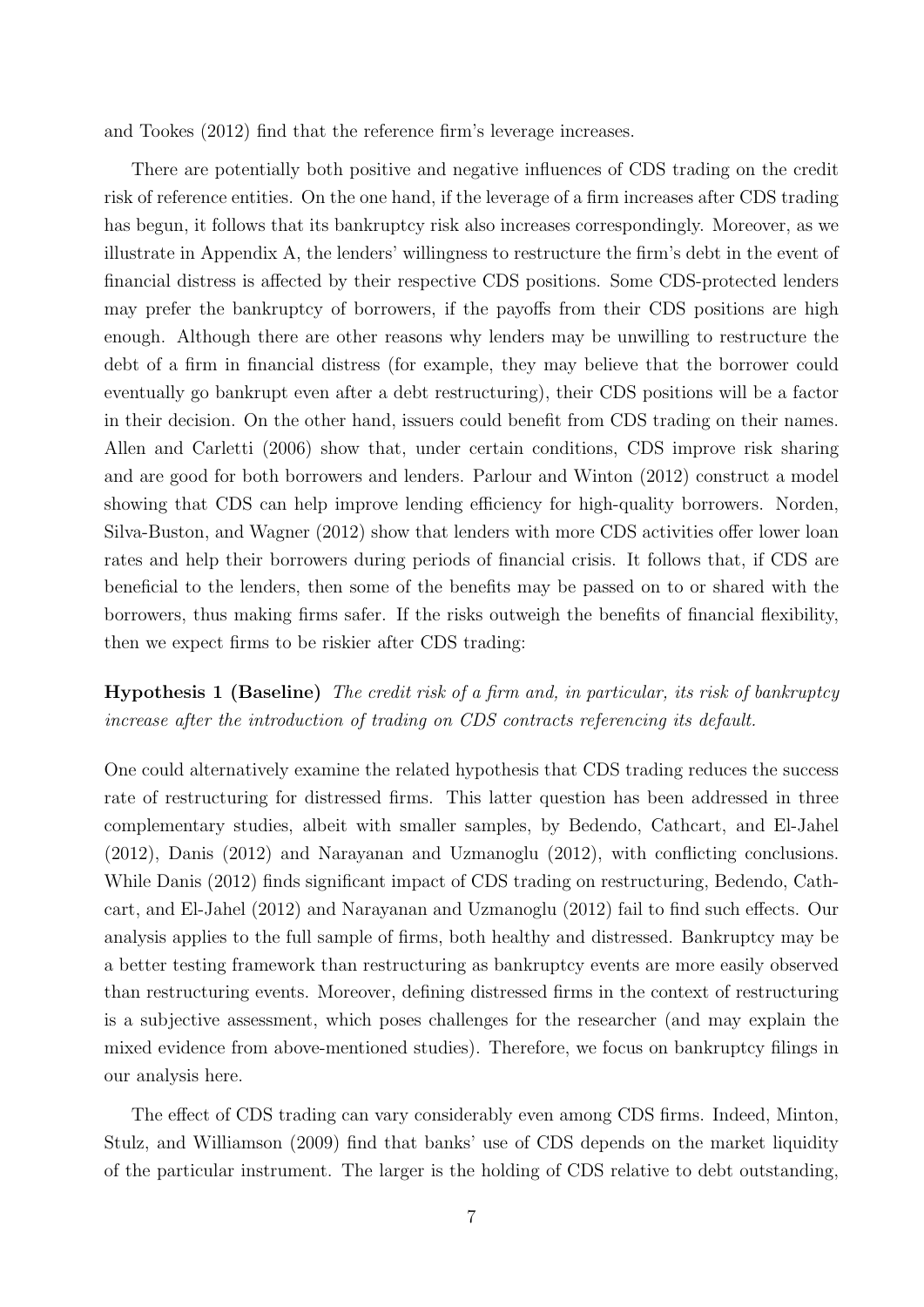the greater is the benefit to CDS buyers, and hence, their incentive to tilt the firm towards bankruptcy. Therefore, we quantify the CDS effect based on the amount of CDS trading in the following hypothesis:

**Hypothesis 2 (CDS Exposure)** *The increase in the bankruptcy risk of a firm after the introduction of trading in CDS contracts referencing its default is larger for a firm with a greater number of CDS contracts outstanding.*

Another distinctive feature of our study is that we test for the quantitative implications of CDS trading. Peristiani and Savino (2011) document that higher bankruptcy risk is significant in the presence of CDS during 2008, but insignificant overall in their sample. Our study uses a comprehensive database and rigorous econometric procedures to provide more powerful tests than the binary CDS introduction events.

We next address the issue of the mechanisms by which CDS trading affects bankruptcy risk, with particular emphasis on the incentives of tough creditors.<sup>10</sup> Empty creditors do not completely determine the fate of the reference entities. In some cases, the reference firms survive without any credit events, or with straightforward debt rollover, if other creditors support the borrower and outweigh the influence of empty creditors. In such cases, empty creditors will lose the *additional* premium they paid to the CDS sellers without any concomitant benefits. However, if credit events do occur, empty creditors and other CDS buyers will likely make profits. (Thompson (2010) shows that the insurance buyer will also need to worry about whether the seller can honor its commitment.) Whether the overall effect of CDS trading is significant or not depends on the incentives of the marginal creditors, and will be borne out in the data. If we can make the assumption that the presence of CDS implies a higher probability of empty creditors than there are for non-CDS firms, then our primary hypothesis will also answer this question. Moreover, we take advantage of information on the amount of CDS relative to debt outstanding and the presence of the restructuring clause in the CDS contracts:

**Hypothesis 3 (Tough Creditors)** *The increase in the bankruptcy risk of a firm after the introduction of trading in CDS contracts on it is larger if (a) there is a greater notional amount of CDS contracts relative to debt outstanding ("over-insurance"), and (b) "no restructuring" (NR) contracts account for a larger proportion of all CDS contracts referencing its default.*

The third hypothesis suggests a unique test of the empty creditor mechanism by using a special feature of the CDS contracts. If CDS contracts cover restructuring as a credit event, then

<sup>&</sup>lt;sup>10</sup>One natural related question is: Are creditors tougher under CDS trading? The recent decline in the absolute priority deviation during bankruptcy resolution documented by Bharath, Panchapagesan, and Werner (2010) is consistent with tougher creditors and coincides with the development of the CDS market. However, this issue merits more detailed investigation.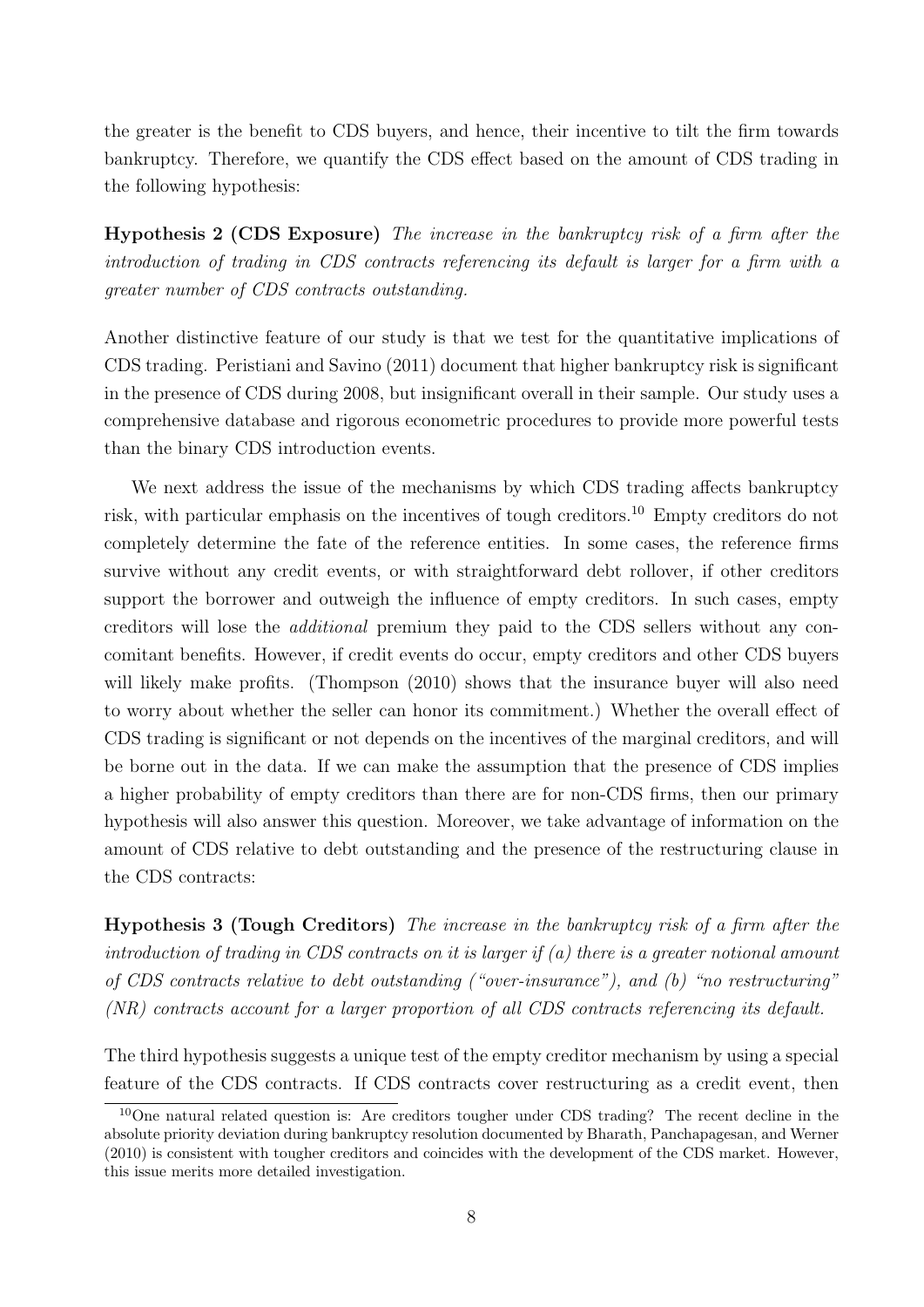creditors will be compensated, whether the distressed firm restructures or declares bankruptcy. However, if restructuring is not covered in the restructuring clause, the default event may be triggered, but the empty creditor will only get compensated if there is a failure to pay or the firm files for bankruptcy. Therefore, we hypothesize that the empty creditor mechanism is even more effective for NR CDS. We note that Bolton and Oehmke (2011) endogenize the pricing of CDS contracts so that the CDS seller takes this "empty creditor" incentive into account.

The hypothesis above emphasizes the *ex post* effect (after the loan and CDS positions are given) of CDS due to lenders that are tougher in debt renegotiation, although not every creditor would want to become an empty creditor. Gopalan, Nanda, and Yerramilli (2011) show that the lead bank suffers reputation damage from borrower bankruptcies. From an *ex ante* perspective, lenders could be strategic in their use of CDS and lending decisions. Bolton and Oehmke (2011) show that lenders are more willing to lend when CDS permit them the possibility of risk mitigation. It follows that more banks are willing to lend to a firm when CDS are available.<sup>11</sup> Such an expansion in the lender base and the level of lending has two consequences. First, the likelihood of empty creditors is higher when there are more lenders. Second, the probability of bankruptcy is higher when there are more lenders due to the potential for coordination failure. Gilson, John, and Lang (1990) show that creditor coordination failure increases the risk of bankruptcy. Brunner and Krahnen (2008) show that distress workouts are less successful when there are more creditors. Therefore, we generate our last hypothesis in two parts:

**Hypothesis 4 (Lender Coordination)** *(a) The number of (bank) lenders increases after the introduction of CDS trading. (b) Bankruptcy risk increases with the number of lenders.*

## **III. Dataset on CDS Trading and Bankruptcy**

We use actual transaction records to identify firms with CDS contracts written on them, and in particular, the date when CDS trading began for each firm and the type of contract traded. Unlike voluntary dealer quotes that are non-binding and may be based on hypothetical contract specifications, transaction data contain multi-dimensional information on the actual CDS contracts, including price, volume and settlement terms. Our CDS transactions data are obtained from two separate sources: CreditTrade and GFI Group. CreditTrade was the

<sup>&</sup>lt;sup>11</sup>Borrowers may also want to broaden their lender base if they anticipate that some lenders could take advantage of their respective CDS positions. Acharya and Johnson (2007) suggest that bank lenders engage in insider trading in the CDS market. Hale and Santos (2009) show that, if banks exploit their information advantage, firms respond by expanding their borrowing base to include lenders in the public bond market or by adding more bank lenders.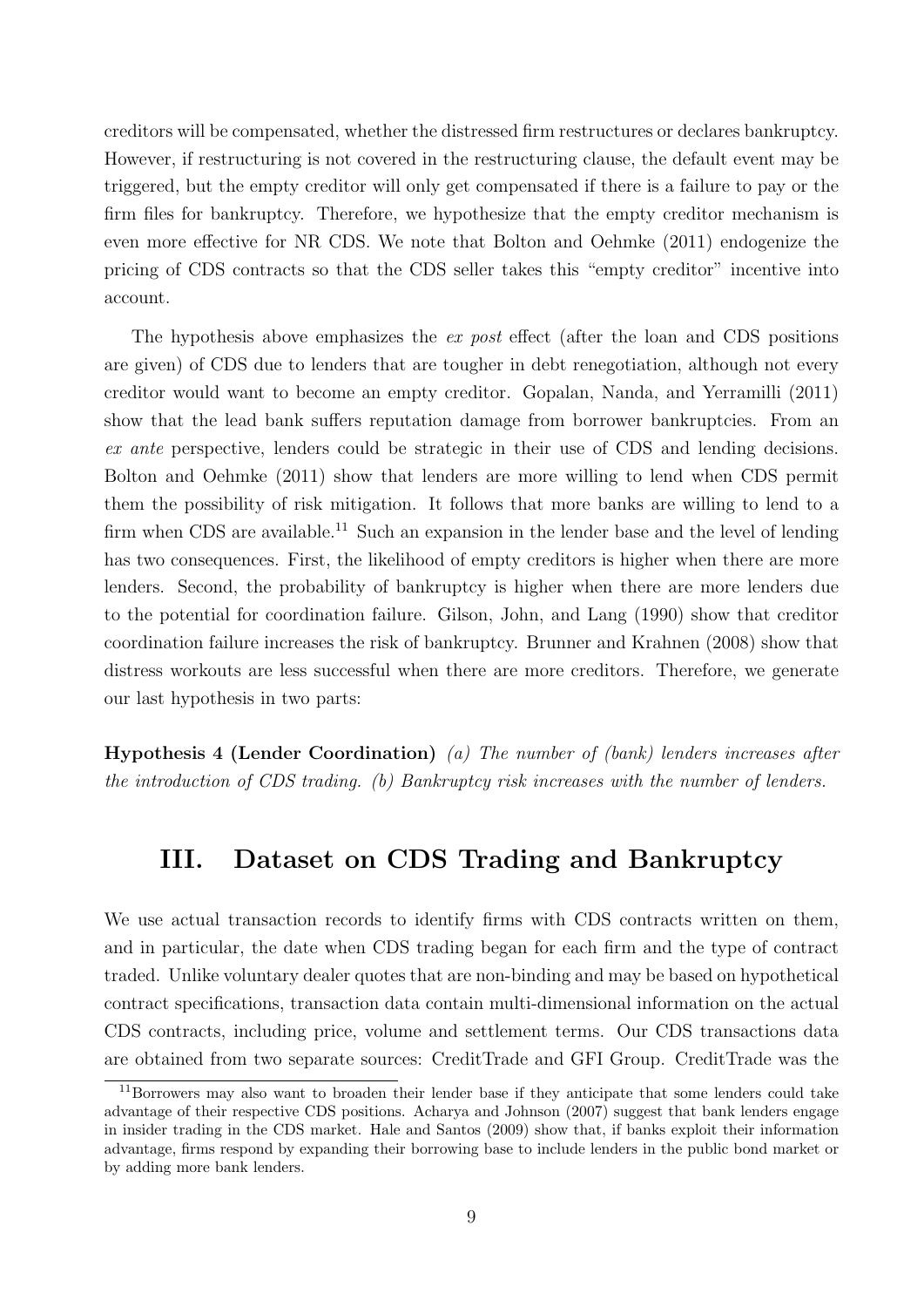main data source for CDS transactions during the initial phase of the CDS market, before GFI Group took over as the market leader.<sup>12</sup> Combining data from these two sources allows us to assemble a comprehensive history of North American corporate CDS trading activities.

Our CreditTrade data cover the period from June 1997 to March 2006, while our GFI data cover the period from January 2002 to April 2009. Both datasets contain complete information on intra-day quotes and trades such as the type of contract, the time of the transaction, order type, and the CDS price. Since CDS contracts are traded over-the-counter, unlike stocks or equity options, which are mostly traded on exchanges, the first trading date for each firm's CDS is hard to pinpoint with a time stamp. However, because we have overlapping samples from these two data sources between January 2002 and March 2006, we are able to cross-check the two records to confirm the reliability of our identification of the first CDS trading date. In the event, the dates of first appearance of a particular CDS in the two data sources are mostly within a couple of months of each other. To ensure greater accuracy, we also crosscheck trading-based CDS data with the Markit CDS database, a commonly used CDS dealer quote database, and confirm our identification of firms for which CDS are traded and the date of inception of trading.<sup>13</sup> It should be stressed that any remaining noise in identifying the precise introduction date of a particular CDS should bias us against finding significant empirical results regarding the consequent effects on credit risk.

There are two important advantages of using the complete set of transaction data in our empirical analysis of non-sovereign North American corporate CDS. First, our sample starts in 1997, which is generally acknowledged to be the year of inception of the broad CDS market.<sup>14</sup> Therefore, our identified first CDS trading dates will not be contaminated by censoring of the data series. Second, our CDS transaction data include the complete contractual terms, such as the specification of the credit event, maturity, and security terms, at the contract level. Aggregate position or quote data obtained from broker-dealers or, more recently, clearing houses or data aggregators, would generally not include such detailed information. The credit event specification allows us to investigate the effect of restructuring clauses. The maturity information at the contract level allows us to calculate the amount of the outstanding CDS positions at each point in time. Our sample of CDS introductions ends in April 2009 for an important institutional reason: The market practice in CDS changed significantly in April 2009 due to the "Big Bang" implemented by ISDA, including for example the removal of restructuring as a standard credit event. In addition, we need an observation window of three

<sup>&</sup>lt;sup>12</sup>Previous studies have used the same data sources. For example, Acharya and Johnson (2007) and Blanco, Brennan, and Marsh (2005) utilize CreditTrade data. Nashikkar, Subrahmanyam, and Mahanti (2011) use CDS data from GFI. GFI ranked first in the Risk Magazine CDS broker ranking from 2006-2010. (CreditTrade was acquired in 2007 by Creditex, which merged with the CME in 2008.)

<sup>&</sup>lt;sup>13</sup>Markit provides end-of-day "average" indicative quotes from contributing sell-side dealers, using a proprietary algorithm. In contrast, both CreditTrade and GFI report trades as well as binding quotes.

<sup>&</sup>lt;sup>14</sup>See Tett  $(2009)$  for a historical account.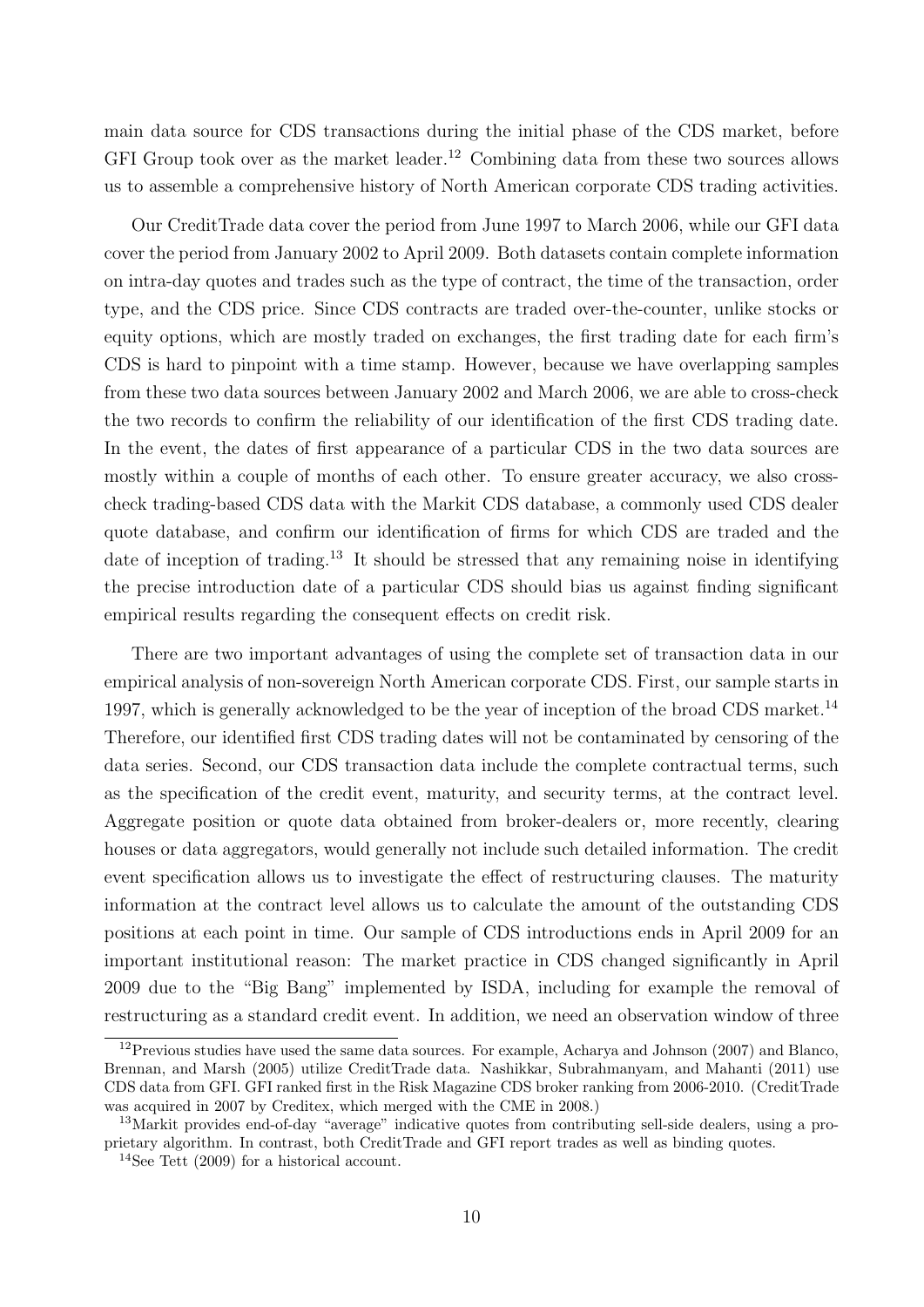years *after* the introduction of CDS trading to capture its potential effects in our empirical analysis.

Based on our merged dataset, there are 901 North American firms that have CDS initiated on them at some point during the 1997-2009 sample period. The industry distribution of the CDS firms in our sample is quite diverse.<sup>15</sup> In our baseline analysis, we mainly utilize the information about the first day of CDS trading, and compare the changes in firm default risk upon the onset of CDS trading. Later on, we also construct measures of the amount of CDS outstanding and the fraction of CDS contracts with various restructuring clauses, based on more detailed transaction information, to further understand how CDS trading affects credit risk.

We assemble a comprehensive bankruptcy dataset by combining data from various sources for North American corporations filing bankruptcies in U.S. courts. Our initial bankruptcy sample is derived from New Generation Research's Public and Major Company Database, available at www.BankruptcyData.com. This database includes information on public companies filing for bankruptcy and also significant bankruptcies of private firms. We further validate and augment this initial sample with additional bankruptcy-filing data sources, including the Altman-NYU Salomon Center Bankruptcy List, the Mergent Fixed Income Securities Database (FISD), the UCLA-LoPucki Bankruptcy Research Database (BRD), and Moody's Annual Reports on Bankruptcy and Recovery. We use Dealscan Loan Pricing Corporation (LPC) and FISD data to identify the lenders and underwriters to a firm. We obtain data on foreign exchange hedging from the Federal Reserve call reports and bank capital ratio data from the Compustat Bank file. Our firm data are drawn from the Compustat database. Our sample covers bankruptcies of both large and small firms (many studies in the literature only examine large firms).

We link the bankruptcy dataset with our CDS sample to identify the bankrupt firms that had CDS trading prior to their bankruptcy filings. Table I presents the yearly summary from 1997 to 2009 for all firms in the Compustat database: the number of bankrupt firms, the number of firms on which CDS are traded, and the number of bankrupt firms with and without CDS trading. The last row of Table I shows a total figure of 1,628 bankruptcy filings during the 1997-2009 sample period. Many bankruptcies were filed in the periods of 1999-2003 and 2008-2009, accounting for 1,214 of the 1,628 bankruptcy events during the entire sample period (74.6%). The fourth and fifth columns of the table report the number of *New CDS* firms and the number of firms with *Active CDS* trading firms across the years, respectively. More CDS contracts were introduced in the period 2000-2003 than in earlier or

<sup>15</sup>Most CDS firms in our sample are in the manufacturing (SIC 2, 3), transportation, communications, and utilities (SIC 4), and finance, insurance, and real estate (SIC 6) sectors. In our empirical analysis, we control for industry fixed effects throughout.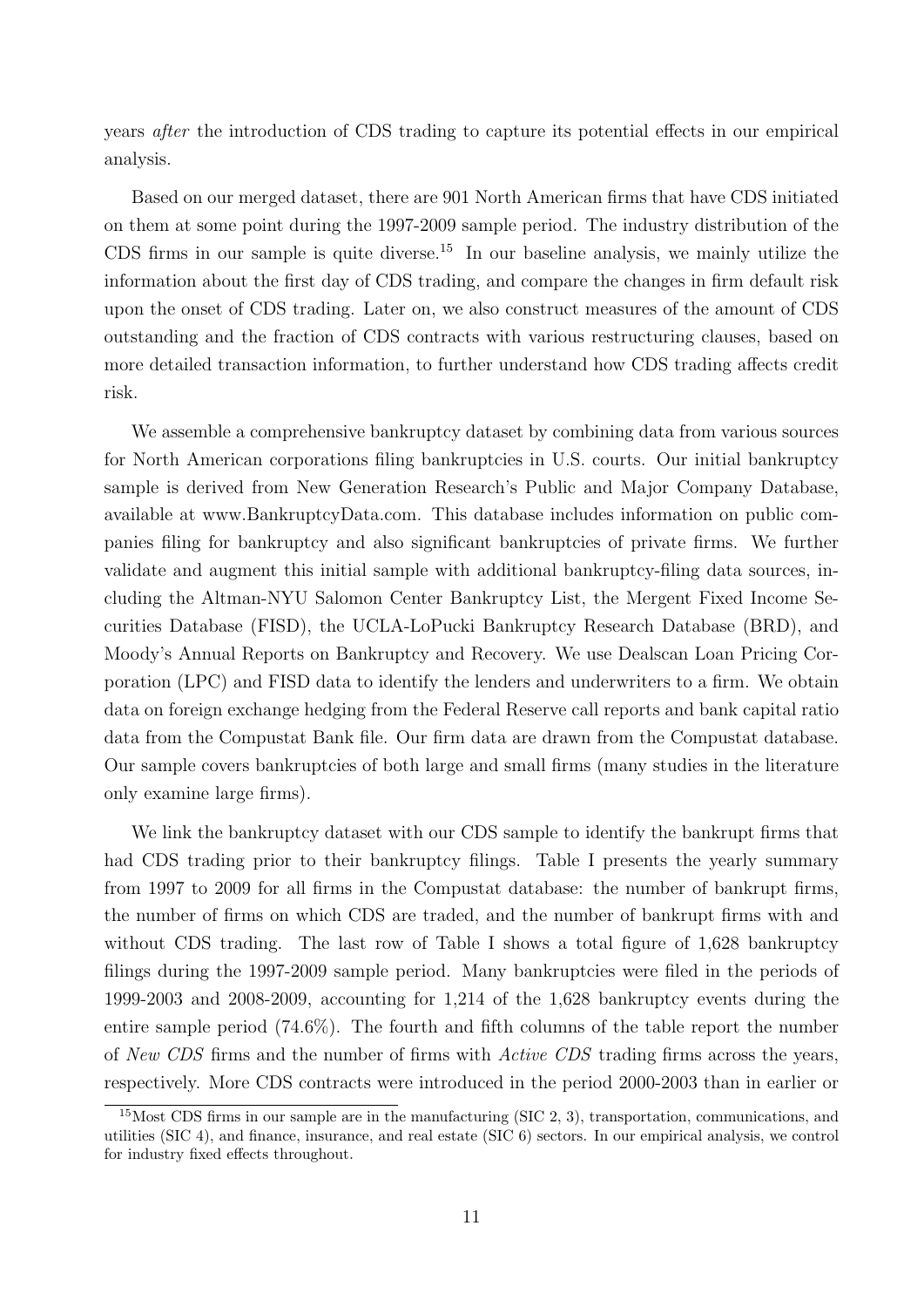later periods. Among the 901 distinct CDS trading firms, 60 (6.7%) subsequently filed for bankruptcy protection. Bankruptcies among CDS firms represent a small fraction of the total number of bankruptcies, since only relatively large firms, by asset size and debt outstanding, have CDS trading. However, the bankruptcy rate of 6.7% for CDS firms is close to the 4year overall (or 11-year BBB-rated) cumulative default rate of U.S. firms (Standard & Poor's  $(2012)$ ).

## **IV. CDS Trading and Credit Risk: Empirical Results**

This section presents our empirical findings on the effect of CDS trading on a firm's credit risk. We use several common measures of credit risk, including credit rating, probability of bankruptcy, and expected default frequency, in our analysis. First, we report our baseline results on the effects of the introduction of CDS trading. Second, we address the issue of selection and endogeneity in the introduction of CDS trading. Third, we examine the effect of CDS positions and contract terms, and investigate the mechanisms through which CDS trading affects credit risk.

## *A. Rating Distributions Before and After CDS Introduction*

A straightforward ordinal measure of credit risk is the credit rating that is widely used in industry. We study the characteristics of CDS firms by first analyzing their credit ratings around the time of the introduction of CDS trading. If the issuer credit quality changes after the introduction of CDS trading, the credit ratings may reflect this CDS effect if rating agencies perform reasonable credit analysis. Rating agencies incorporate information on both bankruptcies and restructuring into rating decisions (Moody's (2009)). In addition, since a credit rating downgrade is often the first step towards bankruptcy and is an indicator of an increase in bankruptcy risk, it may convey useful information about the probability of bankruptcy.

We obtain the time series of Standard & Poor's  $(S\&P)$  long-term issuer ratings from Compustat and FISD. We then conduct an "event study" of the effect of the introduction of CDS trading on credit ratings to gain a high-level understanding of the evidence. This is a basic "within-firm" analysis, in which we compare the distribution of credit ratings in the year right before CDS trading (year  $t-1$ ), with the rating distribution two years after CDS trading has begun (year  $t + 2$ ), for all firms with such contracts traded at some point in our sample. These rating distributions, one year before and two years after the introduction of CDS trading, are plotted in Figure 1. Our first observation from Figure 1 is that A and BBB ratings are the most common issuer ratings at the time when CDS trading is initiated.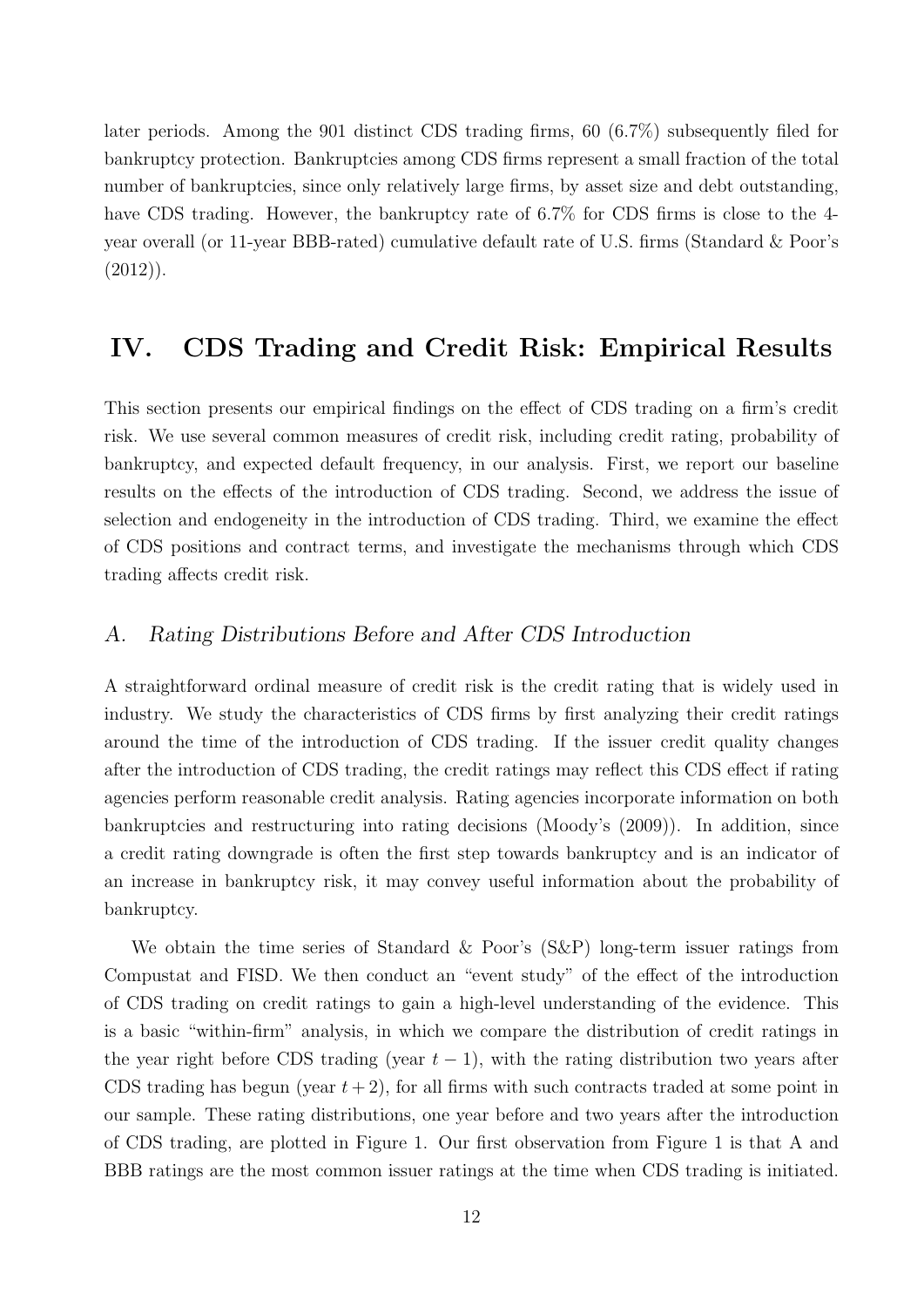The vast majority of firms in our sample (92%) are rated by a credit rating agency at the onset of CDS trading, with only a small proportion of firms being unrated at this juncture. Compared to the general corporate rating distribution documented in Griffin and Tang (2012), our sample includes more BBB-rated firms relative to other investment grade (AAA, AA, Arated) firms, but also has fewer non-investment grade firms. Overall, firms in our sample are of relatively good credit quality, as measured by credit ratings, at the time of CDS inception.

Figure 1 shows a discernible shift to lower credit quality after the introduction of CDS trading. While the proportion of BBB-rated firms is about the same before and after CDS trading begins, the proportion of AA-rated and A-rated firms decreases. At the same time, the proportion of non-investment grade and unrated firms increases. The Kolmogorov-Smirnov test statistic for the distributional difference before and after CDS trading begins is significant at the 1% level, indicating that the credit rating distribution shifts to the right (lower rating quality) after CDS trading begins. Specifically, 54% of the firms maintain the same ratings before and after the introduction of CDS trading, 37% of the firms experience rating downgrading but only  $9\%$  of firms experience a rating improvement.<sup>16</sup> These results provide preliminary evidence that the credit quality of the reference entities deteriorates following the inception of CDS trading.

### *B. Baseline Hazard Model Results on Downgrading and Bankruptcy*

We next run multivariate tests to discern systematic statistical evidence, with appropriate control variables, regarding the effect of the inception of CDS trading on credit risk. We include firms with and without CDS traded in a panel data analysis, using monthly observations. We examine both credit rating downgrades and bankruptcy filings in our baseline analysis.

There is a large literature on bankruptcy prediction dating back to the *Z*-score model of Altman (1968). Bharath and Shumway (2008) and Campbell, Hilscher, and Szilagyi (2008) discuss the merits of simple bankruptcy prediction models over their more complicated counterparts and argue that the simple models perform quite well in predicting bankruptcy. In keeping with this perspective, our approach is a proportional hazard model for bankruptcy using panel data.<sup>17</sup> Following Shumway (2001), Chava and Jarrow (2004), and Bharath and Shumway (2008), we assume that the marginal probability of bankruptcy over the next period

<sup>&</sup>lt;sup>16</sup>We also find that, compared to non-CDS firms from the same industry and of similar size, there are 2.6% more rating downgrades for CDS firms after CDS trading starts than for non-CDS firms at the same time.

<sup>&</sup>lt;sup>17</sup>We also perform robustness checks on this model specification later on.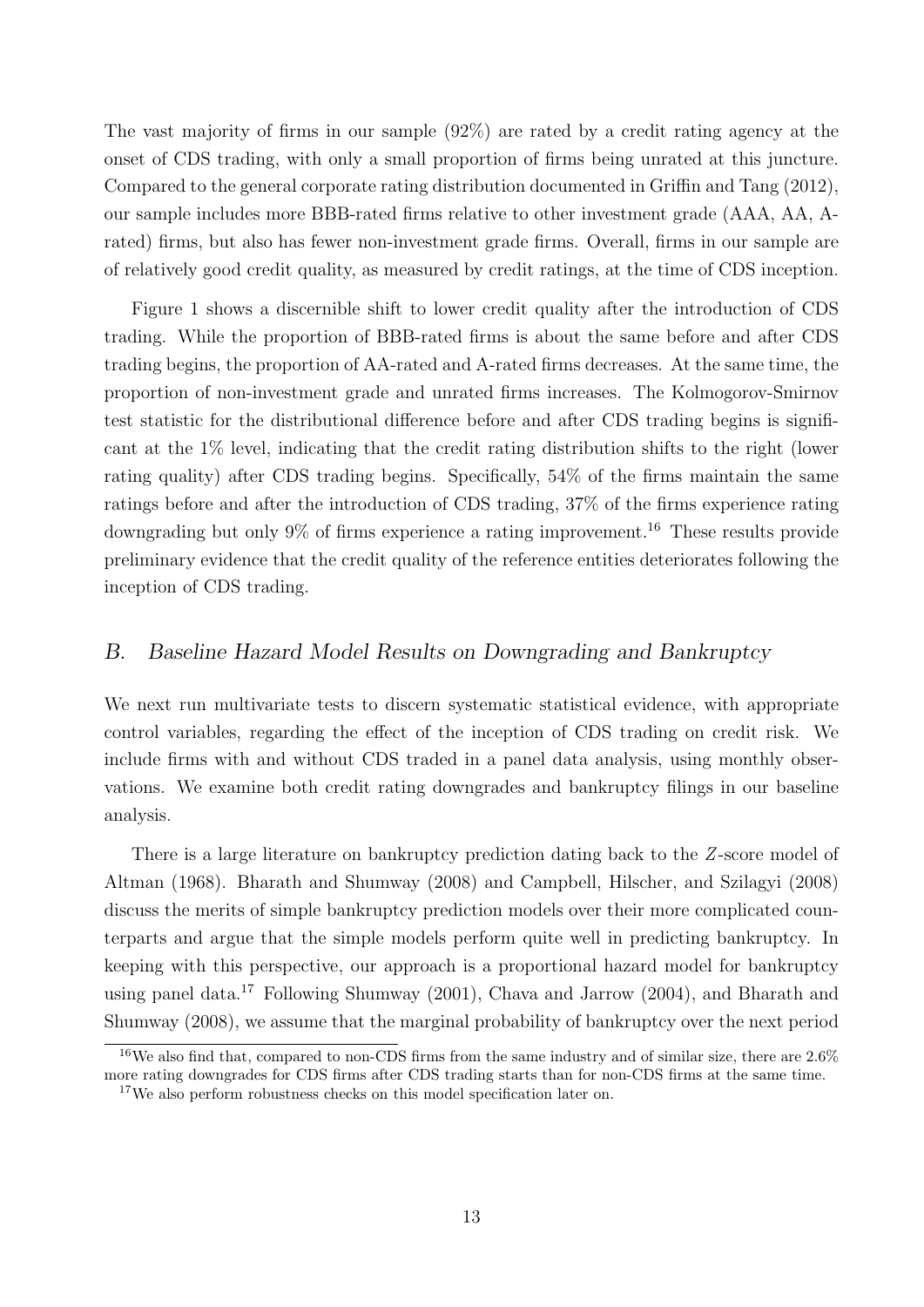follows a logistic distribution with parameters  $(\alpha, \beta)$  and time-varying covariates  $X_{it-1}$ :

$$
Pr(Y_{it} = 1 | X_{it-1}) = \frac{1}{1 + \exp(-\alpha - \beta' X_{it-1})},
$$
\n(1)

where  $Y_{it}$  is an indicator variable that equals one if firm *i* files for bankruptcy in period  $t$ , and *Xit−*<sup>1</sup> is a vector of explanatory variables observed at the end of the previous period. A higher level of  $\alpha + \beta' X_{it-1}$  represents a higher probability of bankruptcy. We follow Bharath and Shumway (2008) to include five fundamental determinants of default risk in *Xit−*<sup>1</sup>: the logarithm of the firm's equity value (*ln(E)*), the firm's stock return in excess of market returns over the past year  $(r_{it-1} - r_{mt-1})$ , the logarithm of the book value of the firm's debt  $(ln(F))$ , the inverse of the firm's equity volatility  $(1/\sigma_E)$ , and the firm's profitability measured by the ratio of net income to total assets (*NI/TA*).<sup>18</sup> We obtain firm accounting and financial data from CRSP and Compustat.

In addition to these five fundamental variables we include two CDS variables, *CDS Firm* and *CDS Active*, in the hazard model specifications to estimate the impact of CDS trading on bankruptcy risk, similarly to Ashcraft and Santos (2009) and Saretto and Tookes (2012). *CDS Firm* is a dummy variable that equals one for firms with CDS traded at any point during our sample period. It is a firm fixed characteristic and does not change over time. *CDS Firm* is used to control for unobservable differences between firms with and without CDS. *CDS Active* is a dummy variable that equals one after the inception of the firm's CDS trading and zero before CDS trading. *CDS Active* equals zero for non-CDS firms. Hence, the coefficient of interest is that of *CDS Active*, which captures the marginal impact of CDS introduction on bankruptcy risk. Since the variables *CDS Firm* and *CDS Active* are positively correlated, we report results both with and without the control of *CDS Firm* in our main analysis. We also control for year and industry fixed effects in the panel data analysis. We apply the same specification to the analysis of the probability of a rating downgrade.

The proportional hazard model estimation results are presented in Table II. We follow Shumway (2001) and correct the standard errors by the average number of observations per cross-sectional unit. The first column lists the independent variables in the model estimation. The dependent variable for Specifications 1 and 2 is the probability of a credit rating downgrade in the observation month. The dependent variable for Specifications 3 and 4 is the probability of a bankruptcy filing in the observation month. The coefficient estimate for *CDS Active* is positive and significant for all four specifications. The effect of *CDS Active* is not driven by fundamental differences between CDS firms and non-CDS firms. Specifications 2 and 4 show that the effect of *CDS Active* is significant, even without controlling for

<sup>&</sup>lt;sup>18</sup>Longstaff, Giesecke, Schaefer, and Strebulaev (2011) argue that factors suggested by structural models, such as volatility and leverage, predict bankruptcy better than other firm variables.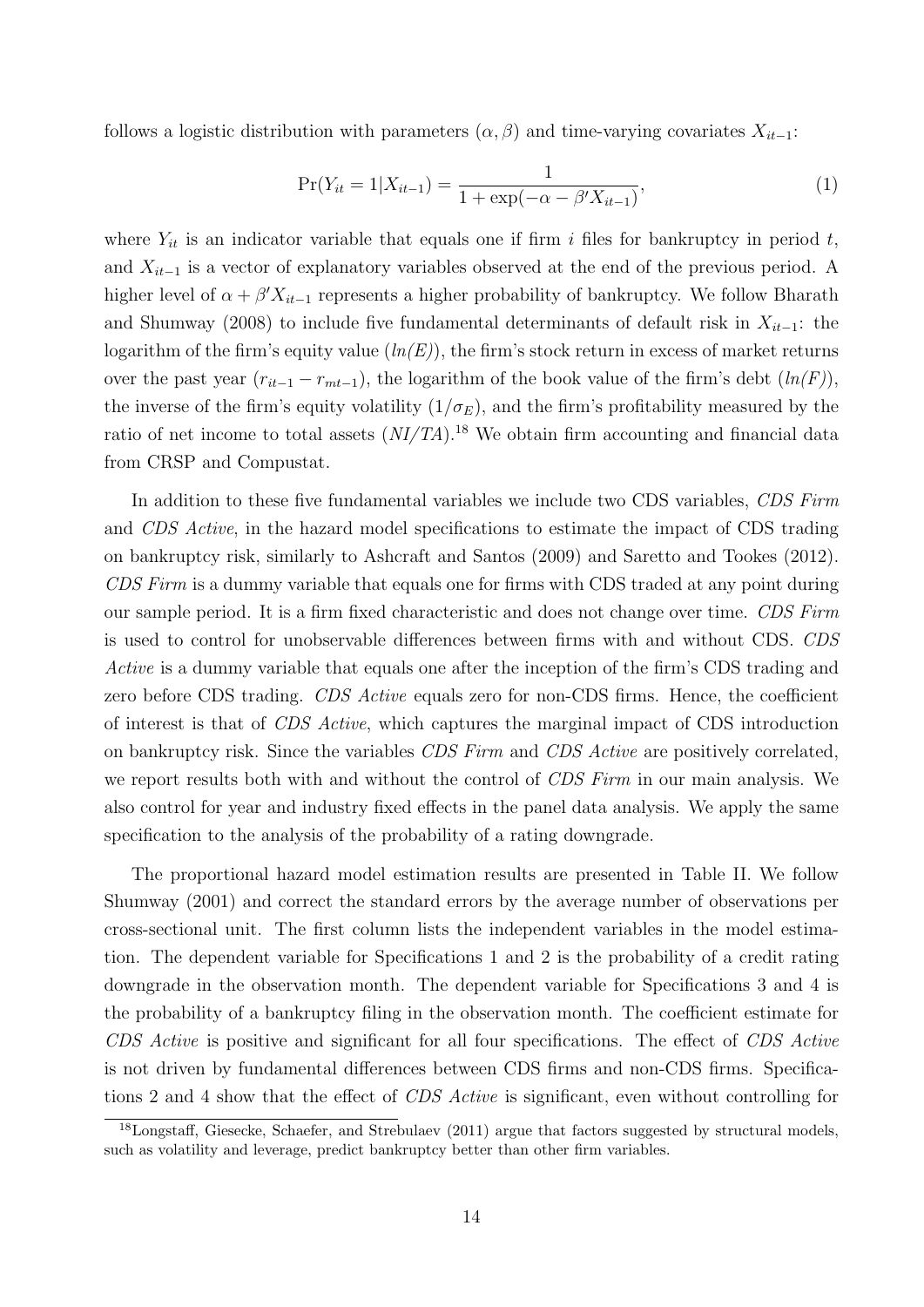*CDS Firm*. The coefficient estimates for the variable *CDS Firm* are statistically significant at the 1% level in both Specification 1 and Specification 3, but with opposite signs. That is, compared to non-CDS firms, CDS firms are, in general, more likely to be downgraded but less likely to go bankrupt. Such a diametrically opposite effect of *CDS Firm* is in contrast to the consistently positive *CDS Active* effect, further attenuating the concern that the effect of *CDS Active* is driven by multi-collinearity with *CDS Firm*.

The positive coefficients of *CDS Active* in Specifications 1 and 2 indicate that firms are more likely to be downgraded after the inception of CDS trading. In both specifications, the effect of CDS trading is statistically significant at the  $1\%$  level. The economic magnitude is also large: Compared to the average downgrading probability of 0.58% in Specification 1, the marginal effect of CDS trading on the probability of a downgrade is 0.39%. Specification 3 reports similar findings for bankruptcy filing. Bankruptcy risk increases after CDS trading has begun: Against an average firm bankruptcy probability of 0.14%, the marginal effect of CDS trading on the bankruptcy probability is 0.33%. The odds ratio for *CDS Active* (the likelihood of downgrading/bankruptcy after CDS trading divided by the likelihood of downgrading/bankruptcy before CDS trading) for credit downgrades and bankruptcy predictions are 1.925 and 10.73 respectively, indicating that credit events are much more likely after CDS trading begins.

The effect of *CDS Active* is not driven by industry effects as we control for them throughout our analysis. The estimation results for the other control variables in Table II are similar to the findings in prior studies. Larger firms and firms with higher stock returns are less likely to be downgraded or to go bankrupt. Firms with higher leverage and greater equity volatility are more likely to be downgraded or go bankrupt, all else being the same. As is to be expected, profitable firms are less likely to file for bankruptcy. Lastly, the pseudo- $R^2$ s, about 15% for the downgrade regressions and 24% for the bankruptcy regressions, suggest that bankruptcy filings are better explained by these explanatory variables than downgrades.

In sum, Table II of our baseline analysis shows consistent results that the credit quality of reference firms declines after CDS trading begins. We also run a battery of robustness checks on our baseline results for bankruptcy filing. First, we consider firm fixed effects rather than industry fixed effects. We cannot include firm fixed effects in our bankruptcy analysis as the estimation does not converge due to its nonlinear specification. Therefore, we use distance-todefault as the dependent variable. Such a specification allows us to include firm fixed effects (in this case we do not need to include the *CDS Firm* control). Moreover, we show that our findings are robust to alternative model specifications, rating drift consideration and other firm exits.<sup>19</sup> Next we present the results of several alternative approaches, used to address

<sup>&</sup>lt;sup>19</sup>The robustness checks are reported in the additional table file as an Internet Appendix. First, as shown in Table A1 for distance-to-default, we control for fixed effects and find that the coefficient of *CDS Active*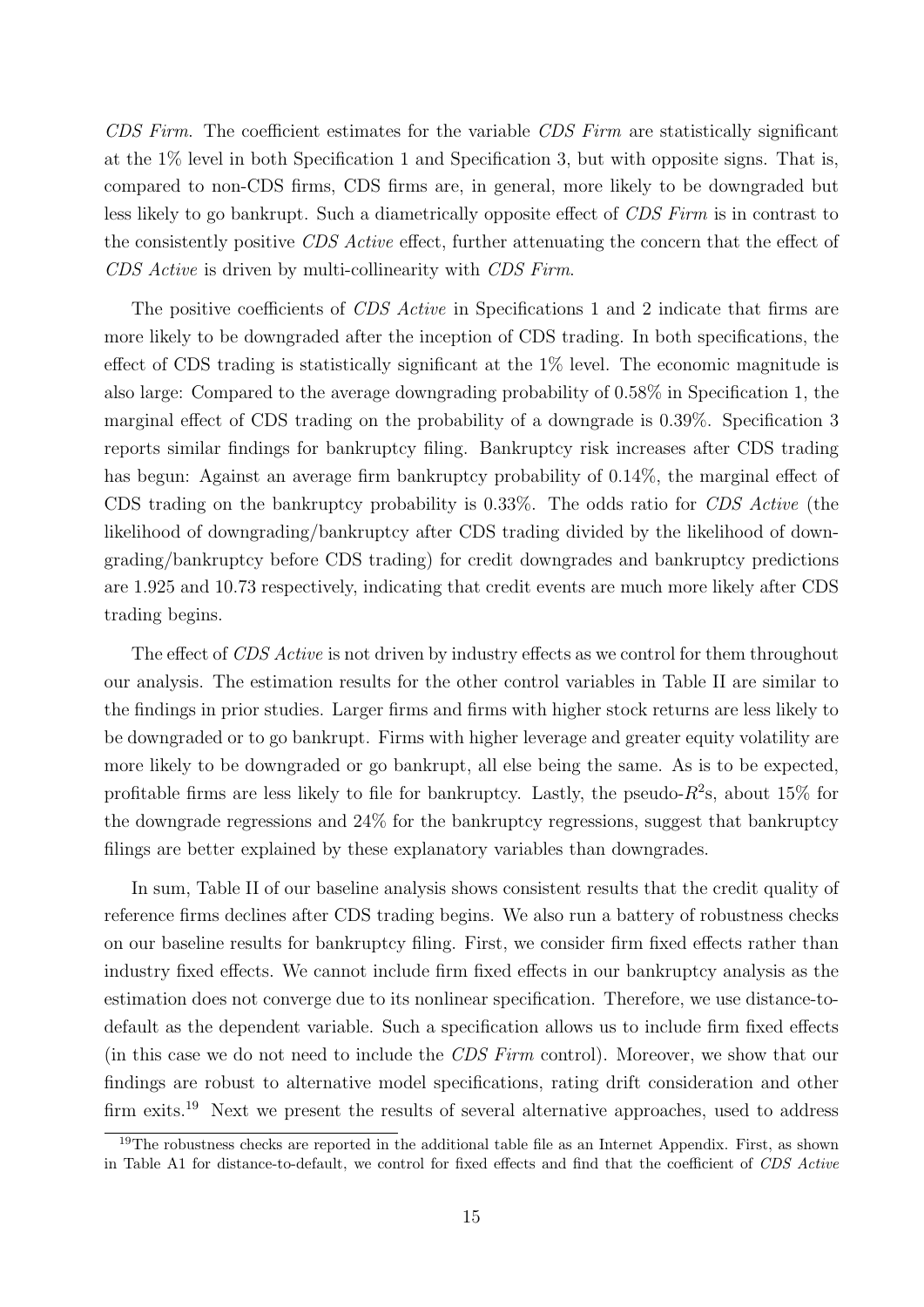the selection and endogeneity concerns in CDS trading.

## *C. Selection and Endogeneity in CDS Trading*

The previous subsection shows a strong relation between CDS trading and the subsequent increase in credit risk. However, the main challenges to inferring a *causal* relationship showing that CDS trading leads to a deterioration in credit quality are the potential selection and endogeneity in CDS trading. Selection effects would be a concern if CDS firms were fundamentally different from non-CDS firms, and such fundamental differences were related to the subsequent deterioration in credit quality. Nevertheless, the selection of firms into the CDS sample may not be our biggest concern, since our focus is on the *timing* of CDS trading.<sup>20</sup> Essentially, we are interested in the "within-firm" effect, where the timing of the introduction of CDS trading may be endogenous. It is conceivable that CDS traders *anticipate* the deterioration in a firm's credit quality and initiate trading in its CDS contract. Therefore, *CDS Active*, the variable measuring the effect of the timing of CDS introduction, is the main endogenous variable of concern. We note that examining *CDS Active* for endogeneity also takes *CDS Firm* (the selection of firms into the CDS sample) into account as *CDS Active* is always zero for non-CDS firms. We use several standard econometric approaches to address the endogeneity and selection issues, as suggested by Li and Prabhala (2007) and Roberts and Whited (2012): IV estimation, the Heckman treatment effects model, propensity score matching, and difference-in-difference estimation.

We need to first have a good understanding of the determinants of CDS trading before we can effectively apply the various econometric approaches to address the endogeneity and selection issues. We aim to find the most appropriate model for the selection of CDS trading on firms, so that we can then adjust for this selectivity in our analysis of credit risk changes after the start of CDS trading. We follow Ashcraft and Santos (2009), Saretto and Tookes (2012), and other studies with similar endogeneity concerns for the specification of the CDS trading selection model. Moreover, we take into account additional considerations in choosing the explanatory variables for the CDS trading model, given that our focus is explicitly on credit risk.

We employ two instrumental variables: FX hedging activities by banks and underwriters,

is still significant. Second, we consider the bankruptcy prediction model used by Campbell, Hilscher, and Szilagyi (2008) and report the results in Table A2, which shows similar results. Third, we take into account the initial credit quality and the natural drift in credit quality, and show in Tables A3-A6 that our finding of the CDS effect is robust to such considerations. Fourth, as shown in Table A7, the CDS effect is stronger for non-investment grade firms. Fifth, Table A8 shows that our results are similar when we exclude firms that exit the sample as a consequence of mergers and acquisitions.

<sup>20</sup>Recall from Figure 1 that CDS firms typically have investment grade ratings at the time of CDS introduction. Therefore, the initiation of CDS trading is not necessarily attributable to poor *initial* credit quality.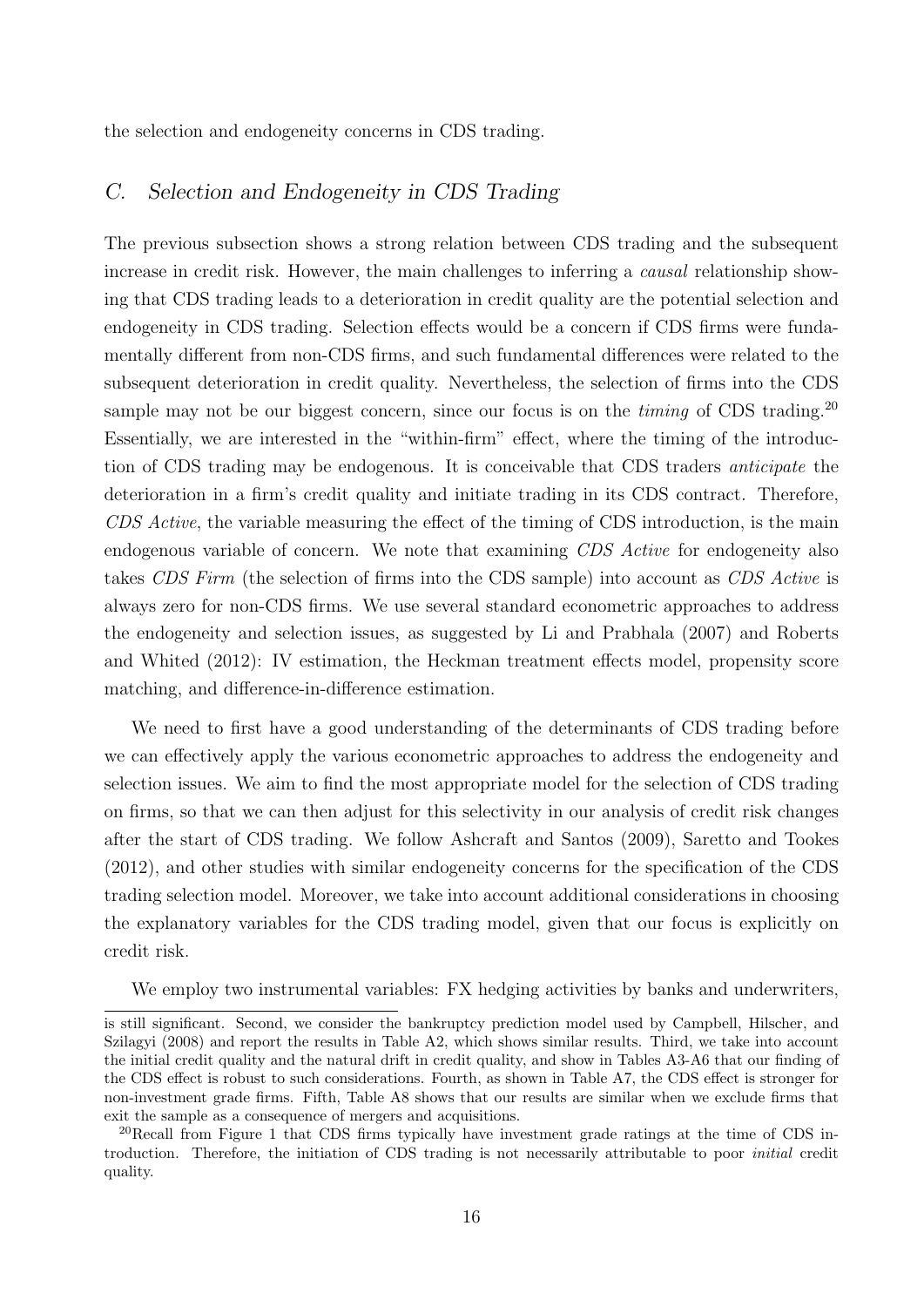*Lender FX Usage*, and the Tier One capital ratio of the lenders, *Lender Tier 1 Capital*. <sup>21</sup> We first identify lenders and bond underwriters for our sample firms based on DealScan data (for lenders) and FISD data (for bond underwriters). We then look at Federal Reserve call report data for the FX derivatives positions for these lenders and bond underwriters. For each firm in each quarter, *Lender FX Usage* is constructed as the average amount of FX derivatives usage for hedging purposes relative to their total assets, across banks that have either served as a lender or a bond underwriter over the previous five years. To construct the instrument *Lender Tier 1 Capital*, we further link the identifications of the lenders and bond underwriters with the Compustat Bank file containing lenders' Tier One capital ratio data. For each firm in each quarter, the *Lender Tier 1 Capital* ratio is defined as the average of the Tier One capital ratios across banks that have either served as lenders or bond underwriters for this firm over the previous five years. Besides these two instruments as explanatory variables for CDS trading, we also include firm size: Larger firms naturally attract more attention from CDS traders since the chance of hedging demand arising from any investor is greater for larger firms. In addition, we include a set of firm characteristics such as sales, tangible assets, working capital, cash holdings and capital expenditure. Furthermore, we include credit risk variables such as leverage, profitability, equity volatility, and the credit rating status of the firm, for predicting the inception of CDS trading.

We use data from 1997 until the first month of CDS trading for CDS firms, and all observations for non-CDS firms, to predict the introduction of CDS trading for a firm. The prediction is estimated using a probit model: the dependent variable is equal to one after the firm starts CDS trading, and zero prior to that. The probit regression results are reported in Table III. We confirm that larger firms are more likely to have CDS contracts trading on them. CDS trading is more likely for firms with higher leverage but with investment grade ratings. Unrated firms are less likely to have CDS trading. Firms with high profitability, tangibility, and large working capital are more likely to have CDS trading. Overall, it appears that firms have relatively high credit quality and visibility (a stronger balance sheet and larger size) at the time of CDS inception. Both our instrumental variables, *Lender FX Usage* and *Lender Tier 1 Capital*, are significant predictors of CDS trading, even after controlling for other variables.

Table III shows that CDS trading can be reasonably explained by the chosen variables, with pseudo-*R*<sup>2</sup> s of around 38.9% across the three model specifications (Models 1 and 2 include one IV at a time and Model 3 includes both IVs). In the following analysis, we will use these three CDS trading prediction models to conduct our IV estimation, treatment effects, propensity score matching, and difference-in-difference analyses, to re-examine the relationship between CDS trading and bankruptcy risk. We focus on the probability of bankruptcy in the remaining

<sup>21</sup>Saretto and Tookes (2012) also use the the first of these, *Lender FX Usage*.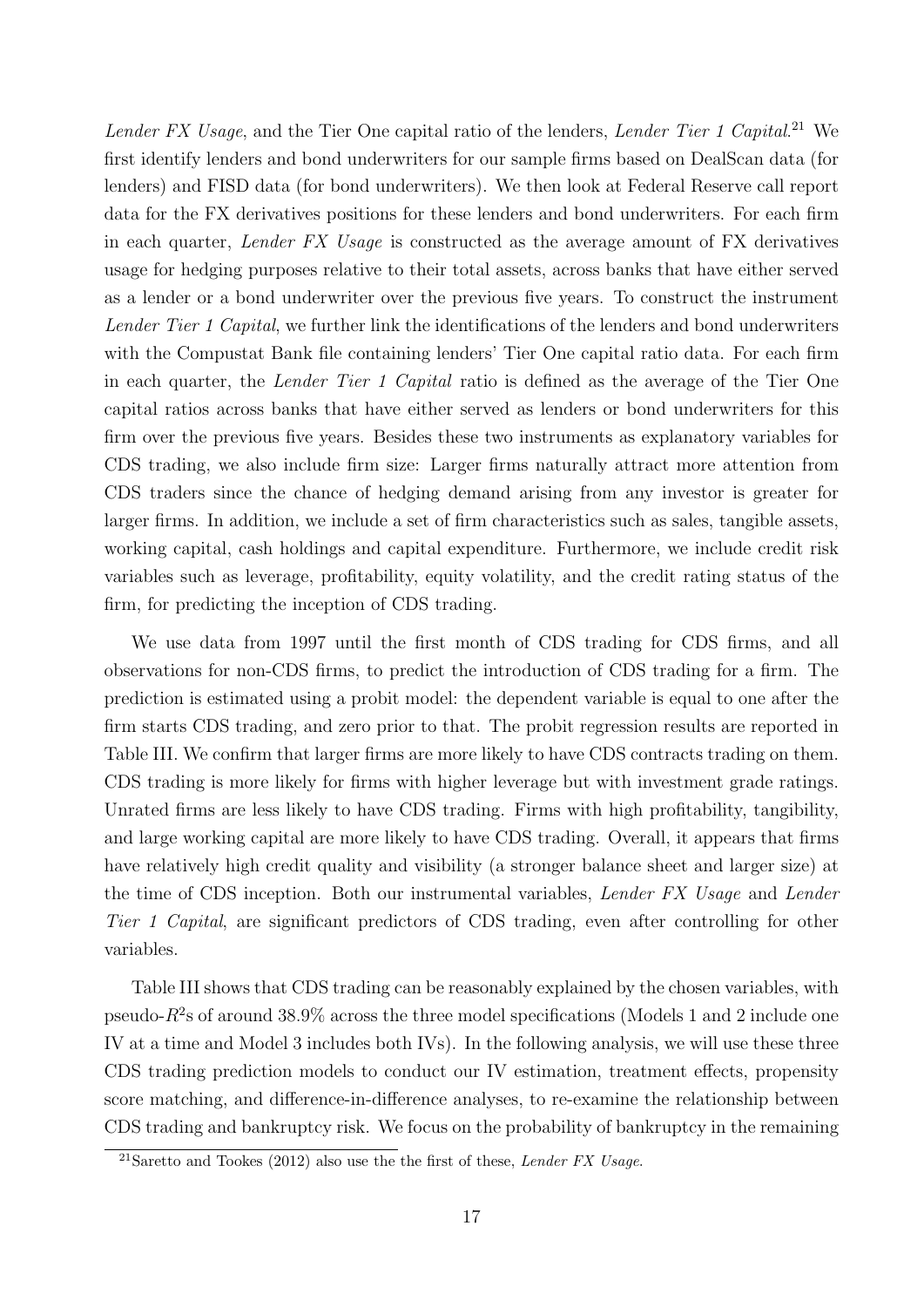analysis to conserve space, although the results for the probability of a credit rating downgrade point to the same conclusion, and are available upon request.

## *C.1. Instrumental Variable Estimation*

We first present our IV estimation results to address the selection and endogeneity concerns. Undoubtedly, the quality of the instrumental variables is important for the consistency of such estimation results. In particular, the instruments need to satisfy the relevance and exclusion restrictions. Table III shows that CDS trading is significantly associated with *Lender FX Usage* and *Lender Tier 1 Capital*, demonstrating their relevance to CDS trading. The exclusion restriction is impossible to test formally, as argued by Roberts and Whited (2012). The instruments we use are economically sound, because they are associated with the overall hedging interest of the lenders or credit suppliers, and their Tier One capital adequacy ratio. Moreover, the instruments we use are not weak: The *F*-test statistics are 56, 11, and 68 individually, and jointly they are above 10 for both IVs, which are statistically significant.

We next perform additional analysis to account for the discreteness of the *CDS Active* variable since the fitted values of the first stage of the two-stage least squares (2SLS) would be continuous variables. We classify *CDS Active* as one if the probability of having CDS trading is above the median (in the top  $50\%$ ), or in the top  $25\%$  respectively.<sup>22</sup> Table IV shows the second-stage estimation result using both *Lender FX Usage* and *Lender Tier 1 Capital* as IVs. Our instrumented *CDS Active* variable is significant in all our specifications. Furthermore, we run the Sargan over-identification test and cannot reject the hypothesis that both IVs are exogenous. Note that the purpose of the IV estimation is to control the endogeneity in the specific *timing* of CDS introduction. We next directly address the *selection* of firms into the CDS sample.

### *C.2. Heckman Treatment Effects Model*

The selection of firms for CDS trading is analogous to the missing data problem in the spirit of Heckman (1979) as we do not observe the counterfactual outcome (CDS active firms without CDS trading). Therefore, correcting for self-selection can be viewed as including an omitted variable that is proxied by the *Inverse Mills Ratio* from the first stage of the Heckman procedure to produce a consistent estimate.<sup>23</sup> The selection models for CDS trading are the

<sup>22</sup>Cohen, Frazzini, and Malloy (2012) employ a similar method.

<sup>&</sup>lt;sup>23</sup>We note that the Heckman model assumes a bivariate normal distribution for the error terms of the first-stage and second-stage regressions. Thus far, there is no theory regarding alternative distributional assumptions. Theoretically, the exclusion restriction is not necessary in all applications of the Heckman selection model if the model is identified merely on account of its nonlinearity, although it is safe to impose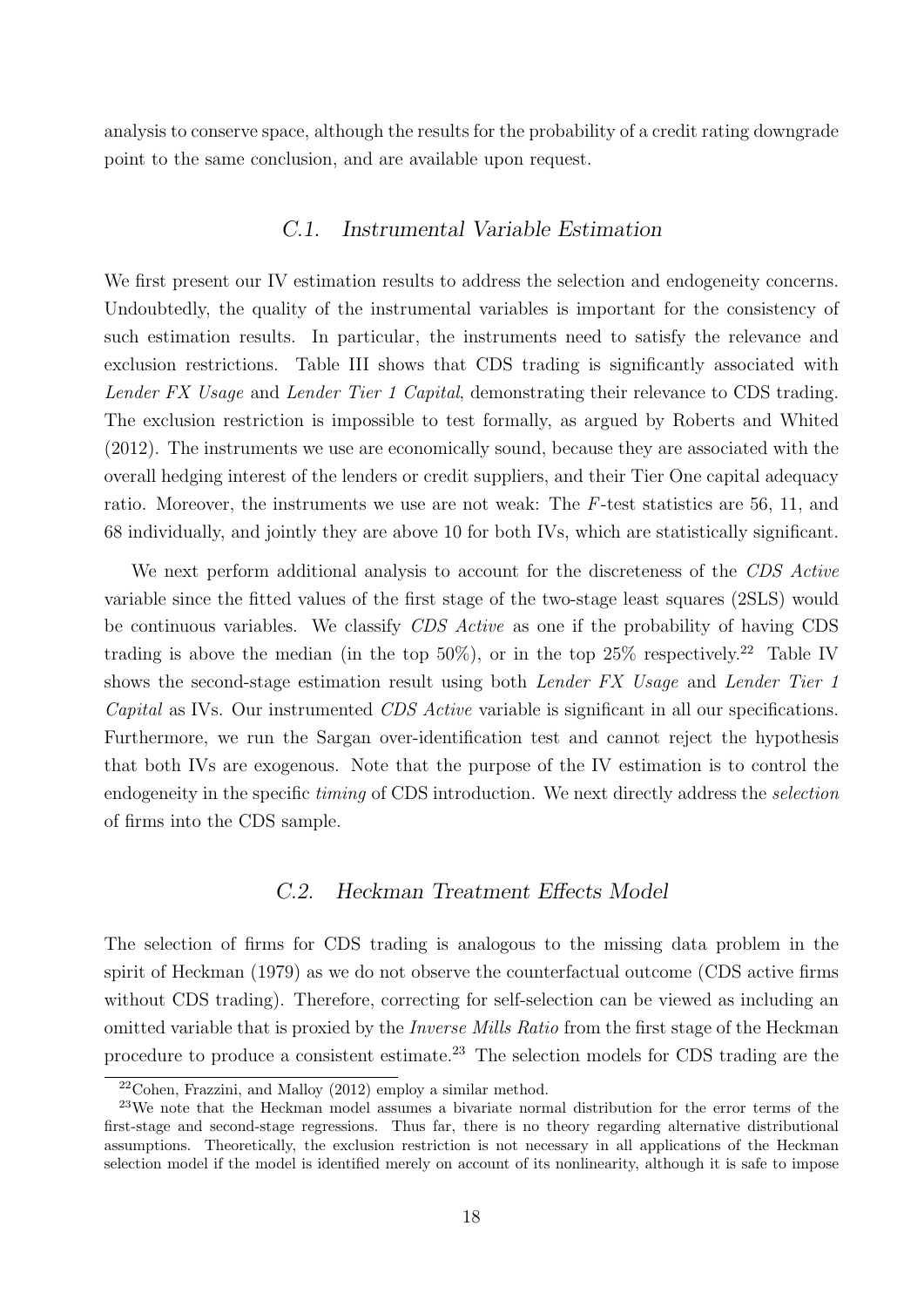same probit models that underlie Table III. Based on the estimated model parameters from the first stage, we calculate the *Inverse Mills Ratio*, which is a transformation of these predicted individual probabilities of CDS trading. Then, the second stage of the hazard model analysis includes the *Inverse Mills Ratio* as an additional explanatory variable. We include all firm observations in our second-stage analysis.

The second-stage results of the Heckman correction with instrument variables are presented in Table V. We use all three CDS prediction models for the first-stage estimation to generate the *Inverse Mills Ratio*. We find that *CDS Active* has a positive and significant coefficient estimate in all specifications. In other words, firms are more likely to go bankrupt after the introduction of CDS trading. The economic magnitude of the coefficient is also large. For example, from Model 3 in the first stage, the marginal effect of CDS trading on bankruptcy filing is 0.37%, compared with the average bankruptcy probability of 0.14% in the overall sample. Testing the significance of the *Inverse Mills Ratio* is a test of whether the private information possessed by CDS traders explains the outcome, i.e., bankruptcy filing. The coefficient of *Inverse Mills Ratio* is insignificant. These results show that the positive relationship between CDS trading and bankruptcy risk is robust to the selection of firms for CDS trading. $24$ 

## *C.3. Propensity Score Matching*

We now re-estimate our baseline model using a propensity score matched sample. Propensity score matching makes the "treatment effect" easy to interpret as the difference between the CDS firms and those without CDS traded is measured by the coefficient of *CDS Active*. For each CDS firm, we find one matching non-CDS firm with the nearest propensity score for CDS trading. We then run the hazard rate model on this matched sample. We use the three CDS prediction models from Table III and three different matching criteria: (1) the one non-CDS firm with the nearest distance, in terms of propensity score, to the CDS firm;  $(2)$  the one firm with the nearest propensity score but within a difference of  $1\%$ , and  $(3)$  the two firms with propensity scores closest to the CDS-trading firm. We find that there are no significant differences in either the propensity scores or the *Z*-score between the CDS firms

the exclusion restriction as the selection can be approximately linear in the relevant region. Also, employing multiple instruments can be helpful if they improve the predictability of the first stage.

<sup>24</sup>We also tried two other instrumental variables: *TRACE Coverage* and *Post CFMA*. The pricing of CDS might be easier for firms in the TRACE (Trade Reporting and Compliance Engine) database of the Financial Industry Regulatory Authority (FINRA), due to the ease of obtaining market information in a timely manner in an OTC market. This will increase the probability of CDS trading for these firms. The Commodity Futures Modernization Act of 2000 (CFMA) ensures the deregulation of OTC derivatives. Therefore, firms are more likely to have CDS trading in the post-CFMA period. As expected, we find these instruments to be significant determinants of CDS trading. The CDS effect is also significant using these instruments, although they are not our first choices, as shown in Table A9.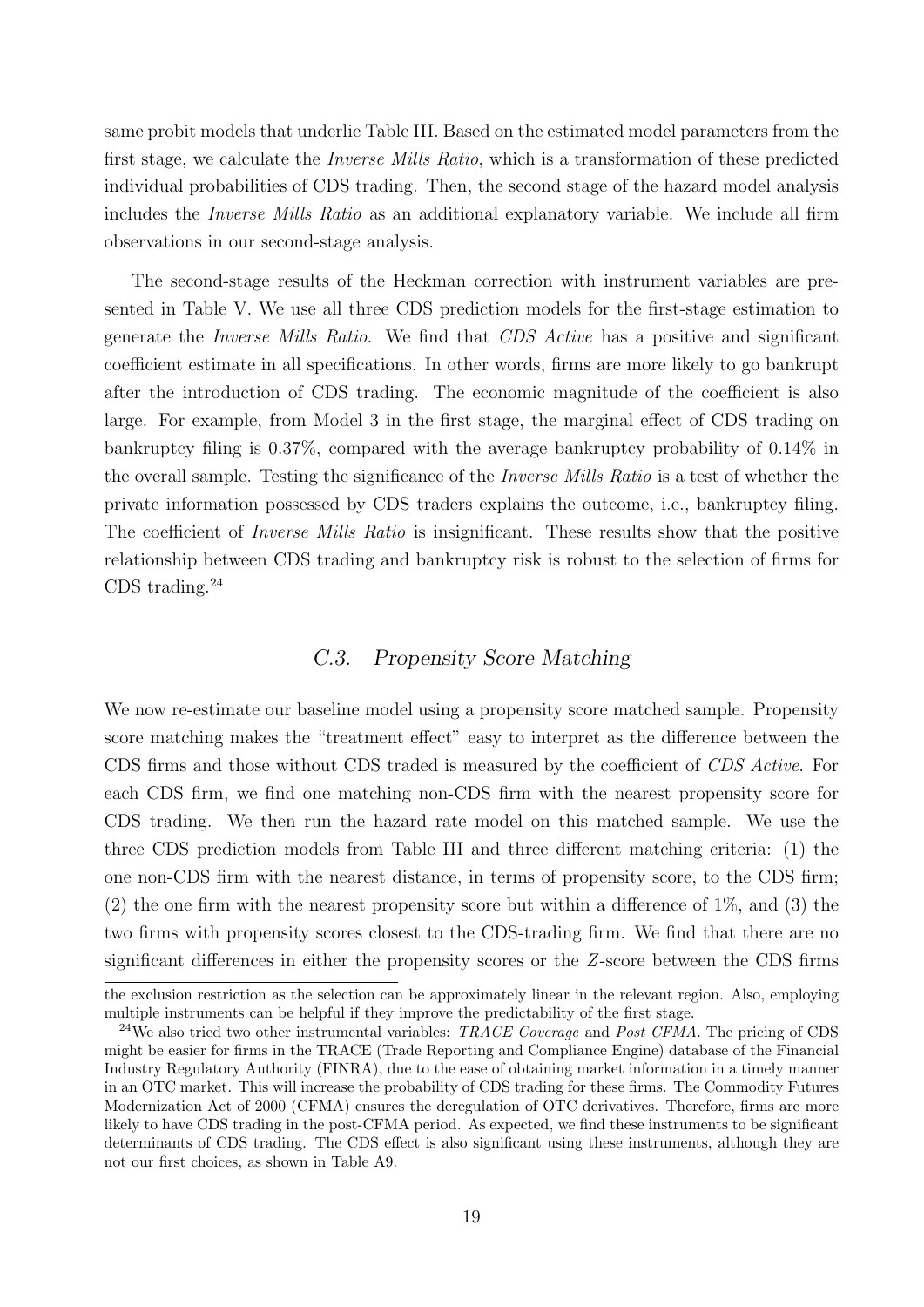and the matching firms, for all prediction models.

Table VI presents the regression results for our CDS-trading propensity-matched sample. In all specifications, the coefficient estimates for *CDS Active* are significantly positive. Therefore, the probability of bankruptcy increases after CDS trading has begun, even adjusting for the propensity for CDS trading. *CDS Firm* is not significant in any specification. (We only present the results for the bankruptcy prediction and for the specification with the control, *CDS firm*, to conserve space.) Therefore, after matching by the propensity for CDS trading, CDS firms are no longer statistically significantly different from non-CDS firms in terms of credit quality deterioration, attesting to the effectiveness of our matching procedure. We use CDS prediction Model 3 and the "nearest one" matching as a benchmark case (reported in the second column of Table VI). When we modify the matching criterion from the "nearest one" to the "nearest one with propensity score difference within  $1\%$ ", the results are similar to those in column 2 without the  $1\%$  restriction. As an alternative, we choose two matching firms with the nearest propensity scores from Model 3, and still find a significant coefficient estimate for *CDS Active*. Furthermore, we also use Models 1 and 2 with the nearest-one propensity score matching. These models produce different matching samples, due to the data available to calculate propensity scores for each prediction model. *CDS Active* is significant in all these other specifications.

### *C.4. Difference-in-Difference Analysis*

Another approach that can be used to address the endogeneity concerns and identify the treatment effect (of the introduction of CDS trading) is difference-in-difference analysis. Similarly to in our propensity score matching analysis, we identify non-CDS firms matching the CDS firms using all three CDS prediction models presented in Table III and three different matching criteria: (1) the one non-CDS firm with the nearest distance, in terms of propensity score, to the CDS firm; (2) the one firm with the nearest propensity score but within a difference of 1%, and (3) the two firms with propensity scores closest to the CDS-trading firm in question. Furthermore, we consider three windows for the event analysis: year *t −* 1 to year  $t + 1$ , year  $t - 1$  to year  $t + 2$ , and year  $t - 1$  to year  $t + 3$  (where year  $t$  is the year of introduction of CDS trading).

We cannot run the difference-in-difference analysis on the binary bankruptcy event directly. Therefore, we examine a continuous measure of probability of default: the expected default frequency (*EDF*), which is a normal transformation of the distance-to-default (*EDF* = *N*(*−DD*)). The calculation of *DD* follows Bharath and Shumway (2008), with an adjustment for the leverage ratio of financial firms. There are several advantages to choosing *EDF* as the relevant variable to track. First, *EDF* is a continuous measure of credit quality. Therefore,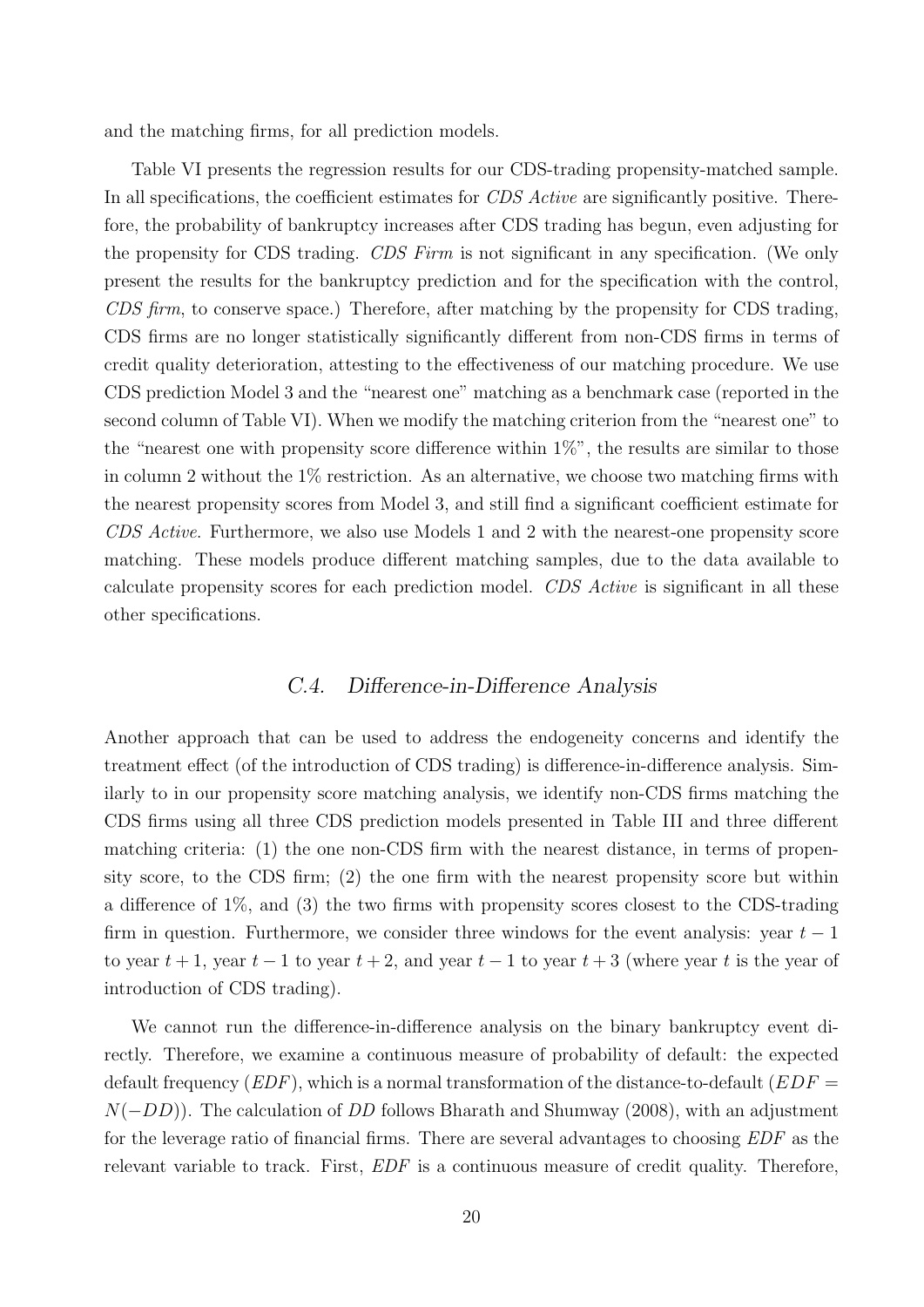the estimation has more power and the CDS introduction effect can be more easily identified. Second, using *EDF* enriches our empirical framework of credit risk measured by downgrading and bankruptcy filing. While also being a measure of credit risk, the *EDF* measure is sufficiently different from rating downgrades and bankruptcy filing, as it is inferred from stock prices and balance sheet variables. Last, *EDF* is an *ex ante* measure of credit risk, while we can only observe downgrading and bankruptcy *ex post*. Using an alternative credit risk measure also helps demonstrate the robustness of our conclusion.

Panel A of Table VII shows that the *EDF* difference-in-difference estimates are both statistically and economically significant for the  $(t-1, t+2)$  and  $(t-1, t+3)$  event windows regardless of the CDS prediction model or matching criteria. For example, compared to the "nearest-one" propensity score matched firm from CDS Prediction Model 3, the *EDF* is 4.0% higher three years after CDS introduction. Recall that the average CDS firms has a BBB rating at the time of CDS introduction. Such an increase in *EDF* is substantial, given that the average BBB (BB) U.S. firm's 3-year default probability was about 1.2% (5.4%), from 1981 to 2011, according to Standard & Poor's (2012). The difference-in-difference estimates are insignificant for event window  $(t-1, t+1)$ , except when we use two matching firms. Therefore, the decline in credit quality after beginning CDS trading is rather gradual: there is little noticeable effect in the first year, but the effect is significant thereafter.

In Panel B of Table VII, we find that the leverage ratios of the reference firms also increase significantly after CDS introduction. In the difference-in-difference estimation using CDS Prediction Model 3 for the matching and event window (*t −* 1*, t* + 2), leverage increases by between 1.0% and 1.2% after CDS introduction. Our finding regarding the magnitude of the change in leverage following the instigation of CDS trading is consistent with the conclusions of Saretto and Tookes (2012). Further, the leverage reaction seems more rapid: the leverage increases occur mostly in the first year after CDS trading begins.

## *C.5. Falsification Test*

We have considered the appropriate approaches to addressing selection and endogeneity concerns suggested by the literature.<sup>25</sup> Since CDS are traded over-the-counter, there could be measurement error resulting from the (unobservable) exact date of CDS introduction. Such a measurement error may lead to an attenuation bias, although this may not always be the case. We further conduct a falsification test as suggested by Roberts and Whited (2012). When we shift forward the CDS introduction by one year, the effect of *CDS Active* becomes

<sup>&</sup>lt;sup>25</sup>We also considered the BBB/BB boundary for the separation between investment and speculative grades in the spirit of a regression discontinuity. Although we do not present a detailed economic model for how this boundary, and its clientele effects among investors, affects CDS trading, the results in Table A7 show that the effect of CDS trading is more pronounced for speculative grade firms.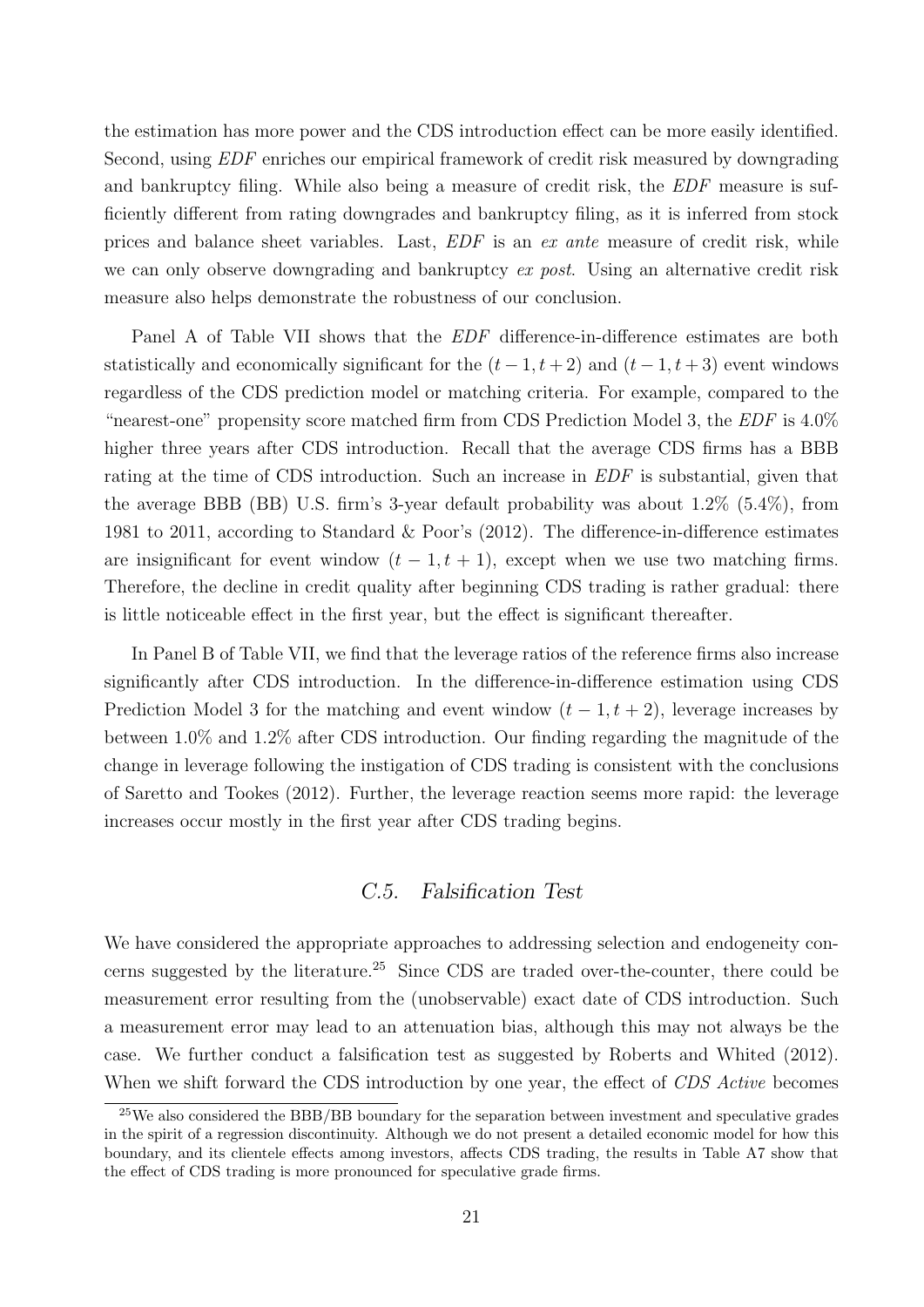insignificant, as shown in Table A10. This finding demonstrates the importance of the correct identification of the timing of CDS introduction, as well as the effect of CDS trading. Therefore, our falsification test of shifting the year of CDS introduction by one year suggests that the measurement error would indeed attenuate or even eliminate our results.

## *D. Effect of Outstanding CDS Positions*

Our analysis so far has focused on the CDS introduction effect captured by a binary variable, *CDS Active*, which is a permanent regime variable. That is, once CDS trading is initiated for a firm, it cannot go back to being a non-CDS firm. Such a regime variable ignores much of the information in the *variation* in CDS trading over time. Indeed, CDS trading activity varies considerably across firms. Such variations may generate additional implications for the effects of CDS trading on credit risk. If the CDS trading activity of a firm is very thin or illiquid, the corresponding CDS effect may be less pronounced. Also, a larger outstanding position in CDS may generate greater monetary consequences for CDS traders. Intuitively, for instance, if CDS trading causes credit risk changes, the influence of CDS on credit risk should disappear when all outstanding CDS contracts mature and are extinguished. In this subsection, we provide a stronger test for such a symmetric and continuous effect of CDS trading.

A unique advantage of our CDS transactions database is that it includes details about the notional amount of the CDS contracts outstanding and the contractual specifications of each contract. Such detailed information is useful for forming other measures of CDS trading. As pointed out by Li and Prabhala (2007), the magnitude of the selection variable (i.e., quantity of CDS trading or amount outstanding) introduces an independent source of variation and helps the identification of the treatment effect, while ameliorating the selection concern.

We use CDS transaction records to measure outstanding CDS contracts (similar to cumulative trading volume) in our sample. We use the *Number of Live CDS Contracts*, measured by the number of CDS contracts initiated but yet to mature as of the observation month, as a measure of open interest. $26$  This variable measures the breadth and consistency of CDS trading activity. CDS exposure computed as the *Number of Live CDS Contracts* may go up or down as and when new CDS contracts are created or old contracts mature. Therefore, this continuous measure is not as strongly affected by the selection issue analyzed at length in Section IV.C.

We conjecture that CDS effects will be stronger for firms with greater amounts of CDS outstanding. We estimate the hazard model of bankruptcy filing using the CDS exposure

<sup>&</sup>lt;sup>26</sup>Since CDS contracts are defined by their maturity, rather than their maturity date, new contracts are potentially created each trading day, depending on the level of trading activity.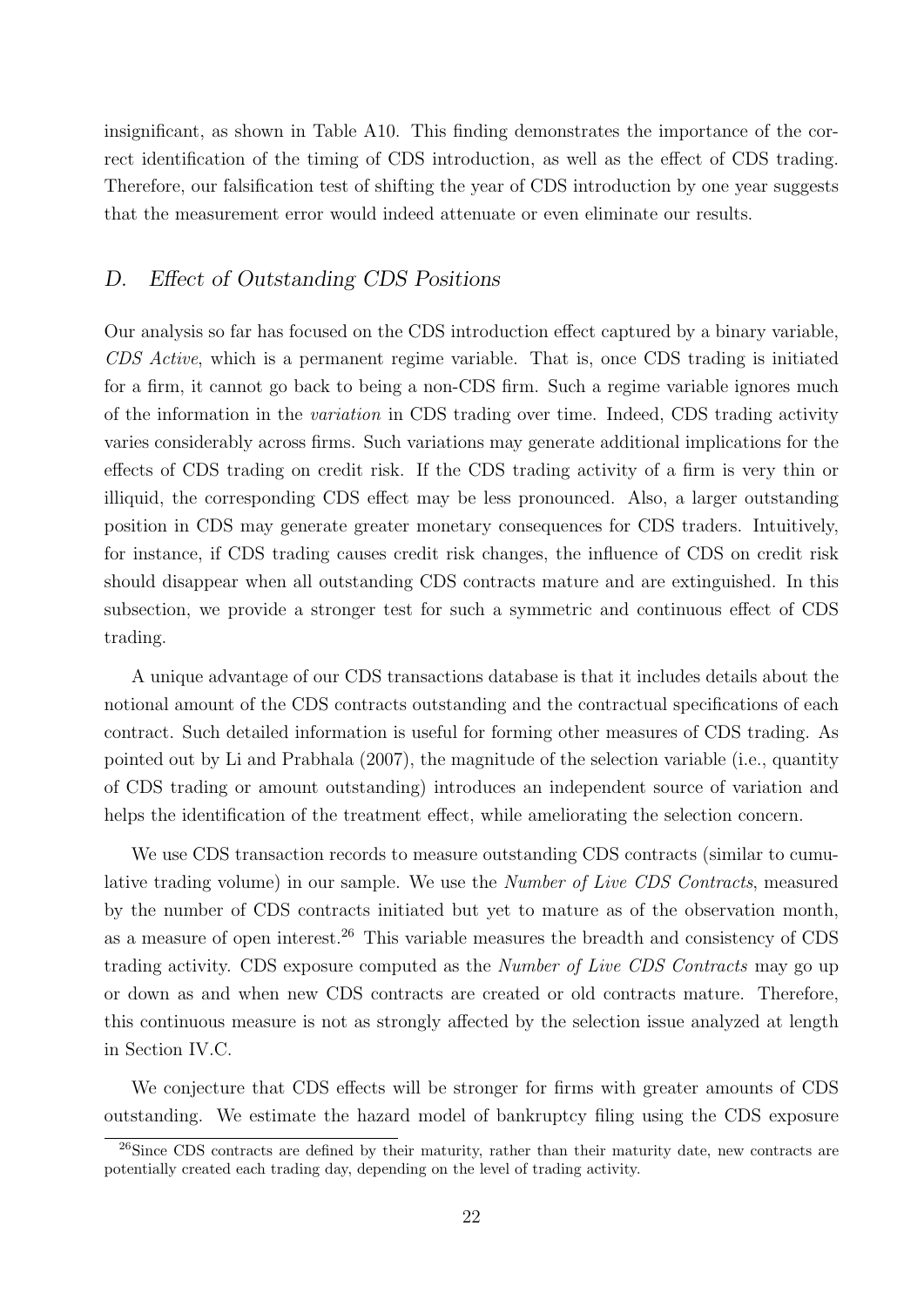measure instead of the indicator variable *CDS Active*. Table VIII reports our estimation results. We set outstanding CDS positions at zero for all non-CDS firms and include both CDS and non-CDS firms in Specification 1 of Table VIII. The estimation result shows that bankruptcy risk increases with the number of live CDS contracts, evidenced by the significant positive coefficient estimate for the *Number of Live CDS Contracts*. The marginal effect of this variable on the probability of bankruptcy is 0.03%. That is, when the number of CDS contracts outstanding increases by 33, its probability of default increases by 1%.

The pseudo- $R<sup>2</sup>$  for Specification 1 of Table VIII is lower than in the previous analysis using the variable *CDS Active*. It is possible that the aggregate continuous variable, *Number of Live CDS Contracts*, is a noisy measure of the incentives of individual creditors, who may be "over-insured". Moreover, the incentive effects implied by the size of the CDS position may be concave: They may flatten out when the outstanding amount of CDS reaches a certain level.

In Specification 2 of Table VIII, we only include CDS firms for the bankruptcy prediction using *Number of Live CDS Contracts*. The result shows that, the greater is the *Number of Live CDS Contracts*, the higher is the probability of bankruptcy. Therefore, even within the CDS sample, the number of CDS contracts outstanding plays a role in determining bankruptcy risk. In summary, a larger amount of CDS contracts outstanding is associated with a higher probability of firm bankruptcy.

## *E. The Mechanisms for the Effect of CDS on Credit Risk*

Previous analysis shows a robust relation between CDS trading and the credit risk of the reference firms. In this subsection, we examine several mechanisms channeling the effect of CDS trading towards an increase in credit risk. There are two broad channels through which a firm's bankruptcy risk could increase. The first way is through a higher chance of getting into financial distress. The second is through a lower chance of getting out of financial distress, leaving bankruptcy as the more likely outcome. CDS contracts can affect a firm's credit risk in both of these ways.

Firms can slip into financial distress more easily when there is CDS trading if they take on more debt, increase their asset risk, become less profitable, or have more pro-cyclical cash flows (i.e., have higher downside risk correlated with market conditions). Indeed, both our result in Panel B of Table VII and the findings in Saretto and Tookes (2012) show that firm leverage increases following the inception of CDS trading. The increase in leverage naturally leads to an increase in credit risk. Therefore, we control for firm leverage in our regressions, both before and after the introduction of CDS, and focus on other mechanisms.

CDS can reduce profitability if there is negative feedback from the CDS market to the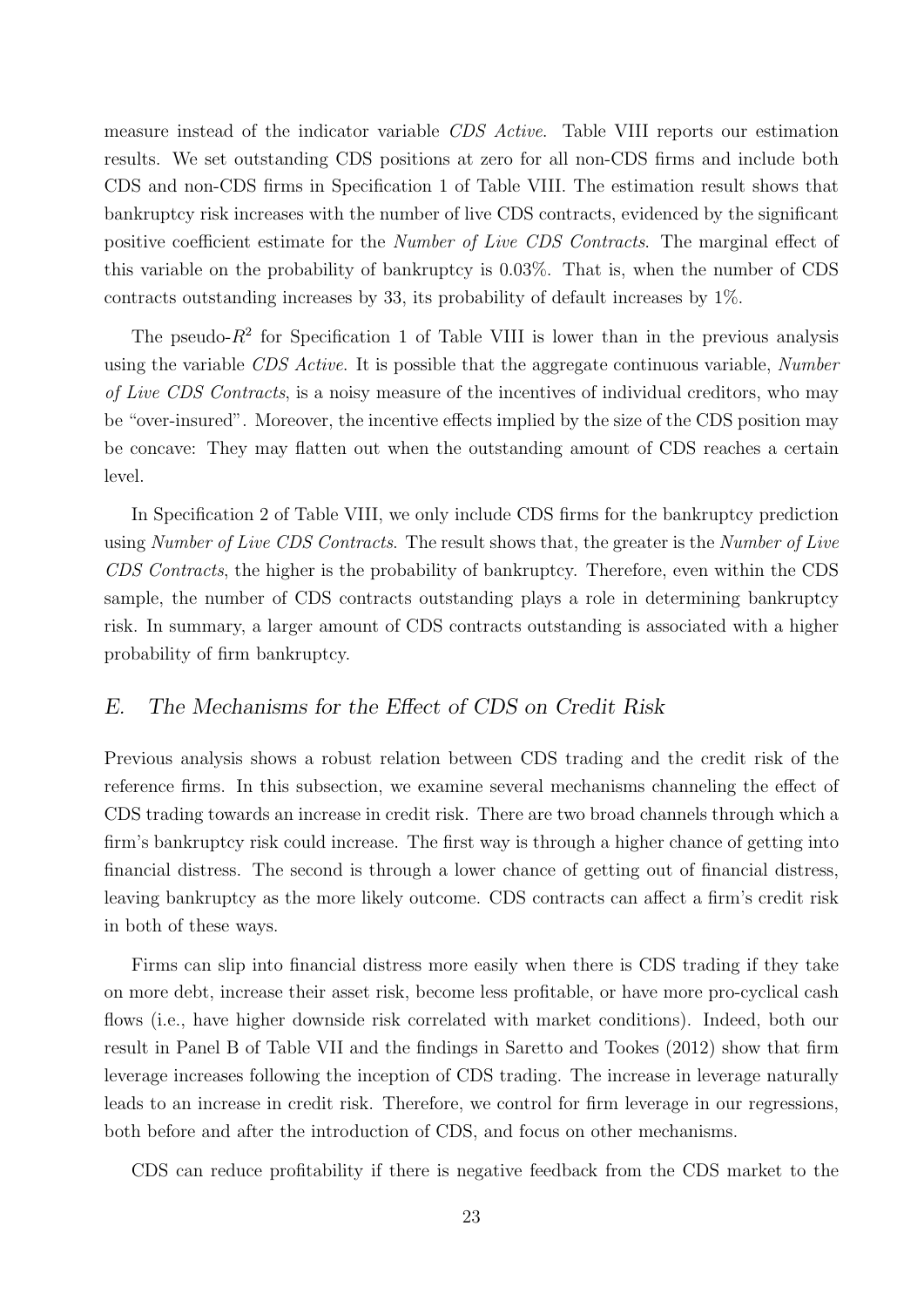product market. In such a case, a negative shock, even though it could be pure noise, would reduce the sales and profits of the firm. This feedback effect could be used by market manipulators to accentuate the effect of the shock. Firm performance can become more correlated with the CDS market if the CDS market transmits negative information to market participants. This type of information mechanism is especially harmful during downturns. However, CDS can also reduce the information available about firms if lenders reduce monitoring and produce less information about the borrowers when their exposure to borrower default is hedged with CDS. Before we discuss these fundamental mechanisms, we study two other mechanisms that reduce the chance of successful debt workouts for firms in financial distress. The first is that lenders can be tougher once they are protected by CDS. The second is that creditor coordination is more difficult when there is CDS trading since their interests may not be aligned.

## *E.1. Tough Creditors Opposing Restructuring*

The first mechanism besides leverage that we investigate is due to tougher creditors, as in the Bolton and Oehmke (2011) model for empty creditors. That is, creditors insured with CDS protection will be tougher in the renegotiation of existing debt obligations, and consequently restructuring will be less successful, as shown in the illustrative example presented in Appendix A.<sup>27</sup> The driver of the empty creditor mechanism is the extent of over-insurance by lenders using CDS contracts. This over-insurance with CDS directly drives the lenders' incentive to force borrowers into bankruptcy by rejecting restructuring proposals, precipitating a default event and therefore receiving payments from CDS sellers. The greater the degree of over-insurance by the empty creditor, the larger will be the benefit from rejecting a restructure and potentially triggering bankruptcy.

Our data do not reveal the identity of individual CDS traders. Hence, we cannot *directly* observe the presence of individual empty creditors or their portfolio positions. Consequently, we have to make do with aggregate proxies for the inception of CDS trading as a (noisy) proxy for the potential influence of empty creditors. If we make the assumption that the presence of CDS implies a higher probability of empty creditors than among non-CDS firms, then our baseline finding is consistent with the empty creditor prediction. We calculate the ratio of the notional dollar amount of CDS contracts outstanding to the total dollar amount of debt outstanding at the same time, *CDS Notional Outstanding/Total Debt*. <sup>28</sup> We scale

 $27$ The Trust Indenture Act of 1939 prohibits public debt restructuring without unanimous consent. Hence, public debt restructuring usually takes the form of exchange offers. As a consequence, there could be a potential holdout problem, since some bondholders may not participate in the offer. In this context, James (1996) shows that bank debt forgiveness is important for the success of public debt exchange offers.

<sup>28</sup>The maximum value for *CDS Notional Outstanding/Total Debt* is 4.14, which is suggestive of over-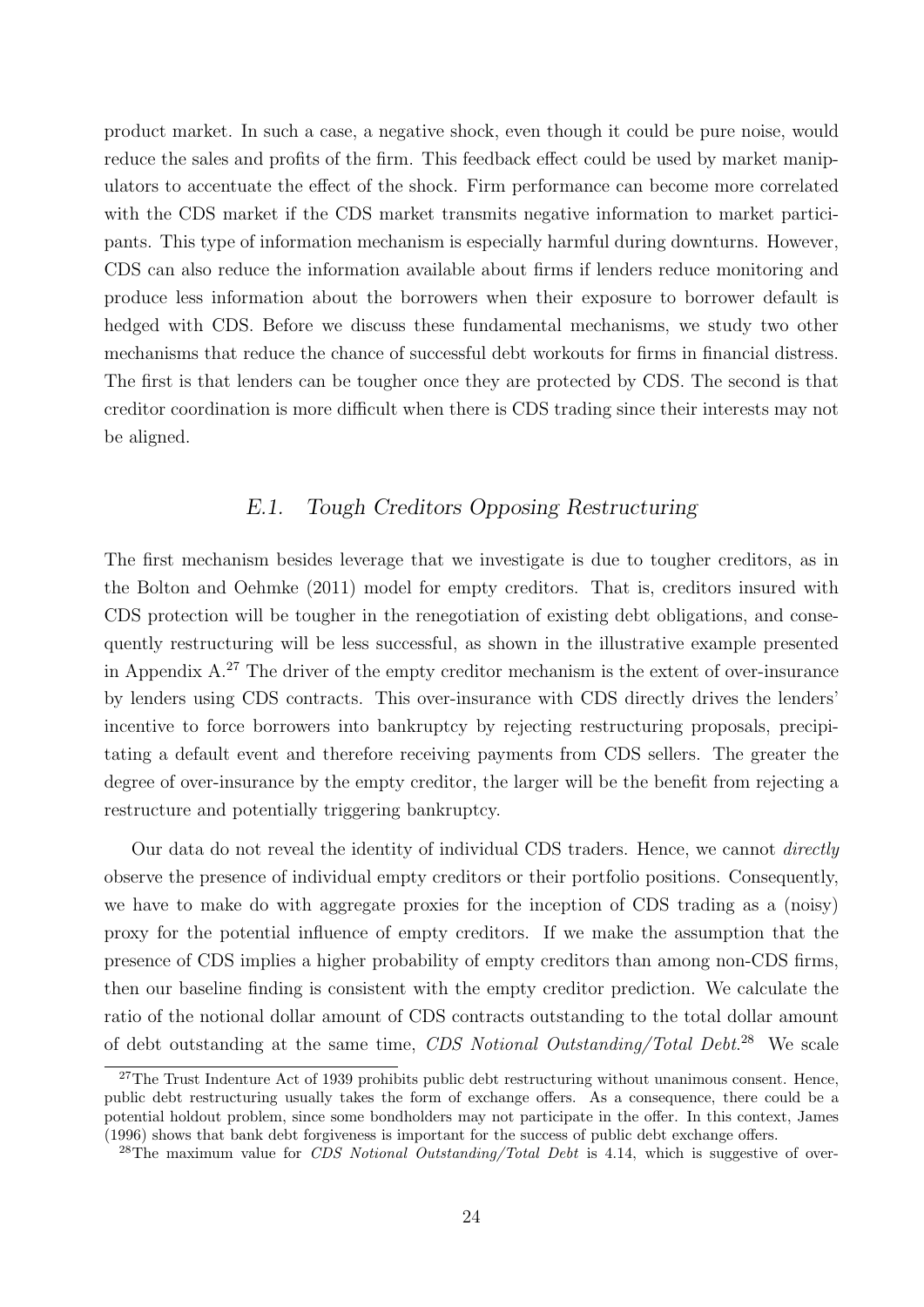the CDS position by total debt to relate the dollar amount of CDS outstanding to creditors' exposure. *CDS Notional Outstanding/Total Debt* is a somewhat more informative, but still noisy, measure of the extent of the empty creditor concern. We emphasize that we do not need all creditors to become empty creditors for the empty creditor mechanism to manifest itself; it may take just a few or even one large empty creditor to holdout a restructuring proposal. We conjecture that bankruptcy risk is higher when *CDS Notional Outstanding/Total Debt* is larger. The estimation results, reported in Table IX, are consistent with the conjecture: A larger dollar amount of CDS contracts outstanding relative to firm's debt outstanding is associated with a higher probability of firm bankruptcy.

Empty creditors will clearly prefer firms to declare bankruptcy rather than have the firm's debt restructured *only if* bankruptcy, but not restructuring, triggers a credit event for CDS contracts and generates payments to CDS buyers. Empty creditors will not have this incentive to the same degree if their CDS contracts also cover restructuring as a credit event. Thus, the strength of the empty creditor mechanism depends crucially on the definition of the restructuring clause in the CDS contract.

We investigate the effect of differences in contractual terms on the credit risk consequences of CDS trading. Appendix B describes the restructuring clauses in CDS contracts and their historical evolution. Essentially, there are four types of CDS contract, based on the definition of credit events: full restructuring (FR), modified restructuring (MR), modified-modified restructuring (MMR), and no restructuring (NR). For FR contracts, any type of restructuring qualifies as a trigger event, and any debt obligation with a maturity of up to 30 years can be delivered in that event. Under MR also, any restructuring is included as a credit event; however, the deliverable obligations are limited to those with maturities within 30 months of the CDS contract's maturity. For MMR contracts, the deliverable obligations are relaxed to include those with maturities within 60 months of the CDS contract's maturity for restructured debt, and 30 months for other obligations. Under NR, restructuring is excluded as a credit event. Firms with more NR contracts are more subject to the empty creditor threat than those with other types of CDS. FR contracts would not be as strongly influenced by the empty creditor incentives, as illustrated by the analysis in Appendix  $A^{29}$ 

Figure 2 plots the number of contracts of each type in each year as observed in our CDS

insurance for such firms and the potential presence of "empty creditors". (The mean is 0.10 and the median is 0.02.)

<sup>&</sup>lt;sup>29</sup>Another related issue is the type of settlement. In the past, most CDS contracts were settled by physical delivery (CDS buyers delivered bonds to sellers to receive the face value). More recently, cash settlement has been the norm (CDS sellers pay the difference between the face value and its recovery value directly to CDS buyers). Contracts settled by physical delivery may have an additional influence from the empty creditor problem, since they may cause a squeeze in the bond market. In addition, physical delivery confers an additional "cheapest to deliver" option on the CDS protection buyer. Unfortunately, however, we do not have data on the delivery method.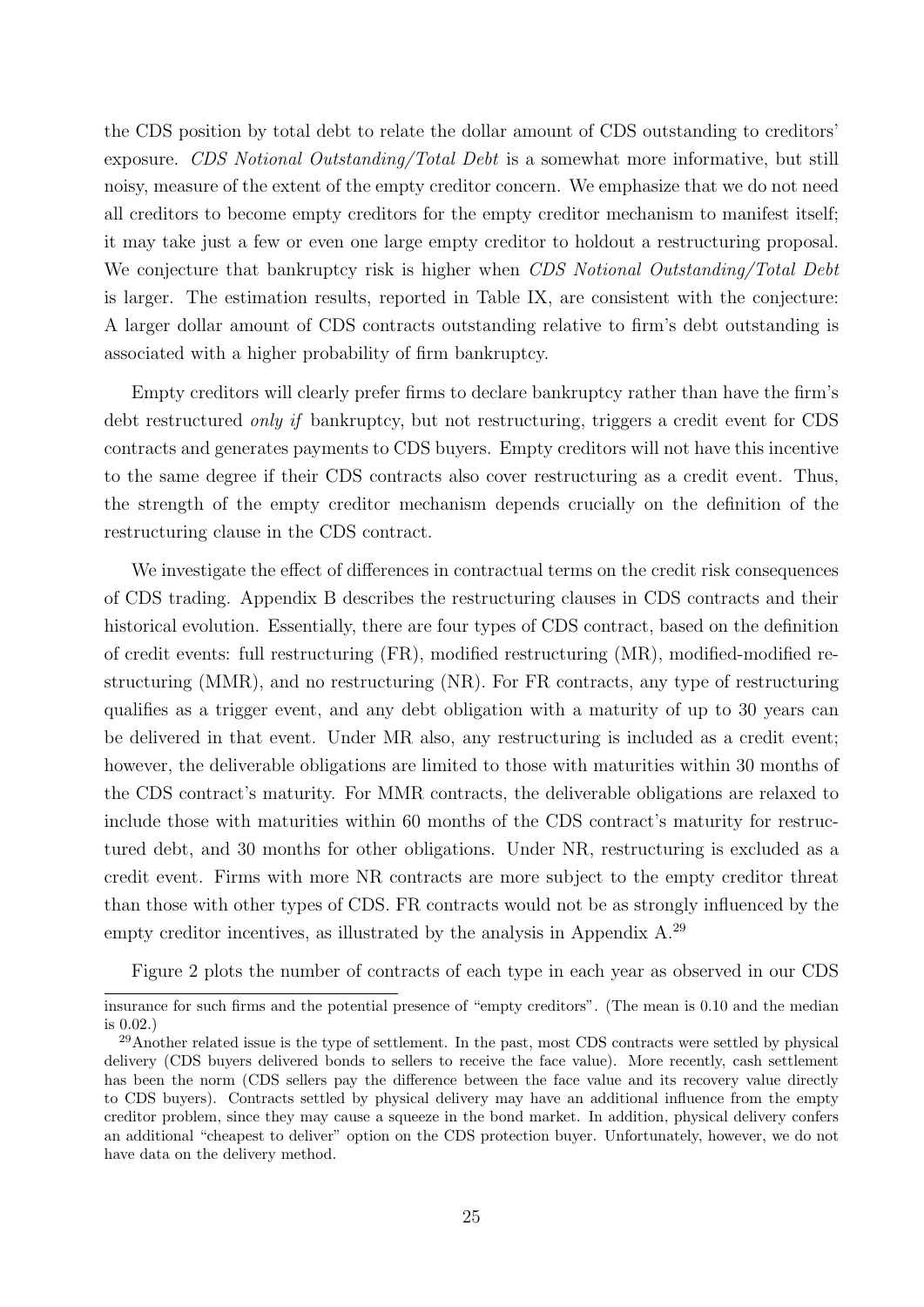transaction records. The majority of firms in our sample have the MR type of clause in their CDS contracts. Types FR and MMR have a negligible presence in our sample, which is quite representative of the market as a whole, although there could be some variation at the firm level. The figure shows that there were hardly any NR CDS contracts prior to 2002. Packer and Zhu (2005) show that, in their sample period, MR contracts were just slightly more expensive than NR contracts. In such circumstances, CDS buyers would probably buy MR contracts rather than NR contracts. The proportion of CDS contracts with NR specifications has increased dramatically in recent years, especially in 2007. The median (mean) fraction of NR contracts out of all CDS contracts for a reference entity is 0.61 (0.55). We also find that there is wide variation across firms in terms of the proportion of NR contracts. One may be concerned with the endogeneity in choice of contract type, i.e., CDS buyers expecting bankruptcy to be more likely than restructuring will buy CDS contracts covering bankruptcy only. However, such endogeneity would have the same implication as when holders of NR CDS contracts have a clear preference for bankruptcy.

We account for the differences in contractual specifications in the estimations reported in Table X, which include variables measuring the type of CDS contract. *No Restructuring CDS Proportion* is the fraction of CDS contracts with NR clauses out of all CDS contracts on the same reference entity. (This measure would be zero for firms without CDS.) Similarly, *Modified Restructuring CDS Proportion* is the fraction of CDS with MR clauses out of all contracts on the same reference entity. Since there are very few contracts with the FR or MMR specification in our sample, we focus only on the MR and NR types. We run separate regressions with the two CDS-type variables (reported in Specification 1 and Specification 2), and also a combined one with both of them (Specification 3). The results in Table X show that only for NR contracts do we find a significant positive relationship of CDS trading with bankruptcy risk, while the coefficient of the MR type is not statistically significant. The marginal effect of the *No Restructuring CDS Proportion* variable in the combined regression on the probability of bankruptcy is 0.22% in Specification 3: the default probability of a firm with all NR CDS is 0.22% higher than that of a firm with no NR CDS. This magnitude is large in comparison to the overall sample default probability of 0.14%. We include year dummies in our regressions to control for potential time series patterns in the composition of CDS contract types.<sup>30</sup>

We find that the regressions reported in Table  $X$  have higher pseudo- $R^2$ s than those in Table IX, suggesting that the specification with restructuring information relating to the contracts fits the data better. Therefore, the effect of *CDS Active* seems to be driven by the

<sup>30</sup>We also segmented the sample by time, to test for the secular evolution of contract terms. We expected that the restructuring concern should have been less material in influencing credit risk prior to 2000, when restructuring was normally included as a credit event in CDS contracts. In results not reported here, we find that the CDS trading effect is indeed significant only in more recent years.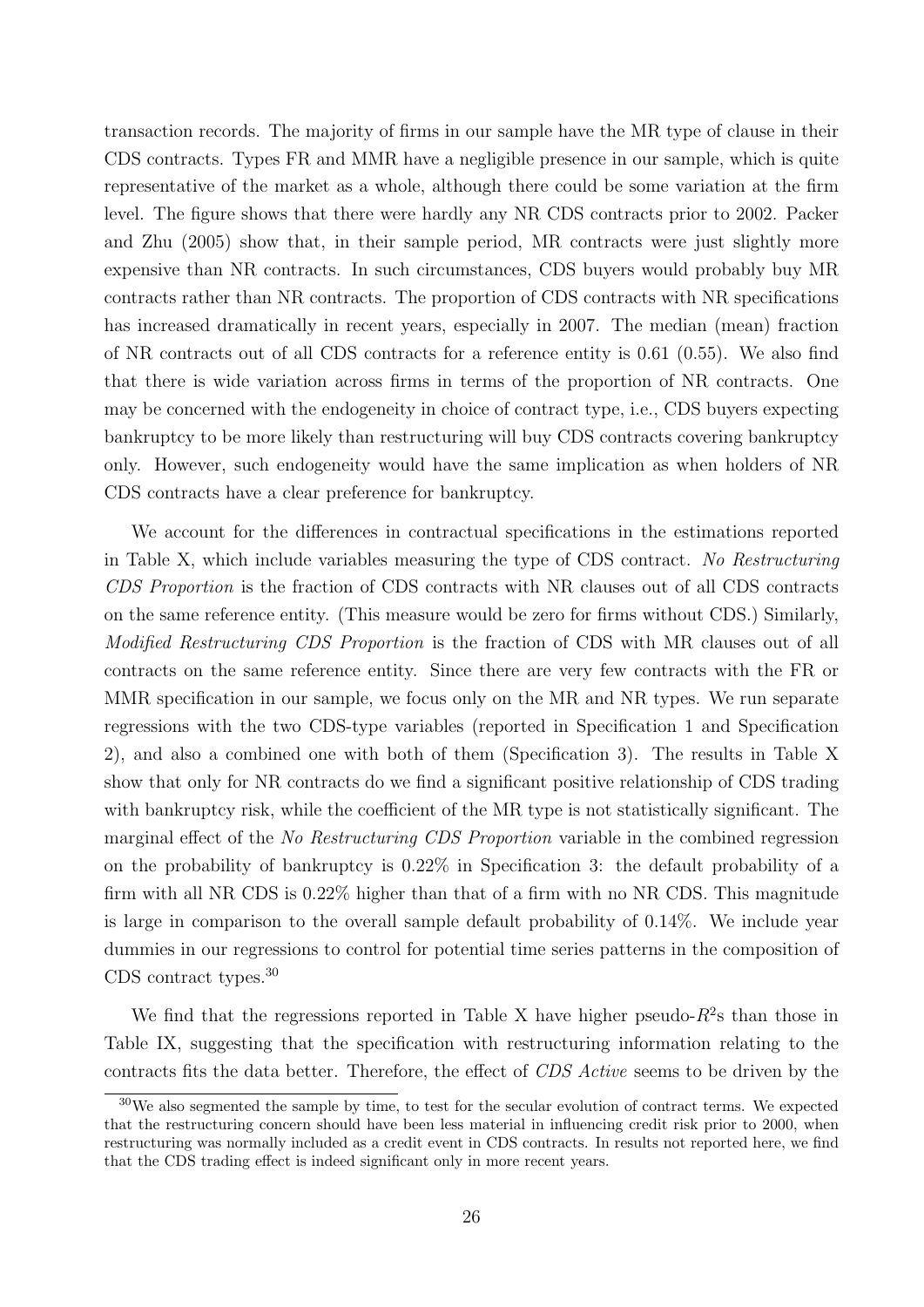CDS contracts with NR clauses. This finding on restructuring will likely be relevant to many more reference names in the future as more and more corporate CDS contracts use NR as the credit event specification (e.g., all CDS index constituents of the North America investment grade index CDX.NA.IG), especially after the CDS Big Bang in 2009.

The results on *CDS Notional Outstanding/Total Debt* and *No Restructuring CDS Proportion* are consistent with the empty creditor model. Therefore, one mechanism for the CDS effect on credit risk is due to creditors becoming tougher in debt renegotiation, and consequently causing firms to file for bankruptcy. We note two caveats. First, empty creditors are only part of the market. CDS can be traded by *any* buyer and seller pair, and not just by the current creditors. CDS trading by parties unrelated to the reference firms would weaken the empty creditor mechanism and make it less likely for us to find significant CDS trading effects. Second, not all empty creditors can successfully force the borrower into bankruptcy.

## *E.2. Creditor Coordination Failure*

Besides tough creditors causing bankruptcy on individual bases, creditor coordination is another important consideration for debt workout. If firms borrow money from a larger number of lenders after the inception of CDS trading, creditor coordination will be more difficult and bankruptcy more likely. Lead banks will probably not want to appear to drive their borrowers into bankruptcy, as the long-run reputational damage may outweigh the short-run gains from empty creditor trading profits. However, other lenders such as hedge funds or private equity players, who are not similarly constrained, may take advantage of CDS trading more intensively. Therefore, CDS trading may affect the size and composition of lenders to a firm.

We investigate the impact of CDS introduction on the creditor relationships of a firm. The overall creditor relationship is represented in our analysis by the lending relationships available from DealScan LPC data.<sup>31</sup> For each firm in a given month, we examine the prior five-year period for any syndicated loan facilities for this firm. Summing over all such active facilities, we compute the number of unique banks lending to the firm. △*Number of Banks* is the change in the number of bank relationships from one year before the inception of CDS trading to two years after the inception of CDS trading. First, from a univariate difference-in-difference analysis, we find that the number of bank relationships of a firm increases significantly by 1.4, one year after the inception of CDS trading, and by 3, two years after CDS trading, relative to firms matched using the CDS trading prediction models discussed in Section IV.C. Second, we regress △*Number of Banks* from the year before to two years after CDS trading started on a set of firm characteristics, and the *CDS Active* variable for CDS firms only. These "event

<sup>&</sup>lt;sup>31</sup>The construction of the dataset is detailed by Chava and Roberts (2008). We thank Michael Roberts for providing the DealScan-Compustat linking file.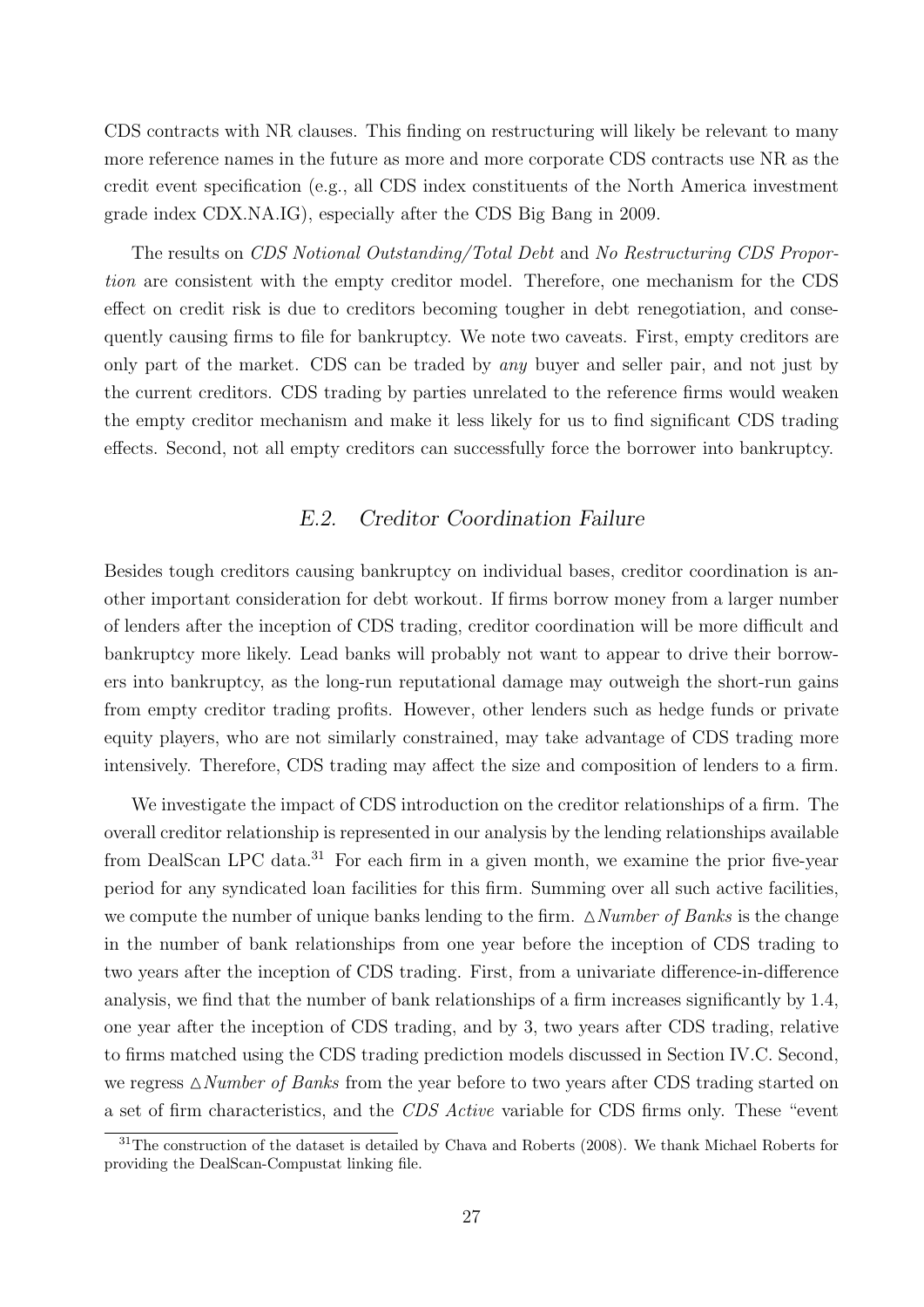study" results are reported in Panel A of Table XI. We find that CDS trading significantly increases the number of lenders that a firm has. On average, firms have 2.4 more lenders two years after CDS introduction, controlling for other factors that may affect the number of lenders, such as firm size and leverage.

The relationship between the number of lenders and bankruptcy risk has previously been documented by, among others, Gilson, John, and Lang (1990) and Brunner and Krahnen (2008). We present similar evidence from our sample, also including the effect of CDS trading, in Panel B of Table XI. We include the *Number of Banks* as an additional explanatory variable in the hazard model of the firm's probability of bankruptcy. The results indicate that a firm's bankruptcy risk increases with the number of banking relationships, even after controlling for the direct impact of CDS trading. Therefore, the results in Table XI support Hypothesis 4 that CDS trading increases the number of creditors, which, in turn, increases bankruptcy risk.

### *E.3. Other Mechanisms and Further Discussion*

Besides leverage, tough creditors and coordination failure, another potential channel for the CDS trading effect is via the feedback from CDS pricing. On the one hand, if CDS spreads are too high relative to the corresponding bond yield spreads, this may feed back to the firm's bond market through arbitrage between the two markets, making it more costly and difficult for the firm to refinance its obligations. In turn, this may cause the operating environment to worsen, leading to a deterioration of the firm's credit quality.<sup>32</sup> High CDS spreads also increase the cost of buying CDS protection, and hence reduce the incentive of creditors to become empty creditors and deter potential market manipulation. If, on the other hand, CDS spreads are underpriced or too low, informed traders have a greater incentive to buy CDS contracts and expect to make profits from the subsequent increase in CDS spreads.<sup>33</sup>

Our last consideration of mechanisms is the information content of CDS trading. CDS provide traders with a relatively simple instrument for going short a firm's credit. The CDS market can provide information about a firm's credit quality, especially its downside risk. Therefore, it is possible that some firms become riskier after CDS trading as information is impounded into prices more quickly, perhaps causing higher equity, bond, and asset volatility. This information channel could be consistent with our finding of higher credit risk after CDS trading.<sup>34</sup>

<sup>32</sup>See, "A Market Backfires and Investors Pay," by Henry Sender, *Wall Street Journal*, December 5, 2002. <sup>33</sup>In Table A11, we find that the effect of CDS trading on bankruptcy risk is significant for both firms with CDS that is likely overpriced and those for which it is underpriced (as predicted by the basis between the CDS and bond yield spreads). Moreover, there is no statistically significant difference between these two groups.

<sup>34</sup>We split our sample by analyst coverage in Table A12, and find a significant CDS effect for firms with both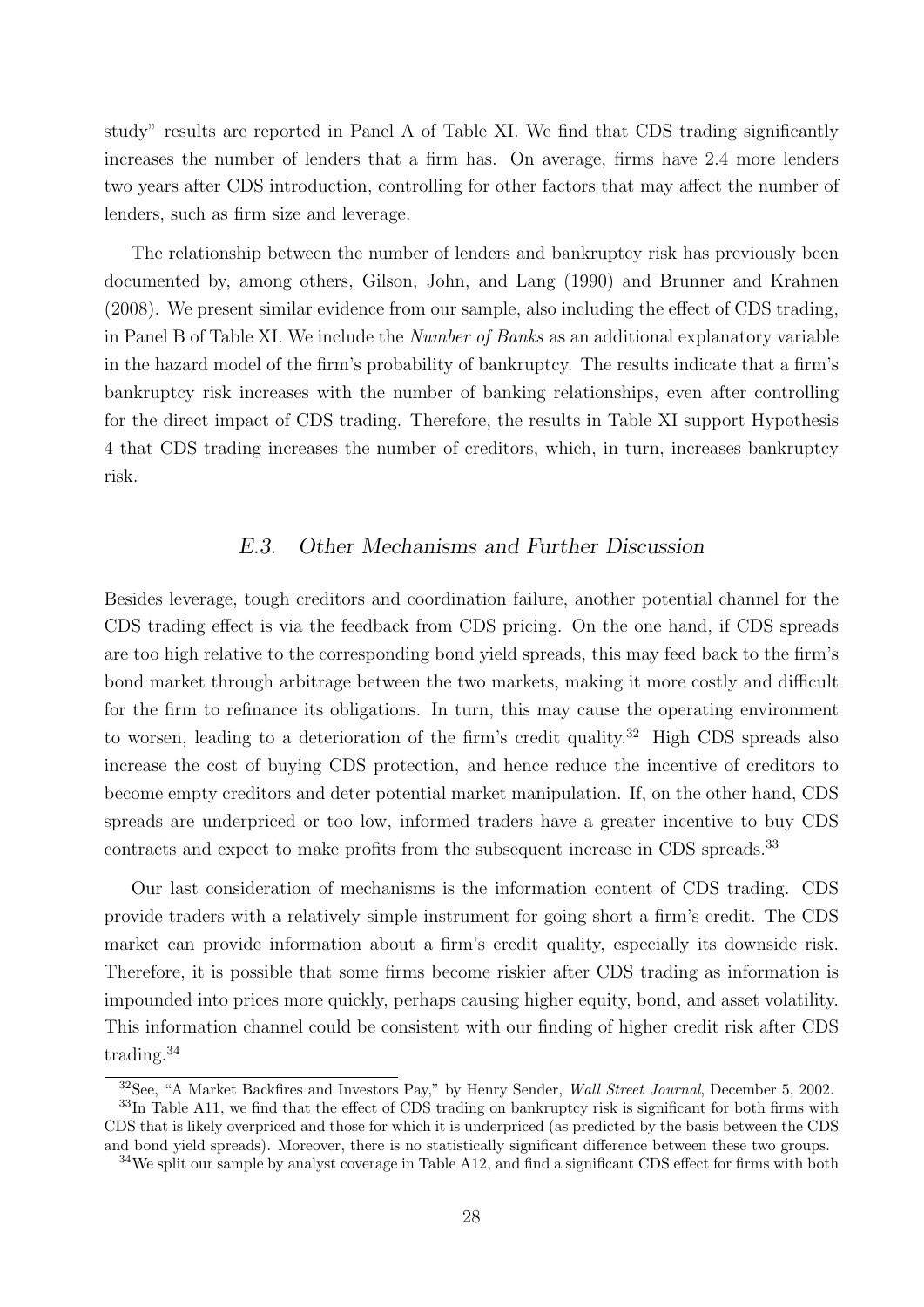In summary, we do not find evidence for the feedback and information channels of CDS trading effects. On the other hand, we find strong evidence for the leverage, tougher creditor and coordination failure channels. Therefore, while we are less certain about whether CDS lead firms into financial distress, our evidence is relatively clear that CDS increase the chances of bankruptcy compared with restructuring, for financially distressed firms.

## **V. Concluding Remarks**

We find strong evidence that the bankruptcy risk of reference firms increases after the inception of CDS trading, using a comprehensive dataset of North American corporate CDS transaction records over the period 1997-2009. This effect of CDS trading on credit risk is economically large: The odds of bankruptcy more than double after CDS trading begins for average firms. This finding is robust to the selection and endogeneity in CDS trading, using the lender's FX hedging and Tier One capital ratio as instrumental variables. We also find that the the effect of CDS trading is related to the amount of CDS outstanding. Therefore, the bankruptcy risk of firms increases when CDS positions accumulate, and decreases when CDS contracts expire. The effect of CDS on bankruptcy risk is more pronounced when CDS payments do not cover restructuring. Moreover, the number of lenders increases after CDS trading begins, exacerbating the problems of creditor coordination.

This study uncovers a real consequence of CDS trading and contributes to the ongoing debate on this important derivative market. We emphasize that, although according to our findings firms become more vulnerable to bankruptcy once CDS start trading on them, this does *not* imply that CDS trading necessarily reduces social welfare. Indeed, CDS can increase debt capacity, and many previously unqualified projects may get funded due to the possibility of credit risk mitigation afforded by the CDS. Therefore, the cost associated with an increase in bankruptcy risk could be offset by the benefits of an enlarged credit supply. Future work could examine the tradeoff between the increased debt capacity and the bankruptcy vulnerability caused by CDS, shedding light on the overall impact of CDS trading on allocative efficiency.

high and low analyst coverage. The effect is not statistically different between those sub-samples, suggesting that the CDS effect is not related to the information environment in which a firm operates.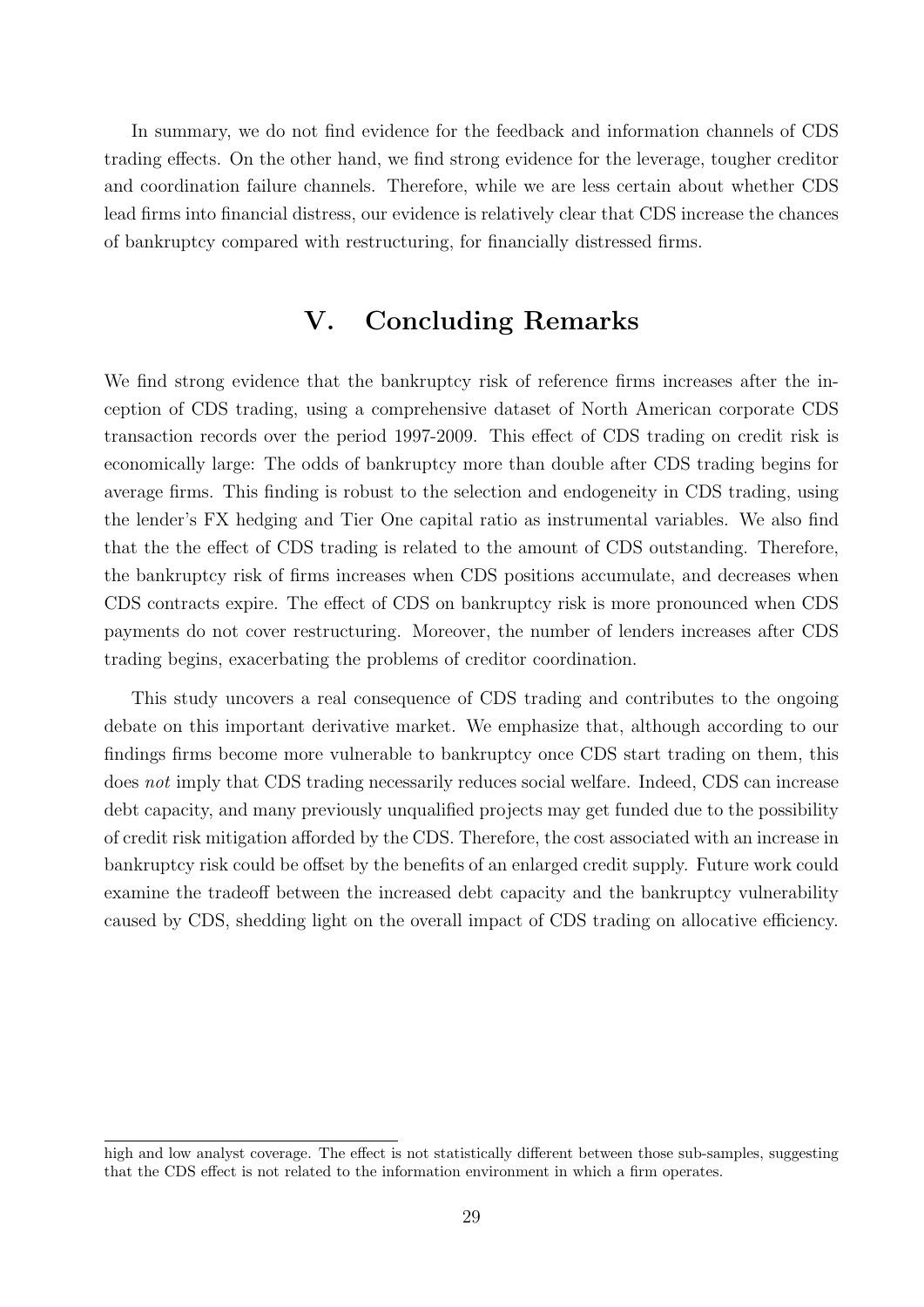## **Appendices**

## **A Illustration of CDS Effects on Bankruptcy Risk**

We use a simple example of a reduced-form nature to illustrate how CDS trading by creditors affects the likelihood of bankruptcy. The example is intended to convey the basic intuition of the incentives of creditors with CDS positions, and is based on the model of Bolton and Oehmke (2011).

First, consider the case where there is no CDS traded on a firm. Assume that creditors lend *X* to the firm. If the firm is in financial distress and consequently declares bankruptcy, creditors will recover  $r \times X$ , where r is the recovery rate in bankruptcy. Consider, on the other hand, that the creditors allow the firm to restructure the debt, since the recovery value of the assets in bankruptcy is less than its value as a going concern. Suppose the firm offers the creditors part of the difference between the "going concern" value and the recovery value of the assets in bankruptcy, and agrees to pay them say  $R \times X$ , with  $R > r$ . Clearly, the creditors would consider such a restructuring favorably, and try to avoid bankruptcy.<sup>35</sup> In general, restructuring would dominate bankruptcy.

Suppose next that the creditors can also buy CDS protection against the firm's credit events. Clearly, bankruptcy would always be defined as a credit event. However, restructuring may or may not be defined as a credit event, as per the clauses of the CDS contract. If restructuring is included as a credit event, we call the contract a "full restructuring" (FR) CDS. If it is not, we call it a "no restructuring" (NR) CDS.<sup>36</sup> In the case of FR CDS, assume that the CDS premium (price) is  $F$ , in present value terms, at the time of default and that the creditors buy CDS against *Y* of notional value of the CDS. If the firm defaults, the creditors' total payoff with CDS protection is  $[r \times X + (1 - r - F) \times Y]$  in the event of bankruptcy, and  $[R \times X + (1 - R - F) \times Y]$  if the debt is restructured. Therefore, the creditors are better off with bankruptcy than with restructuring if

$$
[r \times X + (1 - r - F) \times Y] > [R \times X + (1 - R - F) \times Y],
$$

i.e., when  $Y > X$ , since  $R > r$ . Hence, bankruptcy dominates restructuring as a choice for creditors for whom the amount of CDS purchased exceeds the bonds held ("empty creditors"), even when restructuring is covered by the CDS. In the equilibrium model of Bolton and

 $35$ The precise size of  $R$  would be determined in a bargaining process between the creditors and the shareholders of the firm.

<sup>36</sup>Other types of CDS contracts also exist, but are not relevant for the purpose of this simple illustration. See Appendix B for a discussion of contract clauses.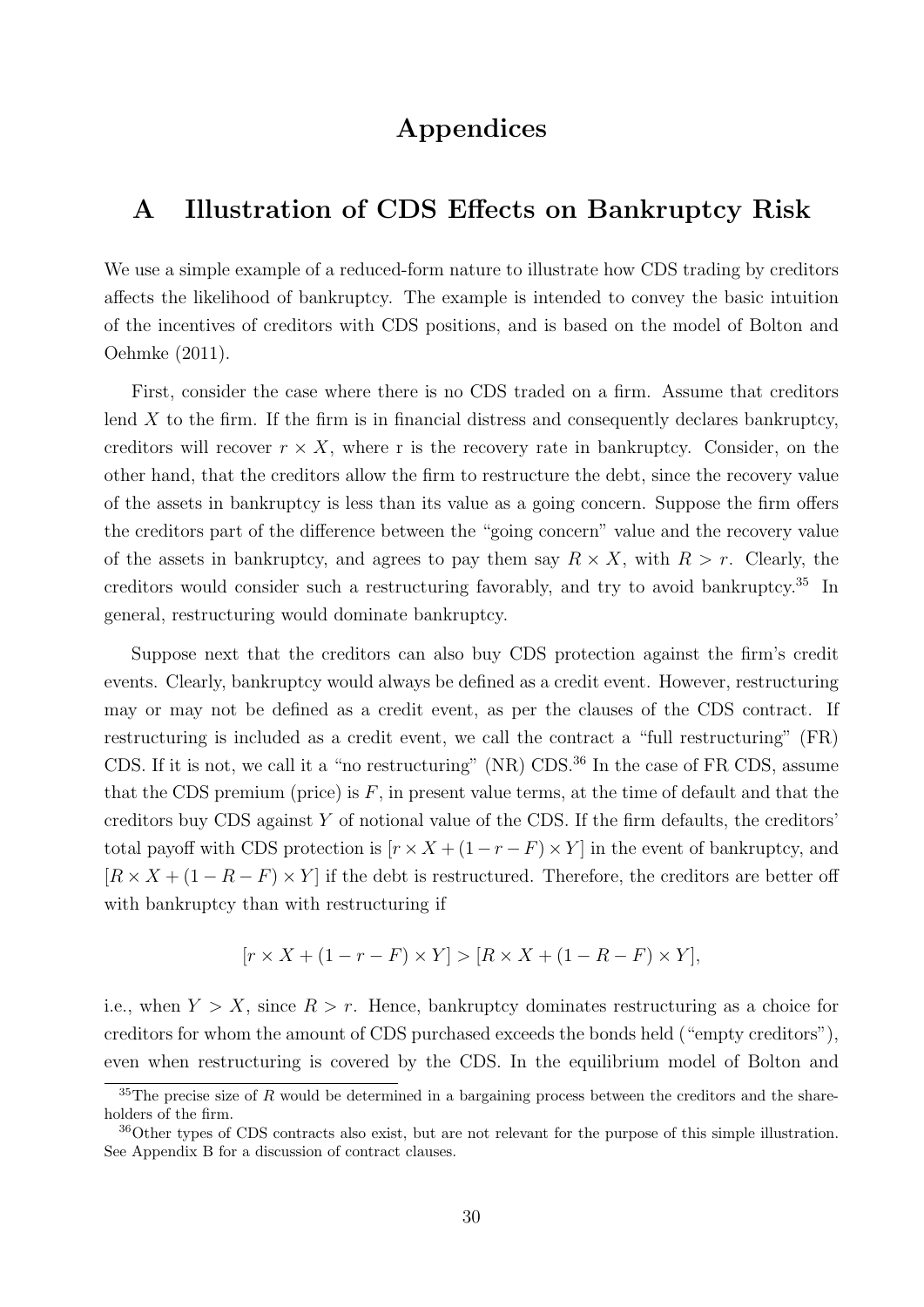Oehmke (2011), CDS sellers fully anticipate this incentive of CDS buyers, and price it into the CDS premium. Although CDS sellers may have an incentive to bail out the reference firms (by injecting more capital as long as it is less than the CDS payout) in order not to trigger CDS payments, they cannot do so unilaterally, since the empty creditors who are the CDS buyers, and other creditors, will mostly decide the fate of the company as any new financing would require the existing creditors' approval. CDS sellers are not part of this negotiation process.

Now consider the case of NR CDS. Assume that the CDS premium, in this case, is *f* in present value terms, where  $f < F$ . Suppose again that the creditors buy CDS against Y of notional value of the CDS. Therefore, if the firm defaults, the creditors' total payoff with CDS protection is  $[r \times X + (1 - r - f) \times Y]$  in the event of bankruptcy, and  $[R \times X - f \times Y]$  if the debt is restructured. Bankruptcy is a preferred outcome for the creditors if

$$
[r \times X + (1 - r - f) \times Y] > [R \times X - f \times Y],
$$

or when

$$
Y > \frac{R-r}{1-r}X,
$$

which can be true even when  $Y < X$ , since  $R < 1$ . Thus, for NR CDS, bankruptcy is preferred when even a relatively small amount of CDS are purchased; hence, bankruptcy is the preferred outcome for a larger range of holdings of NR CDS by the creditors. It is also evident that buying CDS protection with NR CDS contracts is more profitable in bankruptcy than restructuring without CDS protection, so long as

$$
[r \times X + (1 - r - f) \times Y] > R \times X,
$$

which is equivalent to saying that  $37$ 

$$
Y > \frac{R-r}{1-r-f}X.
$$

The above condition is met when  $Y > X$ , as long as  $R < 1-f$ , which is almost always true as the cost of CDS protection is usually lower than the loss in the event of restructuring. Even if *Y < X*, the condition is likely to hold, for reasonable values of *R* and *f*. Further, the greater the difference between *Y* and *X*, the greater will be the incentive for creditors to push the firm into bankruptcy.

Our parsimonious illustration skips many details of the equilibrium model of Bolton and Oehmke (2011) in order to capture the main intuition and predictions. We refer interested

<sup>37</sup>The calculation for the FR CDS is the same, except that the fee is replaced by *F* instead of *f*. The precise range of values for *Y* relative to *X* would be smaller than for the NR CDS, as argued above.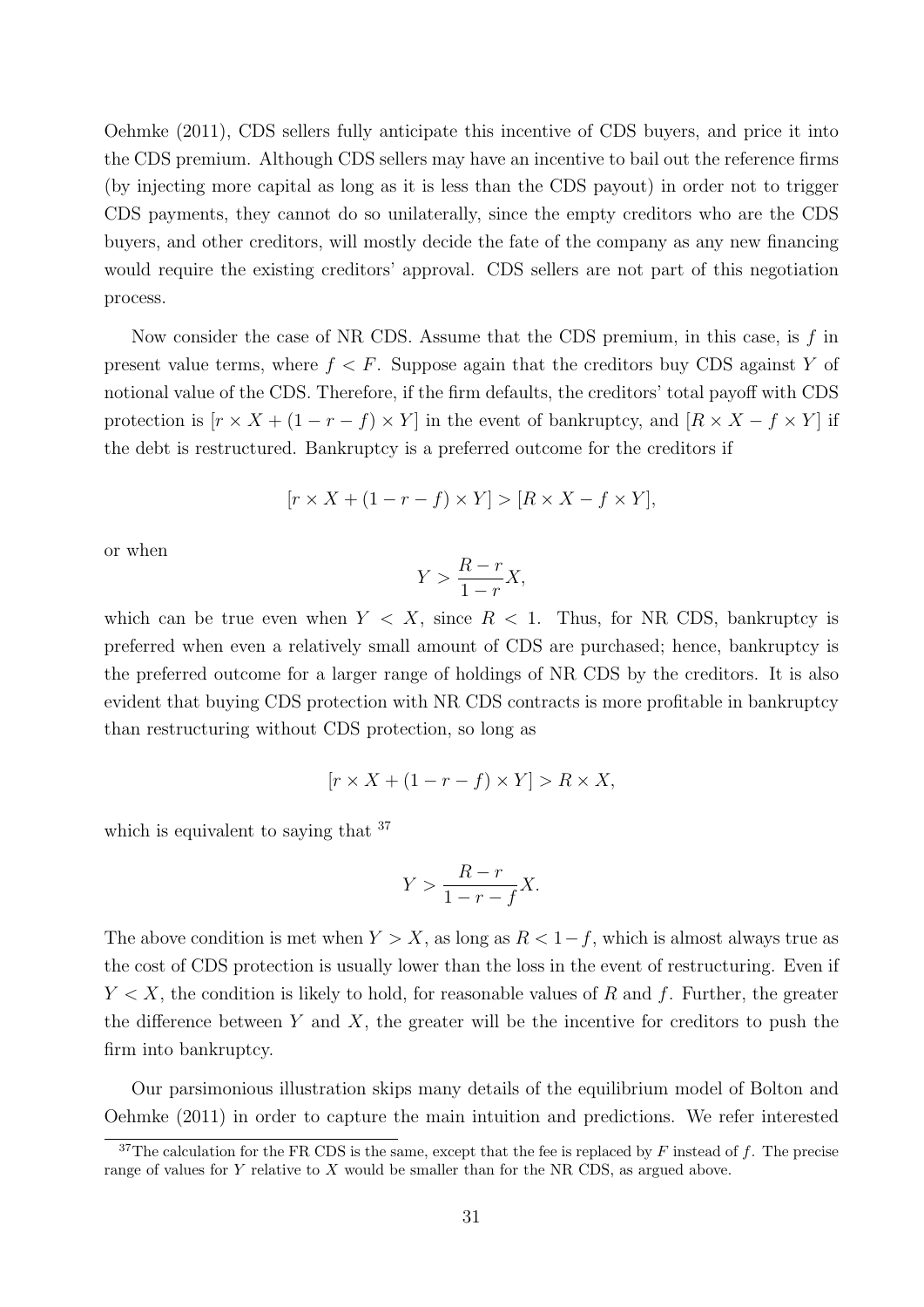readers to Bolton and Oehmke's (2011) theory for a more rigorous treatment. To recap, we demonstrate that a) creditors have an incentive to over-insure and push the firm into bankruptcy, b) this incentive increases with the difference between *Y* and *X*, i.e., the amount of CDS contracts outstanding relative to the firm's debt, and c) the probability of bankruptcy occurring is greater for NR CDS contracts.

## **B Credit Default Swaps Credit Event Definitions**

Credit default swaps (CDS) provide insurance protection against the default of a reference entity's debt. For the buyer of protection to obtain payment from a CDS contract, a credit event must be triggered. Following such an event, the CDS contract can be settled either by physical delivery (by delivering the reference security and receiving the notional principal) or payment of cash (by receiving the difference between the notional principal and the price of the reference security). The trade organization of participants in the derivatives market, the International Swaps and Derivatives Association (ISDA), sets the standards for the contractual terms of CDS contracts, including the definition of trigger events, the delivery and settlement process, and other details.

Based on the 1999 ISDA Credit Event Definitions, there are six categories of trigger events for calling a default for different obligors: bankruptcy, failure to pay, obligation acceleration, obligation default, repudiation/moratorium and restructuring. For CDS linked to corporate debt, the primary trigger events are bankruptcy, failure to pay and restructuring. Under this definition, known as full restructuring (FR), *any* restructuring qualifies as a trigger event, and *any* obligations with a maturity up to 30 years can be delivered. This creates a "cheapest to deliver" option for protection buyers who will benefit by delivering the least expensive instrument in the event of default. The broad definition of deliverable obligations was intended to create a standard hedge contract with a wide range of protection possibilities for the credit risk of the reference entity.

However, the restructuring of Conseco Finance on 22 September 2000 highlighted the problems with the 1999 ISDA Credit Event Definitions. The bank debt of Conseco Finance was restructured to the benefit of the debt holders. Yet, the restructuring event still triggered payments from outstanding CDS contracts. To settle the CDS position, CDS holders also utilized the cheapest-to-deliver option created by the broad definition of deliverable obligations and delivered long-maturity, deeply discounted bonds in exchange for the notional amount. To address this obvious lacuna, ISDA modified CDS contracts and defined a new structure known as modified restructuring (MR). Under this 2001 ISDA Supplement Definition, *any* restructuring is defined as a credit event. However, the deliverable obligations are limited to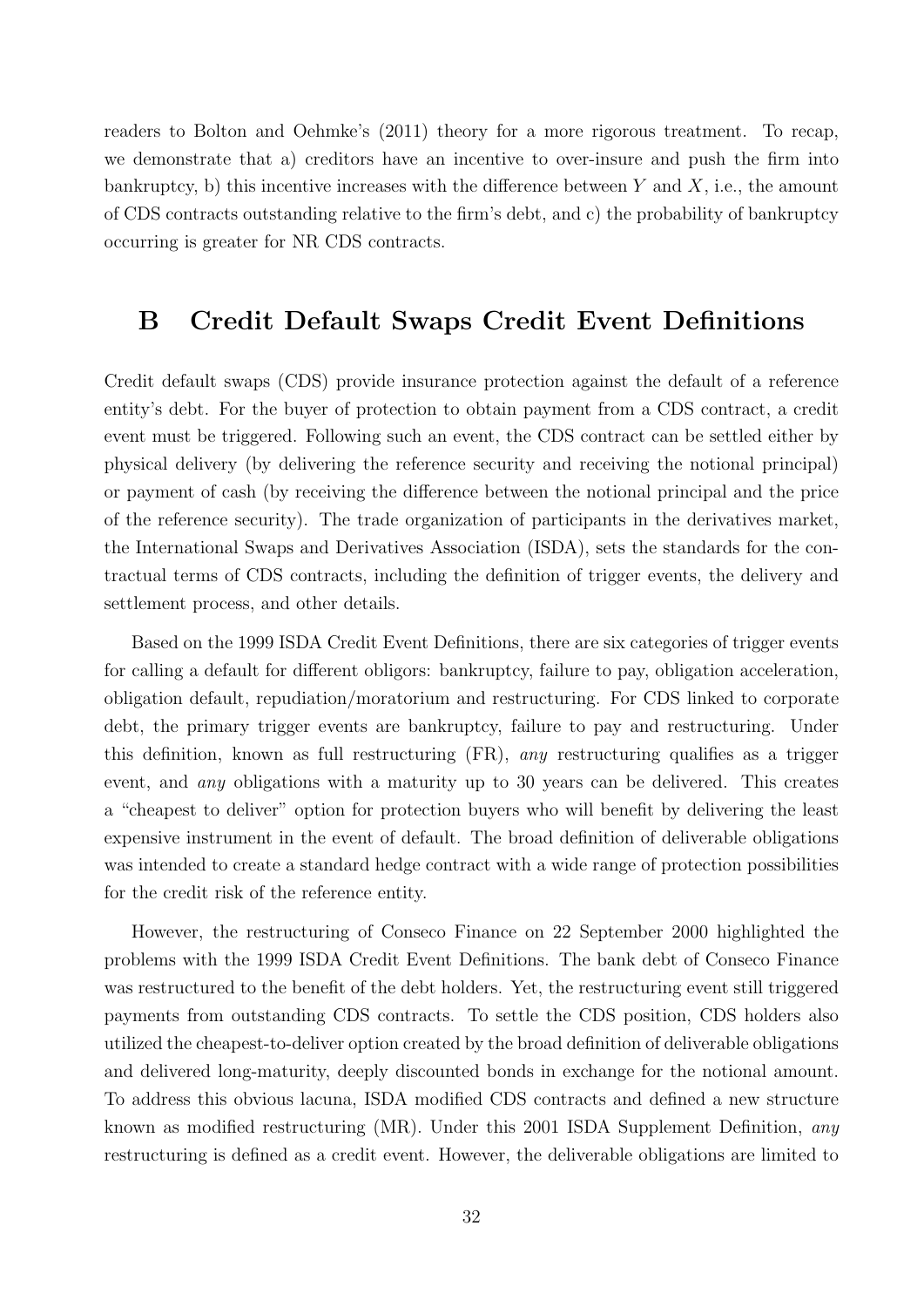those with maturities within 30 months of the CDS contract's maturity.

In March 2003, ISDA made another change and introduced modified-modified restructuring contracts (MMR) to relax the limitation on deliverable obligations. The deliverable obligations were relaxed to those with maturities within 60 months of the CDS contract's maturity for restructured debt, and 30 months for other obligations. Thus, following the 2003 ISDA Credit Derivative Definitions, there are four types of restructuring clauses: full restructuring (FR), modified restructuring (MR), modified-modified restructuring (MMR) and no restructuring (NR). For CDS contracts with NR as the restructuring clause, restructuring is excluded as a credit event: the credit event has to be either bankruptcy or the failure to pay. To further standardize the CDS market, since April 2009, ISDA has not included restructuring as a credit event for North American CDS contracts.

To sum up, based on the 2003 ISDA Credit Derivative Definitions, there are four types of restructuring clauses: FR, MR, MMR and NR. The credit event in all cases includes bankruptcy and failure to pay. For CDS contracts under FR, the event also includes restructuring. Under NR, restructuring is excluded as a credit event. The other types include restructuring as a credit event, but differ in terms of the maturity of the deliverable obligations, MR being more restrictive than MMR. By 2009, the rules essentially excluded restructuring as a credit event for all North American corporate CDS contracts.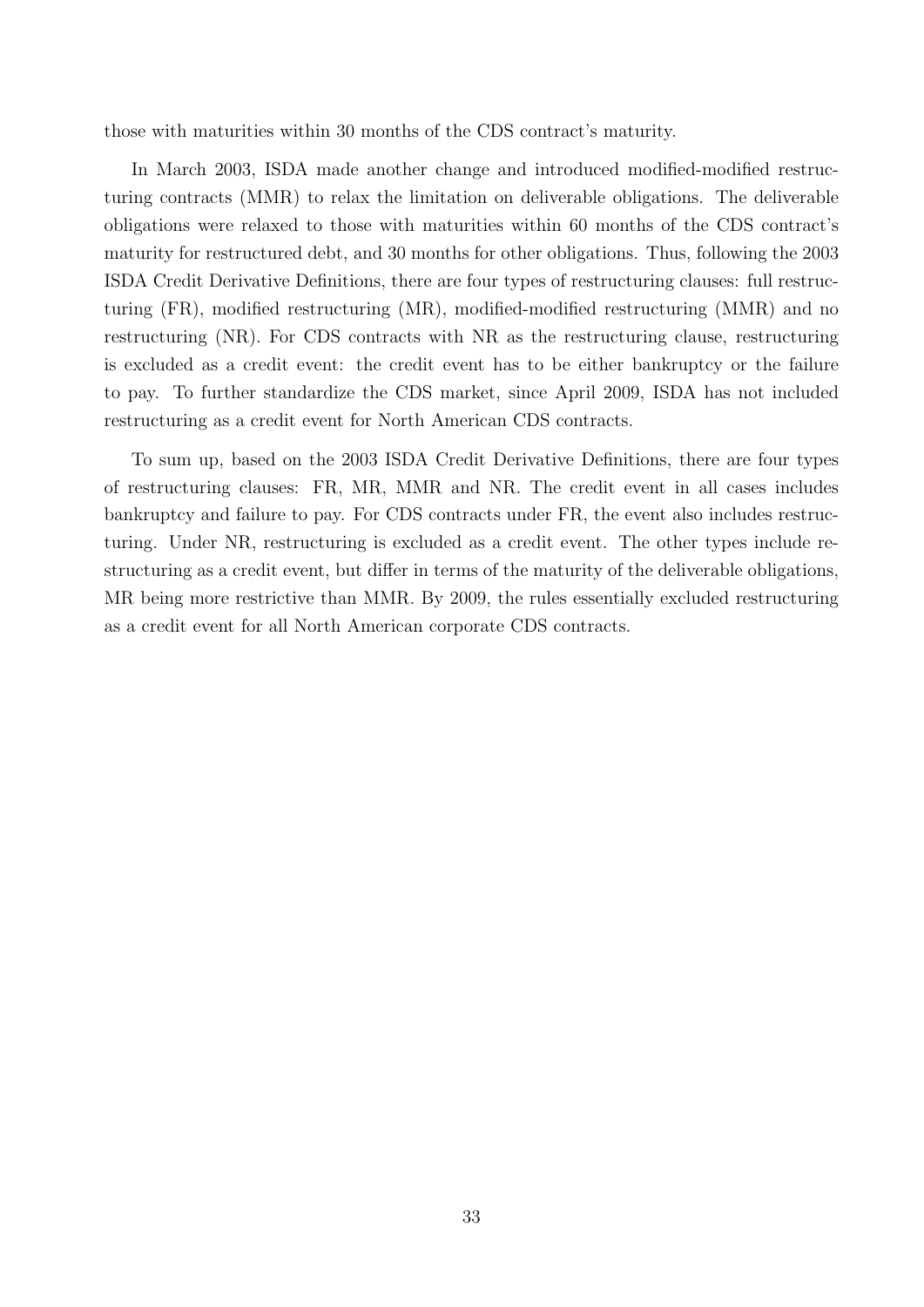## **References**

- Acharya, Viral V., and Timothy C. Johnson, 2007, Insider trading in credit derivatives, *Journal of Financial Economics* 84, 110-141.
- Altman, Edward I., 1968, Financial ratios, discriminant analysis and the prediction of corporate bankruptcy, *Journal of Finance* 23, 589-609.
- Allen, Franklin, and Elena Carletti, 2006, Credit risk transfer and contagion, *Journal of Monetary Economics* 53, 89-111.
- Ashcraft, Adam B., and João A.C. Santos, 2009, Has the CDS market lowered the cost of corporate debt?, *Journal of Monetary Economics* 56, 514-523.
- Arping, Stefan, 2004, Credit protection and lending relationships, Working paper, University of Amsterdam.
- Bedendo, Mascia, Lara Cathcart, and Lina El-Jahel, 2012, In- and out-of-court debt restructuring in the presence of credit default swaps, Working paper, Universita's Bocconi and Empirical College Business School.
- Bharath, Sreedhar T., and Tyler Shumway, 2008, Forecasting default with the Merton distance to default model, *Review of Financial Studies* 21, 1339-1369.
- Bharath, Sreedhar T., Venky Panchapegesan, and Ingrid M. Werner, 2010, The changing nature of chapter 11, Working paper, Arizona State University, The Goldman Sachs Group, Inc. and The Ohio State University.
- Blanco, Roberto, Simon Brennan, and Ian W. Marsh, 2005, An empirical analysis of the dynamic relationship between investment grade bonds and credit default swaps, *Journal of Finance* 60, 2255-2281.
- Bolton, Patrick, and Martin Oehmke, 2011, Credit default swaps and the empty creditor problem, *Review of Financial Studies* 24, 2617-2655.
- Brunner, Antje, and Jan Pieter Krahnen, 2008, Multiple lenders and corporate distress: Evidence on debt restucturing, *Review of Economic Studies* 75, 415-442.
- Campbell, John Y., Jens Hilscher, and Jan Szilagyi, 2008, In search of distress risk, *Journal of Finance* 63, 2899-2939.
- Campello, Murillo, and Rafael A. Matta, 2012, Credit default swaps, firm financing and the economy, Working paper, Cornell University and University of Illinois.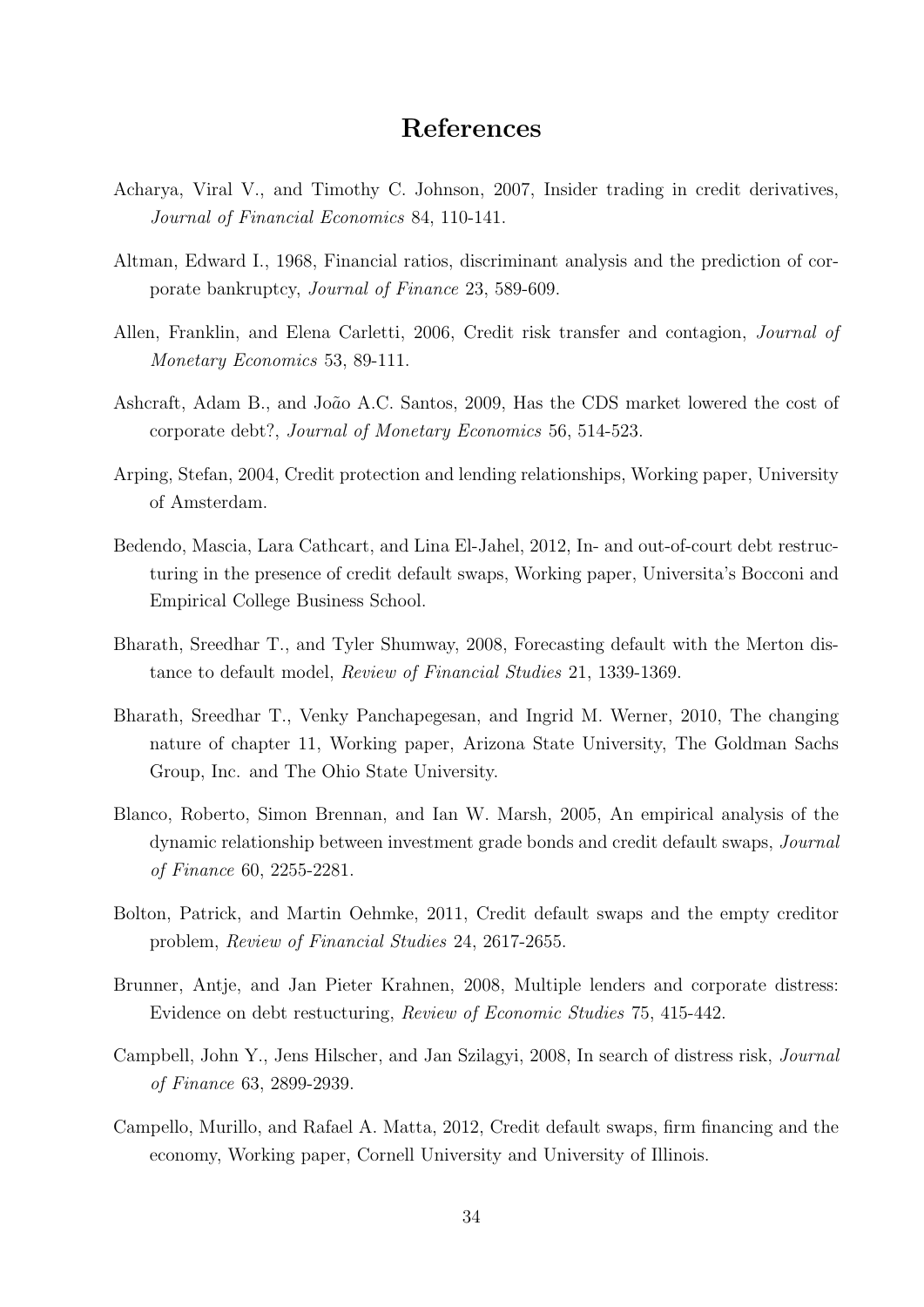- Chava, Sudheer, and Robert A. Jarrow, 2004, Bankruptcy prediction with industry effects, *Review of Finance* 8, 537-569.
- Chava, Sudheer, and Michael Roberts, 2008, How does financing impact investment? The role of debt covenants, *Journal of Finance* 63, 2085-2121.
- Che, Yeon-Koo, and Rajiv Sethi, 2012, Credit derivatives and the cost of capital, Working paper, Columbia University.
- Cohen, Lauren, Andrea Frazzini, and Christopher Malloy, 2012, Hiring cheerleaders: Board appointments of "independent" directors, *Management Science*, forthcoming.
- Damodaran, Aswath, and Marti G. Subrahmanyam, 1992, The effects of derivative securities on the markets for the underlying assets in the United States: A survey, *Financial Markets, Institutions and Instruments* 1, 1-22.
- Danis, Andras, 2012, Do empty creditors matter? Evidence from distressed exchange offers, Working paper, Vienna Graduate School of Finance.
- Duffee, Gregory R., and Chunsheng Zhou, 2001, Credit derivatives in banking: Useful tools for managing risk?, *Journal of Monetary Economics* 48, 25-54.
- Duffie, Darrell, 2007, Innovations in credit risk transfer: Implications for financial stability, Working paper, Stanford University.
- Gilson, Stuart C., Kose John, and Larry H. P. Lang, 1990, Troubled debt restructurings: An empirical study of private reorganization of firms in default, *Journal of Financial Economics* 27, 315-354.
- Gopalan, Radhakrishnan, Vikram Nanda, and Vijay Yerramilli, 2011, Does poor performance damage the reputation of financial intermediaries? Evidence from the loan syndication market, *Journal of Finance* 66, 2083-2120.
- Griffin, John, and Dragon Yongjun Tang, 2012, Did subjectivity play a role in CDO credit ratings?, *Journal of Finance* 67, 1293-1328.
- Hale, Galina, and João A.C. Santos, 2009, Do banks price their informational monopoly?, *Journal of Financial Economics* 93, 185-206.
- Heckman, James, 1979, Sample selection bias as a specification error, *Econometrica* 47, 153-161.
- Hirtle, Beverly, 2009, Credit derivatives and bank credit supply, *Journal of Financial Intermediation* 18, 125-150.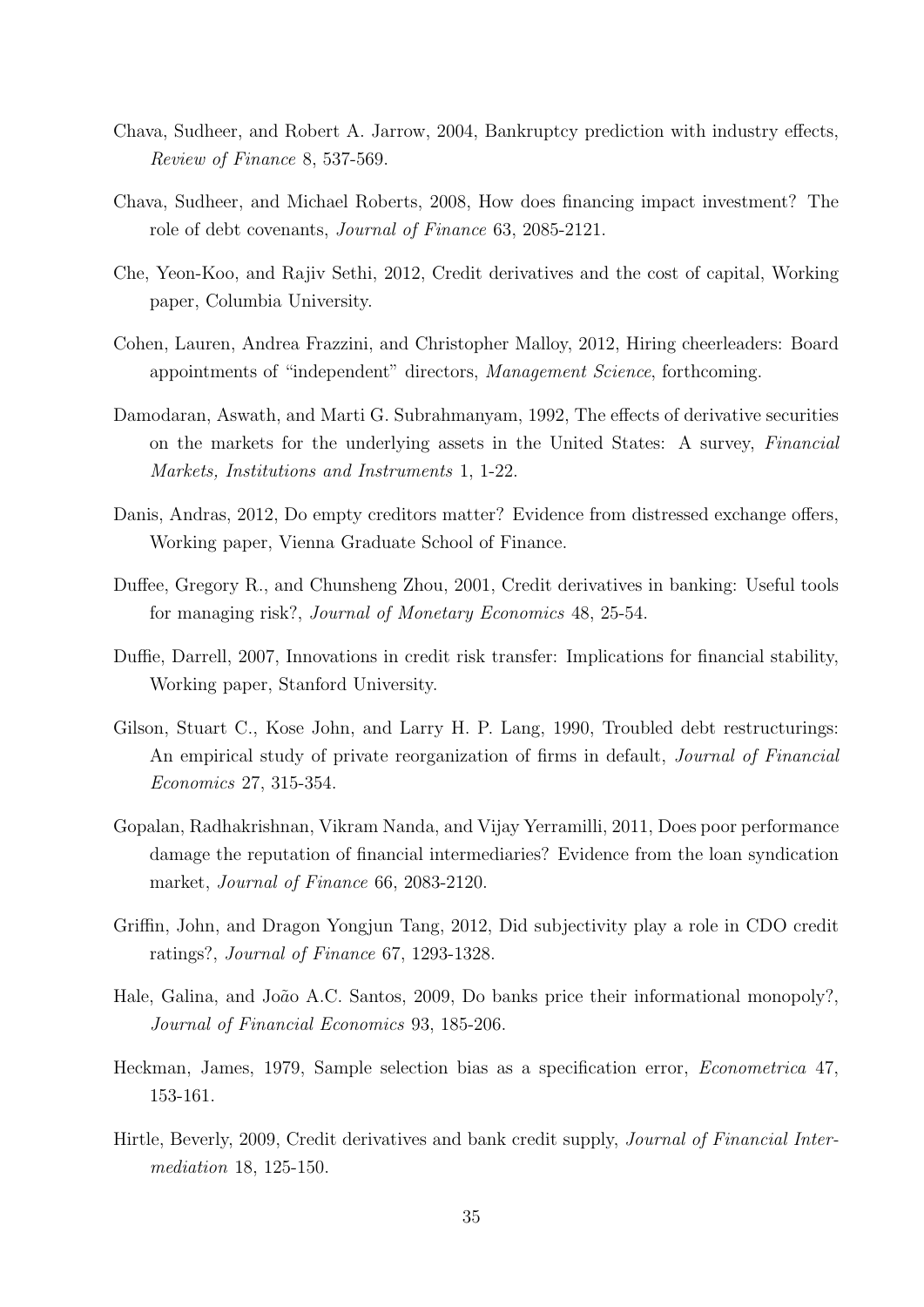- Hu, Henry T.C., and Bernard S. Black, 2008, Debt, equity, and hybrid decoupling: Governance and systemic risk implications, *European Financial Management* 14, 663-709.
- James, Christopher, 1996, Bank debt restructurings and the composition of exchange offers in financial distress, *Journal of Finance* 51, 711-727.
- Jarrow, Robert A., 2011, The Economics of Credit Default Swaps, *Annual Review of Financial Economics* 3, 235-257.
- Li, Kai, and Nagpurnanand R. Prabhala, 2007, Self-selection models in corporate finance, in B. Espen Eckbo ed., *Handbook of Corporate Finance: Empirical Corporate Finance I*, Elsevier, Chapter 2, 37-86.
- Longstaff, Francis A., Kay Giesecke, Stephen Schaefer, and Ilya Strebulaev, 2011, Corporate bond default risk: A 150-year perspective, *Journal of Financial Economics* 102, 233-250.
- Longstaff, Francis A., Sanjay Mithal, and Eric Neis, 2005, Corporate yield spreads: Default risk or liquidity? New evidence from the credit default swap market, *Journal of Finance* 60, 2213-2253.
- Merton, Robert C., 1974, On the pricing of corporate debt: the risk structure of interest rates, *Journal of Finance* 29, 449-470.
- Minton, Bernadette A., Rene M. Stulz, and Rohan Williamson, 2009, How much do banks use credit derivatives to hedge loans?, *Journal of Financial Services Research* 35, 1-31.
- Moody's, 2009, Moodys approach to evaluating distressed exchange.
- Morrison, Alan D., 2005, Credit derivatives, disintermediation, and investment decisions, *Journal of Business* 78, 621-47.
- Narayanan, Rajesh, and Cihan Uzmanoglu, 2012, Empty creditors and distressed debt restructuring, Working paper, Louisiana State University.
- Nashikkar, Amrut, Marti G. Subrahmanyam, and Sriketan Mahanti, 2011, Liquidity and arbitrage in the market for credit risk, *Journal of Financial and Quantitative Analysis* 46, 627-656.
- Norden, Lars, Consuelo Silva Buston, and Wolf Wagner, 2012, Banks' use of credit derivatives and the pricing of loans: What is the channel and does it persist under adverse economic conditions?, Working paper, Erasmus University Rotterdam and Tilburg University.
- Packer, Frank, and Haibin Zhu, 2005, Contractual terms and CDS pricing, *BIS Quarterly Review*, 89-100.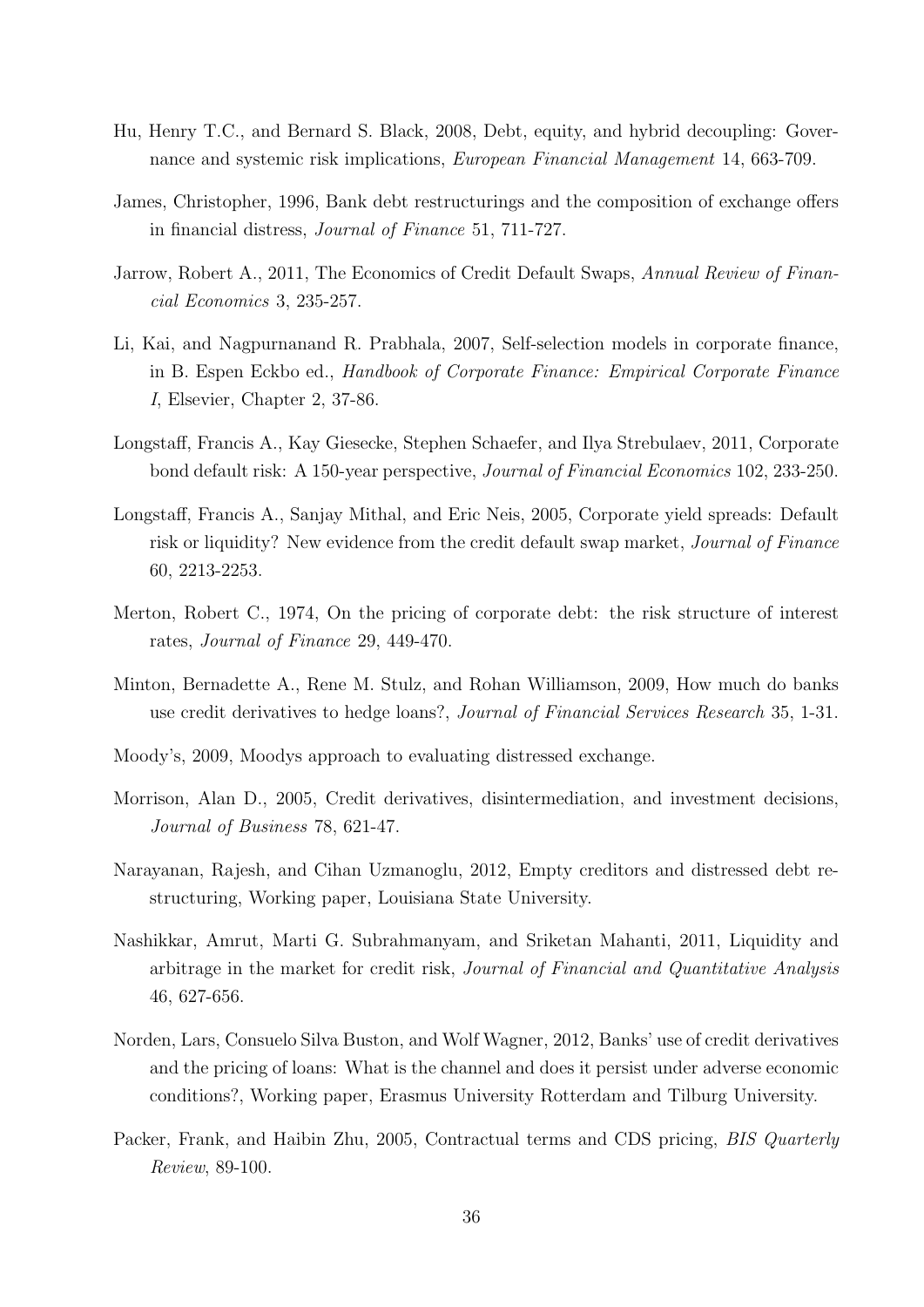- Parlour, Christine A., and Andrew Winton, 2012, Laying off credit risk: Loan sales versus credit default swaps, *Journal of Financial Economics*, forthcoming.
- Peristiani, Stavros, and Vanessa Savino, 2011, Are credit default swaps associated with higher corporate defaults?, Working paper, Federal Reserve Bank of New York.
- Roberts, Michael R., and Toni M. Whited, 2012, Endogeneity in empirical corporate finance, in George Constantinides, Milton Harris, and Rene Stulz, eds., *Handbook of the Economics of Finance 2*, Elsevier, forthcoming.
- Saretto, Alessio, and Heather Tookes, 2012, Corporate leverage, debt maturity and credit supply: The role of credit default swaps, Working paper, University of Texas at Dallas and Yale University.
- Shumway, Tyler, 2001, Forecasting bankruptcy more accurately: A simple hazard model, *Journal of Business* 74, 101-124.
- Sorescu, Sorin M., 2000, The effect of options on stock prices: 1973-1995, *Journal of Finance* 55, 487-514.
- Standard & Poor's, 2012, 2011 Annual U.S. corporate default study and rating transitions.
- Stanton, Richard, and Nancy Wallace, 2011, The bear's lair: Index credit default swaps and the subprime mortgage crisis, *Review of Financial Studies* 24, 3250-3280.
- Stulz, Rene M., 2010, Credit default swaps and the credit crisis, *Journal of Economic Perspectives* 24, 73-92.
- Tett, Gillian, 2009, *Fool's Gold: How the Bold Dream of a Small Tribe at J.P. Morgan Was Corrupted by Wall Street Greed and Unleashed a Catastrophe*, The Free Press, New York, NY.
- Thompson, James, 2010, Counterparty Risk in Financial Contracts: Should the Insured Worry About the Insurer, *Quarterly Journal of Economics* 125, 1195–1252.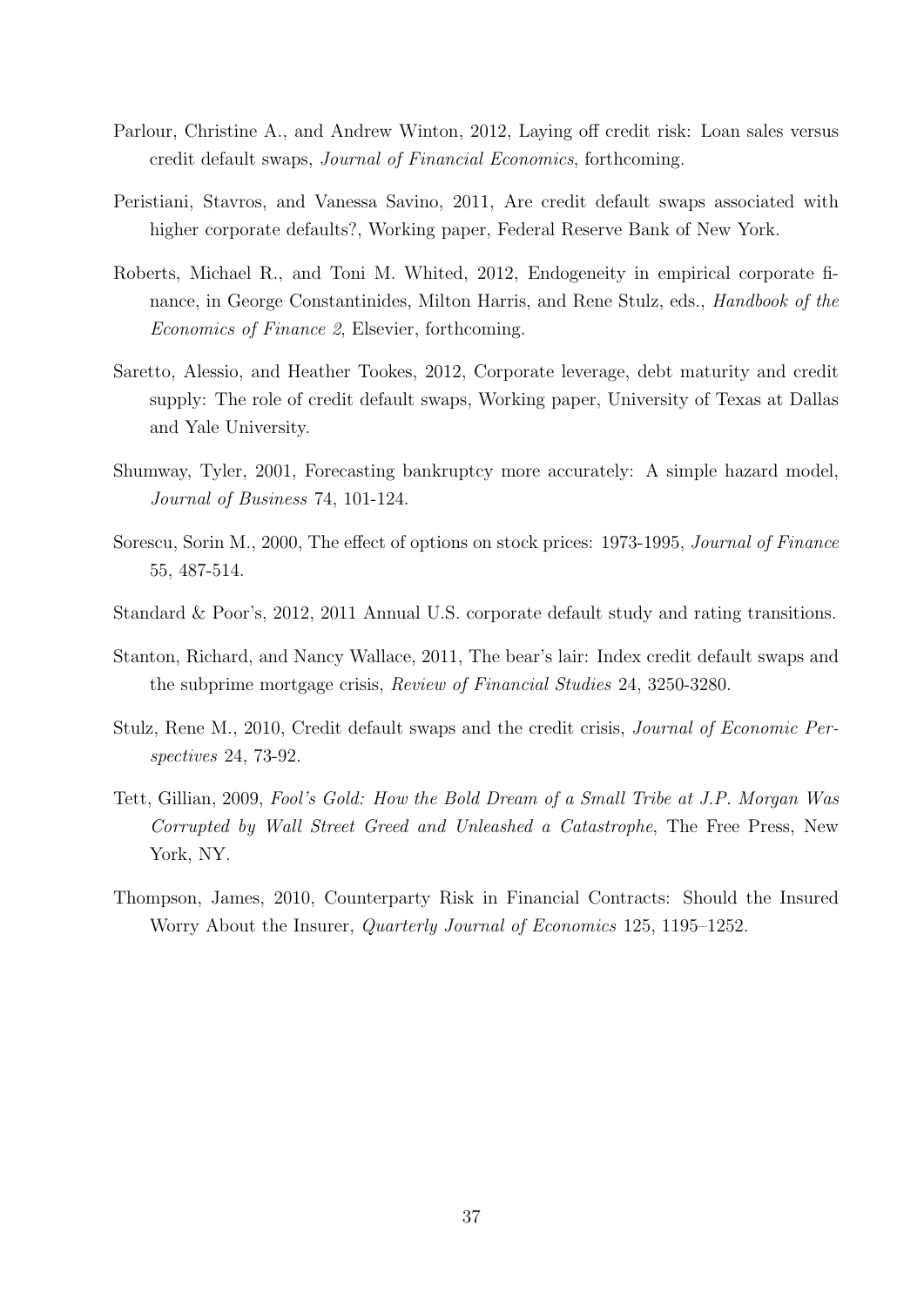

**Figure 1: Rating Distribution Around the Introduction of Credit Default Swaps.** This figure plots the credit rating distributions for firms with credit default swaps (CDS), before the inception of CDS trading and two years after the inception of CDS trading. The credit ratings are taken from S&P Credit Ratings. The CDS data come from CreditTrade and the GFI Group. There are 901 firms in our sample that have CDS traded at some point during the sample period of June 1997 to April 2009.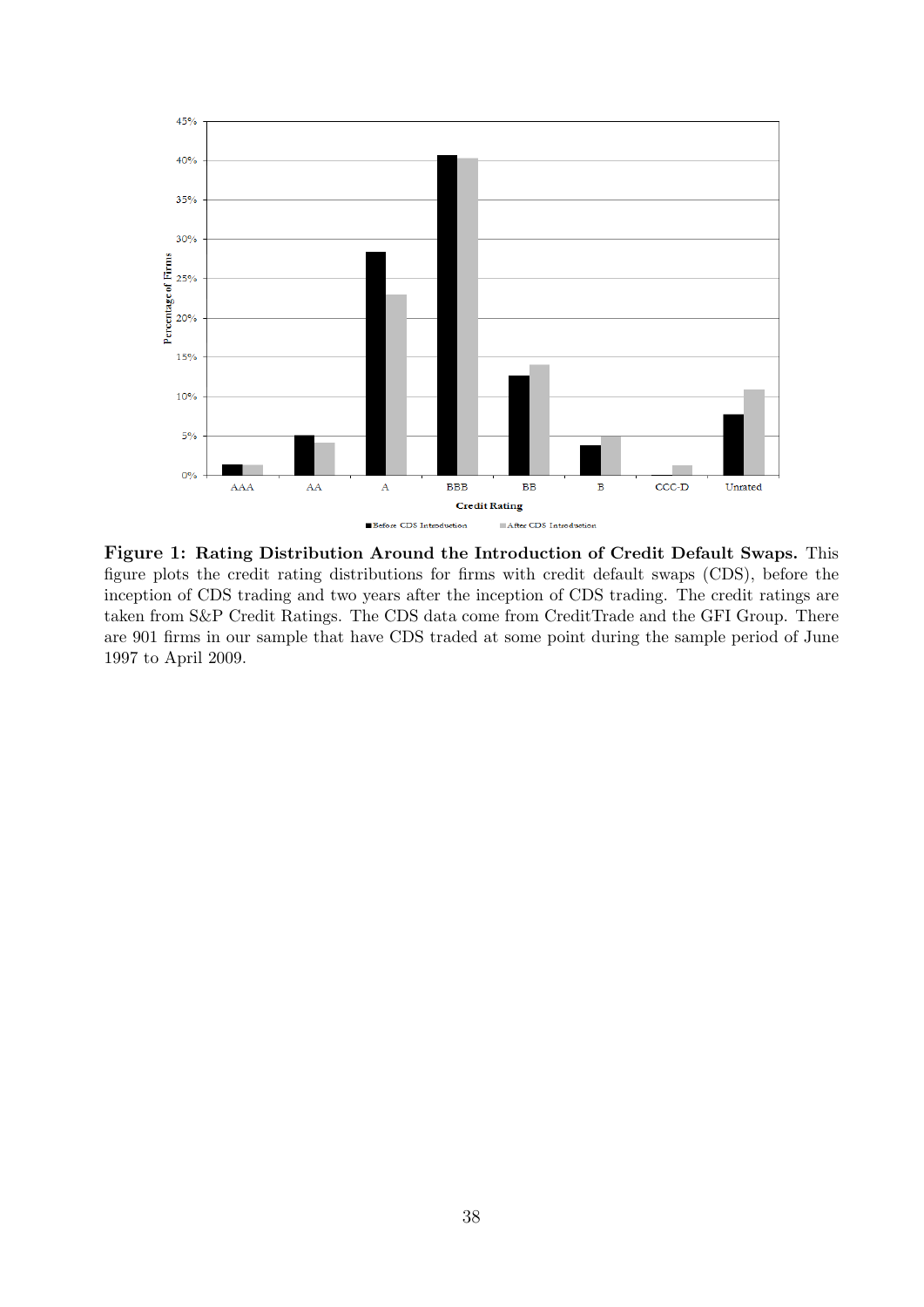

**Figure 2: Credit Default Swaps Restructuring Clauses by Year.** This figure plots the distribution of credit default swaps (CDS) restructuring clauses, by year, in our sample, between 1997 and 2009. The CDS data are taken from CreditTrade and the GFI Group. There are four types of contract terms related to restructuring: full restructuring (FR), modified restructuring (MR), modified-modified restructuring (MMR), and no restructuring (NR). For firms with NR in the restructuring clause, the credit events do not include restructuring, while for the other types, they do. MR and MMR contracts impose restrictions on the types of bond that can be delivered in the event of default.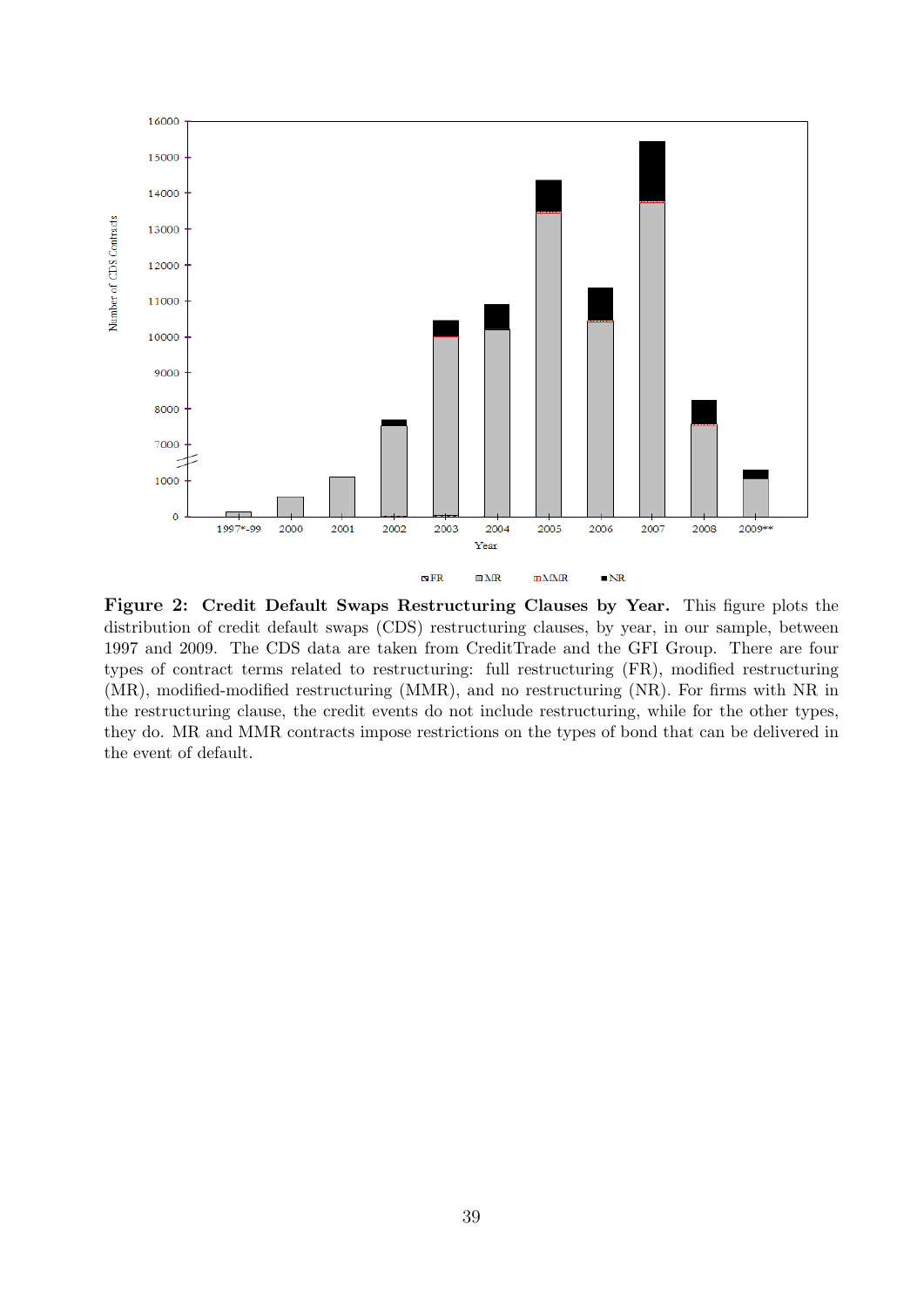#### **Table I**

#### **Credit Default Swaps Trading and Bankruptcies by Year**

This table reports the distribution of firms, including those with credit default swaps (CDS) traded, and bankruptcy events, by year, in our sample between 1997 and 2009. The sample of all firms is drawn from Compustat, and includes all companies in the database during 1997-2009. The CDS data are taken from CreditTrade and the GFI Group. There are 901 firms in our sample that have CDS traded at some point during the sample period of June 1997 to April 2009. The bankruptcy data are obtained from New Generation Research's "Public and Major Company Database", the UCLA-LoPucki Bankruptcy Research Database (BRD), the Altman-NYU Salomon Center Bankruptcy List, the Fixed Income Securities Database (FISD) and Moody's Annual Reports on Bankruptcy and Recovery. The combined database includes all public companies that filed for bankruptcy during the period; it also includes selected private firms that are deemed significant. The first column in the table is the year. The second column in the table shows the total number of U.S. companies included in the Compustat database. The third column shows the number of bankruptcies in the year. The fourth column reports the number of firms for which CDS trading was initiated during the year in question. The fifth column presents firms with active CDS trading during each year. The last two columns report the number of CDS firms that filed for bankruptcy and the number of non-CDS firms that filed for bankruptcy, respectively. (*†* from June 1997, *‡* until April 2009)

| (1)               | $\left( 2\right)$ | (3)          | (4)        | (5)           | (6)            | $\left( 7\right)$ |
|-------------------|-------------------|--------------|------------|---------------|----------------|-------------------|
| Year              | Total $#$         | # of         | $#$ of New | $#$ of Active | $#$ of CDS     | $#$ of Non-CDS    |
|                   | of Firms          | Bankruptcies | CDS Firms  | CDS Firms     | Bankruptcies   | Bankruptcies      |
| $1997^{\dagger}$  | 9366              | 50           | 22         | 22            | 0              | 50                |
| 1998              | 9546              | 92           | 58         | 72            | $\overline{0}$ | 92                |
| 1999              | 9545              | 118          | 55         | 106           | $\Omega$       | 118               |
| 2000              | 9163              | 158          | 102        | 196           |                | 157               |
| 2001              | 8601              | 257          | 172        | 334           | 8              | 249               |
| 2002              | 8190              | 225          | 221        | 547           | 12             | 213               |
| 2003              | 7876              | 156          | 93         | 582           | 5              | 151               |
| 2004              | 7560              | 86           | 58         | 593           | 0              | 86                |
| 2005              | 7318              | 76           | 73         | 629           | 5              | 71                |
| 2006              | 6993              | 49           | 28         | 533           | $\overline{2}$ | 47                |
| 2007              | 6651              | 61           | 9          | 418           |                | 60                |
| 2008              | 6223              | 121          | 9          | 375           | 4              | 117               |
| $2009^{\ddagger}$ | 5686              | 179          | 1          | 234           | 22             | 157               |
| Total             |                   | 1628         | 901        |               | 60             | 1568              |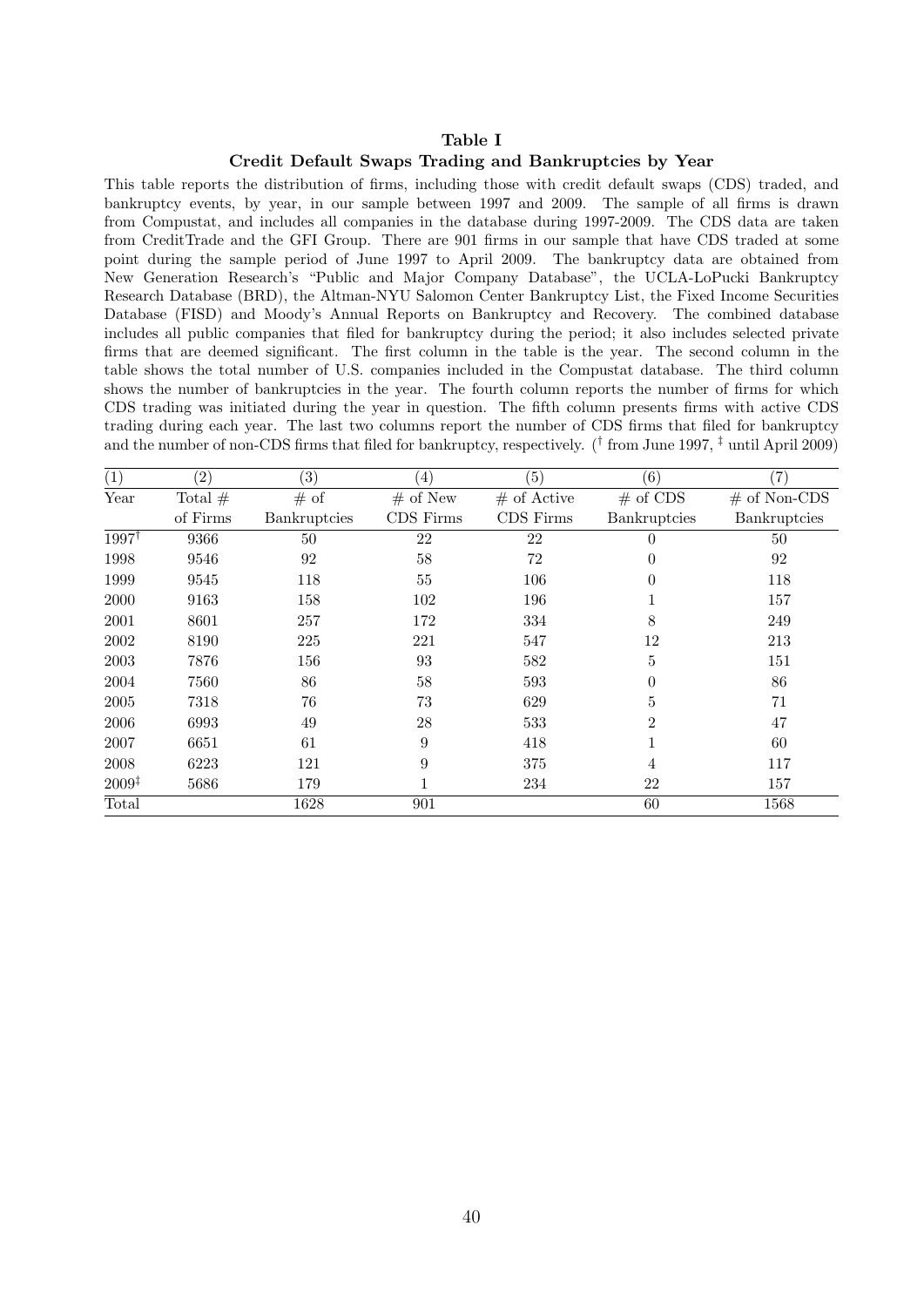### **Table II Impact of Credit Default Swaps Trading on Credit Quality**

This table presents the estimates of the probabilities of credit downgrades and bankruptcy, using a logistic model in a sample including firms with credit default swaps (CDS) and all non-CDS firms. *ln(E)* is the logarithm of the firm's market value of equity.  $ln(F)$  is the logarithm of the book value of the firm's debt, where book debt is the sum of short-term debt and  $50\%$  of long-term debt.  $1/\sigma_E$  is the inverse of the firm's annualized equity volatility.  $r_{it-1} - r_{mt-1}$  is the firm's excess return over the past year, and *NI/TA* is the firm's ratio of net income to total assets. To estimate the impact of CDS trading on the probability of credit downgrades or bankruptcy, we include CDS variables in the model specification. *CDS Firm* equals one if the firm is in the CDS sample and zero otherwise. *CDS Active* is a dummy variable that equals one after the inception of CDS trading and zero before CDS trading. The coefficient of interest is that of *CDS Active*, which captures the impact of CDS trading on the probability of credit downgrades or bankruptcy after the inception of CDS trading. The sample period is 1997-2009, based on monthly observations. (\*\*\* Significant at 1% level, \*\* significant at 5% level, and \* significant at 10% level. The numbers in parentheses are standard errors.)

|                                | Probability of Downgrades |                   | Probability of Bankruptcy |                         |
|--------------------------------|---------------------------|-------------------|---------------------------|-------------------------|
|                                | $\left(1\right)$          | $\left( 2\right)$ | (3)                       | $\left( 4\right)$       |
| ln(E)                          | $-0.735***$               | $-0.736***$       | $-0.713***$               | $-0.710***$             |
|                                | (0.014)                   | (0.014)           | (0.024)                   | (0.024)                 |
| ln(F)                          | $0.507***$                | $0.503***$        | $0.711***$                | $0.713***$              |
|                                | (0.015)                   | (0.015)           | (0.023)                   | (0.023)                 |
| $1/\sigma_E$                   | $-0.062**$                | $-0.017$          | $-1.626^{\ast\ast\ast}$   | $-1.675^{\ast\ast\ast}$ |
|                                | (0.027)                   | (0.026)           | (0.131)                   | (0.131)                 |
| $r_{it-1} - r_{mt-1}$          | $-0.281***$               | $-0.252***$       | $-1.320^{***}\,$          | $-1.331***$             |
|                                | (0.035)                   | (0.035)           | (0.111)                   | (0.111)                 |
| NI/TA                          | $-0.003$                  | $-0.000$          | $-0.038***$               | $-0.038***$             |
|                                | (0.025)                   | (0.024)           | (0.013)                   | (0.013)                 |
| CDS Firm                       | $0.755***$                |                   | $-2.009***$               |                         |
|                                | (0.057)                   |                   | (0.711)                   |                         |
| CDS Active                     | $0.691***$                | $1.371***$        | $2.373***$                | $0.400**$               |
|                                | (0.067)                   | (0.045)           | (0.729)                   | (0.177)                 |
| Time Fixed Effects             | Yes                       | Yes               | Yes                       | Yes                     |
| Industry Fixed Effects         | Yes                       | Yes               | Yes                       | Yes                     |
| Pseudo $R^2$                   | 15.08%                    | 14.75%            | 24.18%                    | 24.06%                  |
| N                              | 658966                    | 658966            | 658966                    | 658966                  |
| $#$ of Downgrades (Bankruptcy) | 3863                      | 3863              | 940                       | 940                     |
| CDS Active Odds Ratio          | 1.925                     | 3.939             | 10.730                    | 1.492                   |
| CDS Active Marginal Effect     | $0.39\%$                  | 0.78%             | $0.33\%$                  | $0.06\%$                |
| Sample Probability of          |                           |                   |                           |                         |
| a Downgrade (Bankruptcy)       | 0.58%                     | $0.59\%$          | 0.14%                     | 0.14%                   |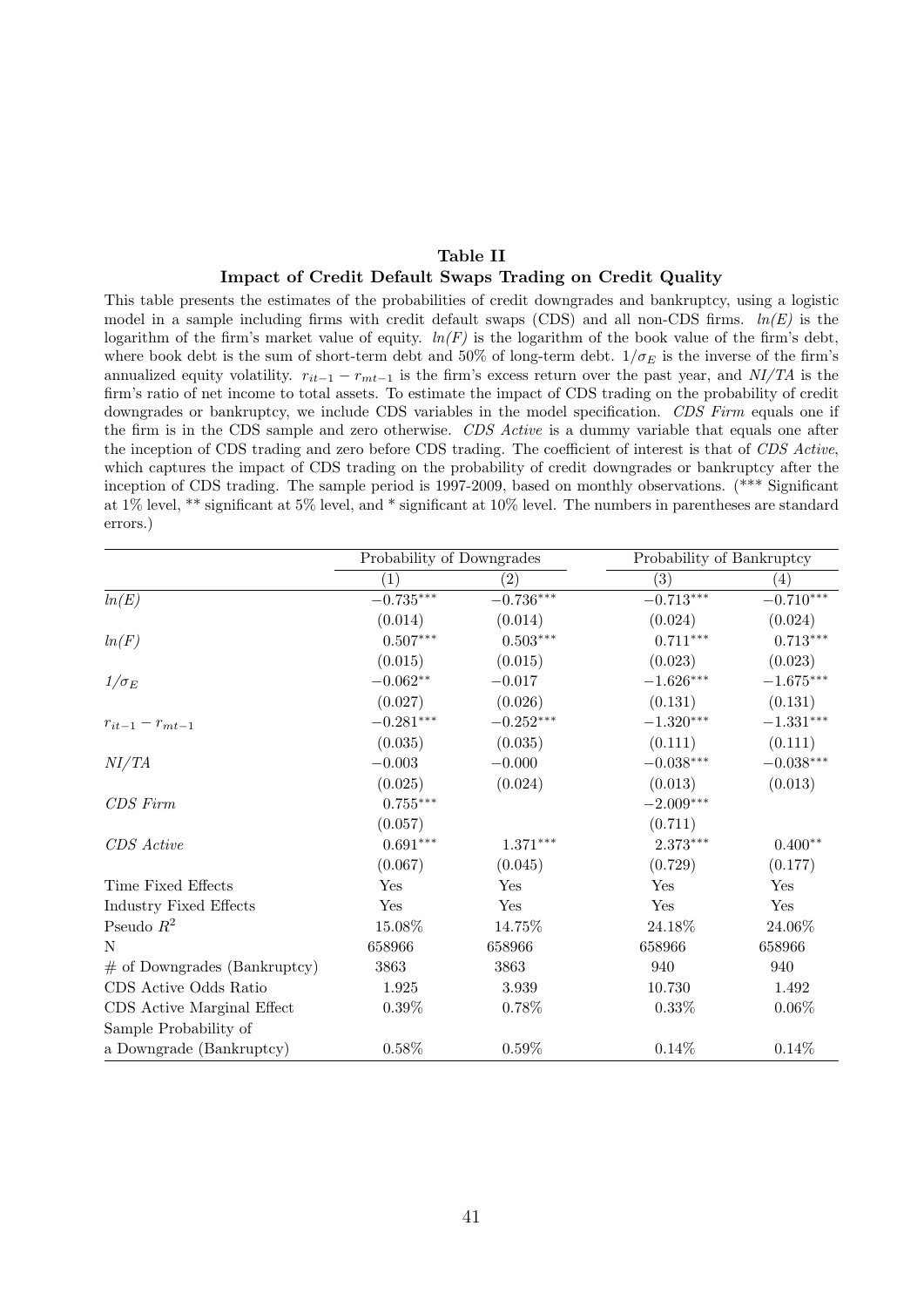### **Table III Probability of Credit Default Swaps Trading**

This table presents the estimates of the probability of credit default swaps (CDS) trading, obtained using a probit model. Propensity scores are estimated based on the model parameters. *ln(Assets)* is the logarithm of the firm's total assets value. *Leverage* is defined as the ratio of book debt to the sum of book debt and market equity, where book debt is the sum of short-term debt and 50% of long-term debt and market equity is the measure of the number of common shares outstanding multiplied by the stock price. *ROA* is the firm's return on assets.  $r_{it-1} - r_{mt-1}$  is the firm's excess return over the past year. *Equity Volatility* is the firm's annualized equity volatility. *PPENT/Total Asset* is the ratio of property, plant and equipment to total assets. *Sales/Total Asset* is the ratio of sales to total assets. *EBIT/Total Asset* is the ratio of earnings before interest and tax to total assets. *WCAP/Total Asset* is the ratio of working capital to total assets. *RE/Total Asset* is the ratio of retained earnings to total assets. *Cash/Total Asset* is the ratio of cash to total assets. *CAPX/Total Asset* is the ratio of capital expenditures to total assets. *Investment Grade* is a dummy variable that equals one if the firm has an investment grade (BBB- and above) rating. *Rated* is a dummy variable that equals one if the firm is rated. *Lender FX Usage* is a measure of the FX hedging activities by the lending banks and underwriters and *Lender Tier 1 Capital* is the Tier One capital ratio of the lenders. The sample period is 1997-2009, based on monthly observations. (\*\*\* Significant at 1% level, \*\* significant at 5% level, and \* significant at 10% level. The numbers in parentheses are standard errors.)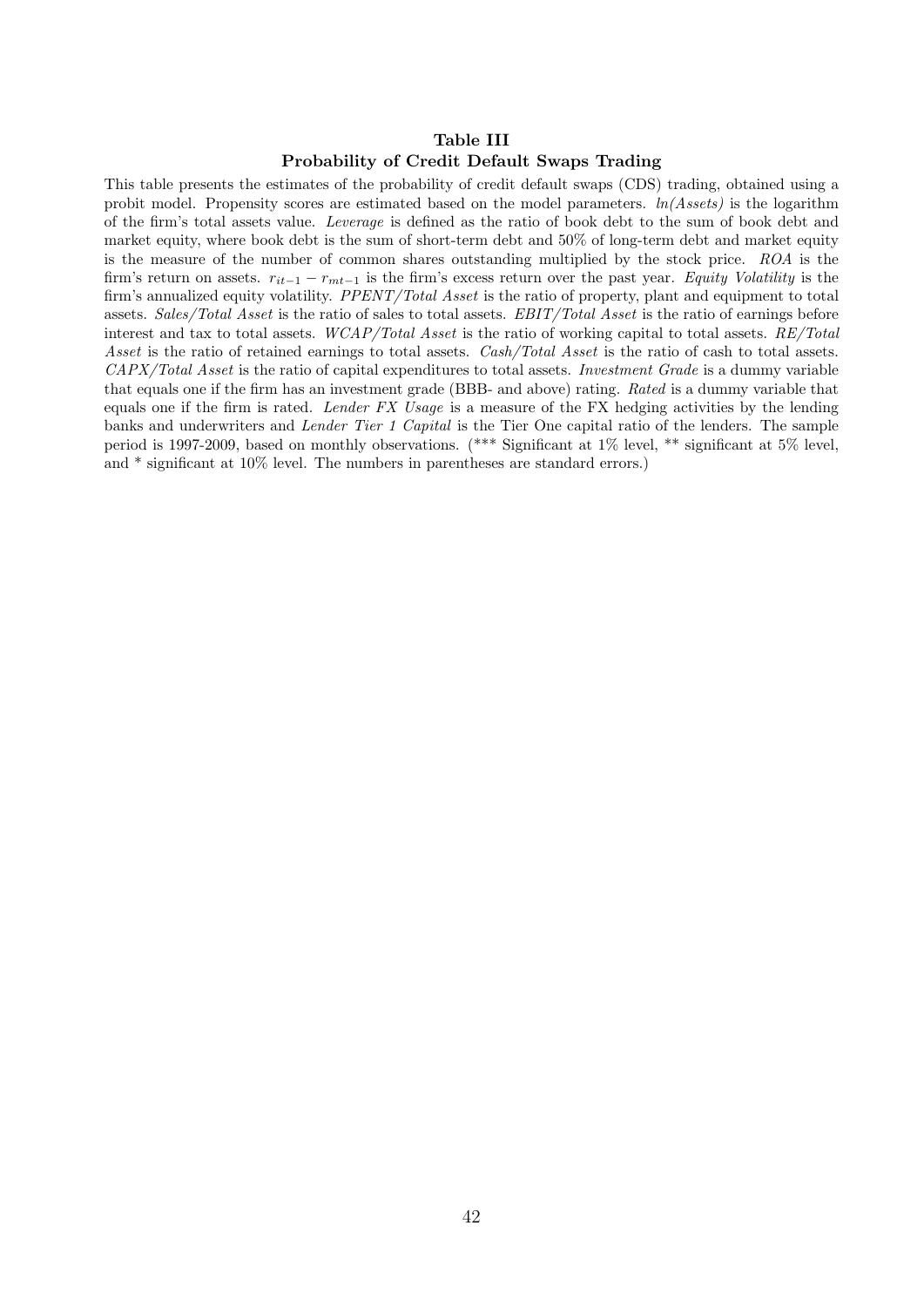|                                                         |                | Probability of CDS Trading |                |
|---------------------------------------------------------|----------------|----------------------------|----------------|
|                                                         | CDS Prediction | CDS Prediction             | CDS Prediction |
|                                                         | Model 1        | $\textbf{Model}\ 2$        | $\,$ Model $3$ |
| $Ln(A \, \text{s} \, \text{s} \, \text{c} \, \text{s})$ | $0.794***$     | $0.798***$                 | $0.795***$     |
|                                                         | (0.005)        | (0.005)                    | (0.005)        |
| Leverage                                                | $0.401***$     | $0.409***$                 | $0.400***$     |
|                                                         | (0.026)        | (0.026)                    | (0.026)        |
| ROA                                                     | $-0.019$       | $-0.018$                   | $-0.019$       |
|                                                         | (0.016)        | (0.017)                    | (0.017)        |
| $r_{it-1} - r_{mt-1}$                                   | $-0.100***$    | $-0.099***$                | $-0.100***$    |
|                                                         | (0.010)        | (0.010)                    | (0.010)        |
| Equity Volatility                                       | $0.067***$     | $0.069***$                 | $0.068***$     |
|                                                         | (0.015)        | (0.015)                    | (0.015)        |
| PPENT/Total Asset                                       | $0.349***$     | $0.358***$                 | $0.350***$     |
|                                                         | (0.029)        | (0.029)                    | (0.029)        |
| Sales/Total Asset                                       | $-0.021***$    | $-0.021***$                | $-0.021***$    |
|                                                         | (0.003)        | (0.003)                    | (0.003)        |
| EBIT/Total Asset                                        | $0.249***$     | $0.261***$                 | $0.250***$     |
|                                                         | (0.059)        | (0.060)                    | (0.060)        |
| WCAP/Total Asset                                        | $0.149***$     | $0.154***$                 | $0.149***$     |
|                                                         | (0.024)        | (0.024)                    | (0.024)        |
| RE/Total Asset                                          | $0.020***$     | $0.020***$                 | $0.020***$     |
|                                                         | (0.005)        | (0.005)                    | (0.005)        |
| Cash/Total Asset                                        | $0.251***$     | $0.254***$                 | $0.254***$     |
|                                                         | (0.035)        | (0.035)                    | (0.034)        |
| CAPX/Total Asset                                        | $-1.833***$    | $-1.861***$                | $-1.826***$    |
|                                                         | (0.115)        | (0.115)                    | (0.115)        |
| Investment Grade                                        | $0.916***$     | $0.912***$                 | $0.915***$     |
|                                                         | (0.013)        | (0.013)                    | (0.013)        |
| Rate                                                    | $0.957***$     | $0.963***$                 | $0.957***$     |
|                                                         | (0.015)        | (0.015)                    | (0.015)        |
| Lender FX Usage                                         | $2.487***$     |                            | $5.523***$     |
|                                                         | (0.732)        |                            | (0.732)        |
| Lender Tier 1 Capital                                   |                | $-2.369***$                | $-2.458***$    |
|                                                         |                | (0.713)                    | (0.713)        |
| F-statistic (instruments)                               | $56.15\,$      | 11.05                      | 68.10          |
| p-value (F-statistic)                                   | 0.000          | 0.001                      | 0.000          |
| Time Fixed Effects                                      | Yes            | Yes                        | Yes            |
| <b>Industry Fixed Effects</b>                           | Yes            | Yes                        | Yes            |
| Pseudo $R^2$                                            | 38.95%         | 38.78%                     | 38.97%         |
| N                                                       | 690111         | 690111                     | 690111         |
| $\#\text{CDS}$ Event                                    | 551            | 551                        | 551            |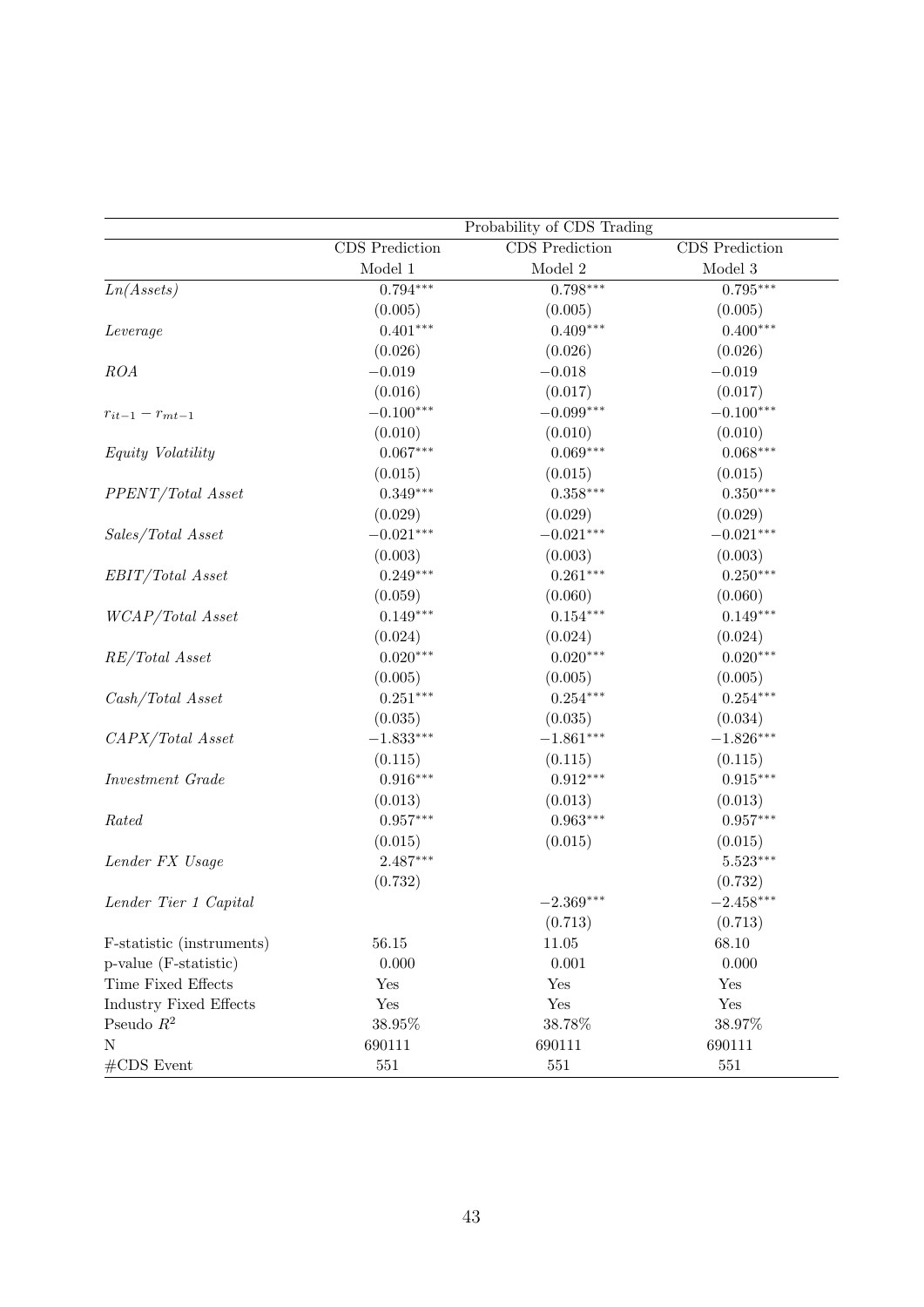### **Table IV Credit Default Swaps Trading and Probability of Bankruptcy: Instrumental Variable Estimation**

This table presents the second-stage estimation results of the instrumental variable estimation. The second-stage analysis is for the probability of bankruptcy using a logistic model in a sample including firms with credit default swaps (CDS) and all non-CDS firms. *ln(E)* is the logarithm of the firm's market value of equity.  $ln(F)$  is the logarithm of the book value of the firm's debt, where book debt is the sum of short-term debt and 50% of long-term debt.  $1/\sigma_E$  is the inverse of the firm's annualized equity volatility.  $r_{it-1} - r_{mt-1}$ is the firm's excess return over the past year, and *NI/TA* is the firm's ratio of net income to total assets. To estimate the impact of CDS trading on the probability of bankruptcy, we include CDS variables in the model specification. *CDS Firm* equals one if the firm is in the CDS sample and zero otherwise. We classify *CDS Active* as one if the probability of having CDS trading is above the median (in the top 50%), or in the top 25% respectively, the resulting variables being defined as *Instrumented CDS Active*. The sample period is 1997-2009, based on monthly observations. (\*\*\* Significant at 1% level, \*\* significant at 5% level, and \* significant at 10% level. The numbers in parentheses are standard errors.)

|                                    | Probability of Bankruptcy |                         |             |             |  |
|------------------------------------|---------------------------|-------------------------|-------------|-------------|--|
|                                    | CDS Prediction Model 3    |                         |             |             |  |
|                                    | Top $50\%$                |                         | Top $25\%$  |             |  |
| ln(E)                              | $-0.625***$               | $-0.623***$             | $-0.623***$ | $-0.622***$ |  |
|                                    | (0.023)                   | (0.023)                 | (0.023)     | (0.023)     |  |
| ln(F)                              | $0.642***$                | $0.642***$              | $0.644***$  | $0.644***$  |  |
|                                    | (0.022)                   | (0.022)                 | (0.022)     | (0.022)     |  |
| $1/\sigma_E$                       | $-1.487***$               | $-1.505^{\ast\ast\ast}$ | $-1.454***$ | $-1.477***$ |  |
|                                    | (0.129)                   | (0.128)                 | (0.127)     | (0.126)     |  |
| $r_{it-1} - r_{mt-1}$              | $-1.334***$               | $-1.336***$             | $-1.336***$ | $-1.340***$ |  |
|                                    | (0.109)                   | (0.109)                 | (0.109)     | (0.109)     |  |
| NI/TA                              | $-0.033**$                | $-0.033**$              | $-0.033***$ | $-0.033***$ |  |
|                                    | (0.013)                   | (0.013)                 | (0.013)     | (0.013)     |  |
| CDS Firm                           | $-0.171$                  |                         | $-0.261$    |             |  |
|                                    | (0.167)                   |                         | (0.172)     |             |  |
| Instrumented CDS Active            | $0.302***$                | $0.294***$              | $0.339***$  | $0.298***$  |  |
|                                    | (0.083)                   | (0.083)                 | (0.101)     | (0.098)     |  |
| Time Fixed Effects                 | Yes                       | Yes                     | Yes         |             |  |
| Industry Fixed Effects             | Yes                       | Yes                     | Yes         | Yes         |  |
| Pseudo $R^2$                       | 22.30%                    | 22.29%                  | 22.28%      | 22.27%      |  |
| Ν                                  | 657438                    | 657438                  | 657438      | 657438      |  |
| $#$ of Bankruptcy                  | 940                       | 940                     | 940         | 940         |  |
| CDS Active Odds Ratio              | 1.353                     | 1.342                   | 1.404       | 1.347       |  |
| CDS Active Marginal Effect         | $0.04\%$                  | $0.04\%$                | 0.05%       | $0.04\%$    |  |
| Sample Probability of a Bankruptcy | 0.14%                     | 0.14%                   | 0.14%       | 0.14%       |  |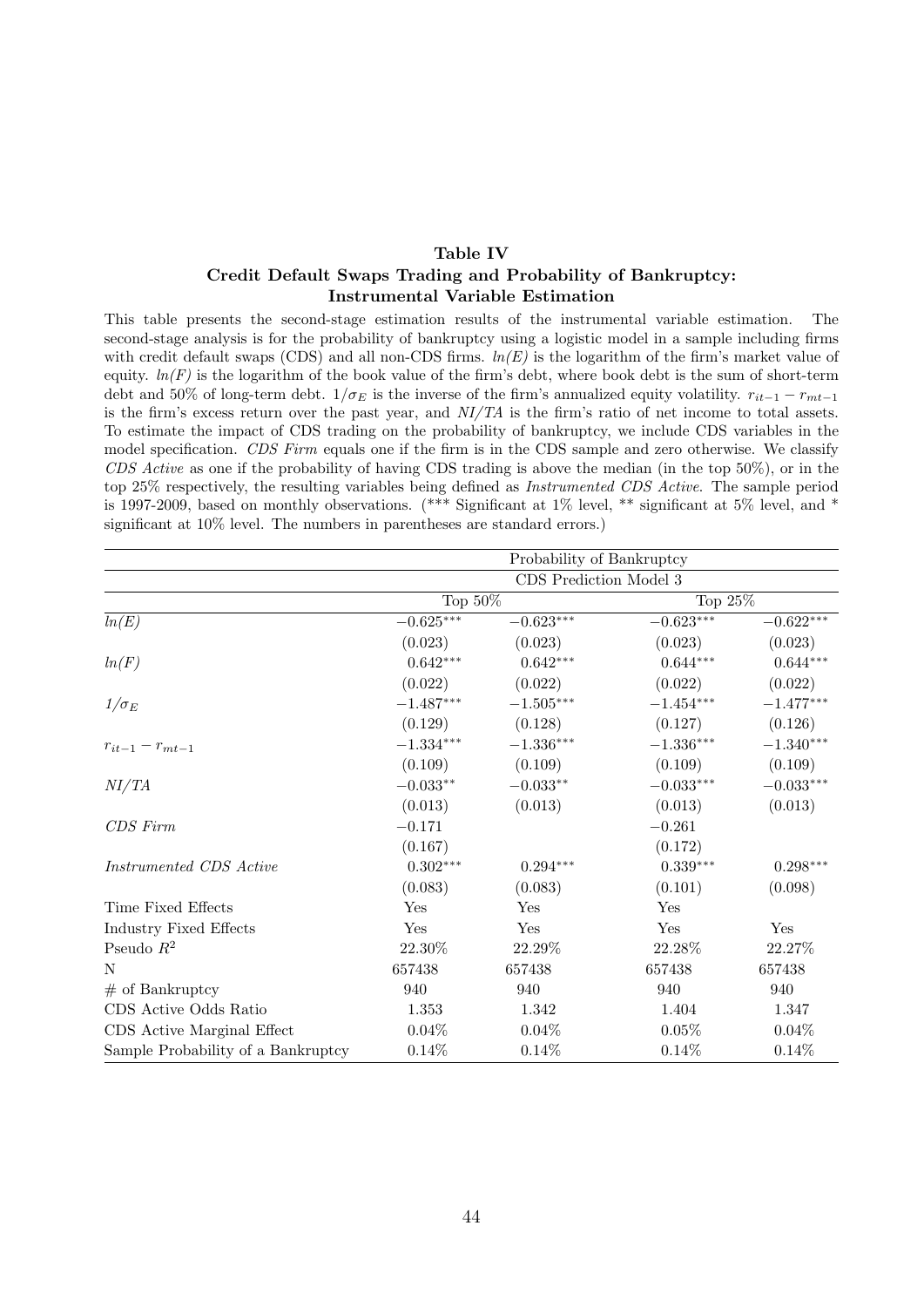#### **Table V Credit Default Swaps Trading and Probability of Bankruptcy: Heckman Treatment Effects Model with Instrument Variables**

This table presents the second-stage estimation results of the two-stage Heckman treatment effects model. The second-stage analysis is on the probability of bankruptcy, using a logistic model in a sample including firms with credit default swaps (CDS) and all non-CDS firms. *ln(E)* is the logarithm of the firm's market value of equity.  $ln(F)$  is the logarithm of the book value of the firm's debt, where book debt is the sum of short-term debt and 50% of long-term debt.  $1/\sigma_E$  is the inverse of the firm's annualized equity volatility.  $r_{it-1} - r_{mt-1}$  is the firm's excess return over the past year, and *NI/TA* is the firm's ratio of net income to total assets. To estimate the impact of CDS trading on the probability of bankruptcy, we include CDS variables in the model specification. *CDS Firm* equals one if the firm is in the CDS sample and zero otherwise. *CDS Active* is a dummy variable which equals one after the inception of CDS trading and zero before CDS trading. The coefficient of interest is that of *CDS Active*, which captures the impact of CDS trading on the probability of bankruptcy after the inception of CDS trading. The *Inverse Mills Ratio* is calculated from the first-stage probit regression, modeling the probability of CDS trading presented in Table III. The sample period is 1997-2009, based on monthly observations. (\*\*\* Significant at 1% level, \*\* significant at 5% level, and \* significant at 10% level. The numbers in parentheses are standard errors.)

|                            |                | Probability of Bankruptcy |                |
|----------------------------|----------------|---------------------------|----------------|
|                            | CDS Prediction | CDS Prediction            | CDS Prediction |
|                            | Model 1        | Model 2                   | Model 3        |
| ln(E)                      | $-0.639***$    | $-0.639***$               | $-0.639***$    |
|                            | (0.022)        | (0.022)                   | (0.022)        |
| ln(F)                      | $0.645***$     | $0.645***$                | $0.645***$     |
|                            | (0.022)        | (0.022)                   | (0.022)        |
| $1/\sigma_E$               | $-1.400***$    | $-1.399***$               | $-1.400***$    |
|                            | (0.125)        | (0.125)                   | (0.125)        |
| $r_{it-1} - r_{mt-1}$      | $-1.330***$    | $-1.330***$               | $-1.330***$    |
|                            | (0.109)        | (0.109)                   | (0.109)        |
| NI/TA                      | $-0.032**$     | $-0.032**$                | $-0.032**$     |
|                            | (0.013)        | (0.013)                   | (0.013)        |
| CDS Firm                   | $-2.270***$    | $-2.269***$               | $-2.270***$    |
|                            | (0.710)        | (0.710)                   | (0.710)        |
| CDS Active                 | $2.631***$     | $2.624***$                | $2.630***$     |
|                            | (0.746)        | (0.746)                   | (0.746)        |
| Inverse Mills Ratio        | 0.035          | 0.040                     | 0.036          |
|                            | (0.124)        | (0.123)                   | (0.124)        |
| Time Fixed Effects         | Yes            | Yes                       | Yes            |
| Industry Fixed Effects     | Yes            | Yes                       | Yes            |
| Pseudo $R^2$               | 22.42%         | 22.42%                    | 22.42%         |
| N                          | 657438         | 657438                    | 657438         |
| $#$ of Bankruptcy          | 940            | 940                       | 940            |
| CDS Active Odds Ratio      | 13.888         | 13.791                    | 13.874         |
| CDS Active Marginal Effect | 0.37%          | $0.37\%$                  | 0.37%          |
| Sample Probability         |                |                           |                |
| of a Bankruptcy            | 0.14%          | 0.14%                     | 0.14%          |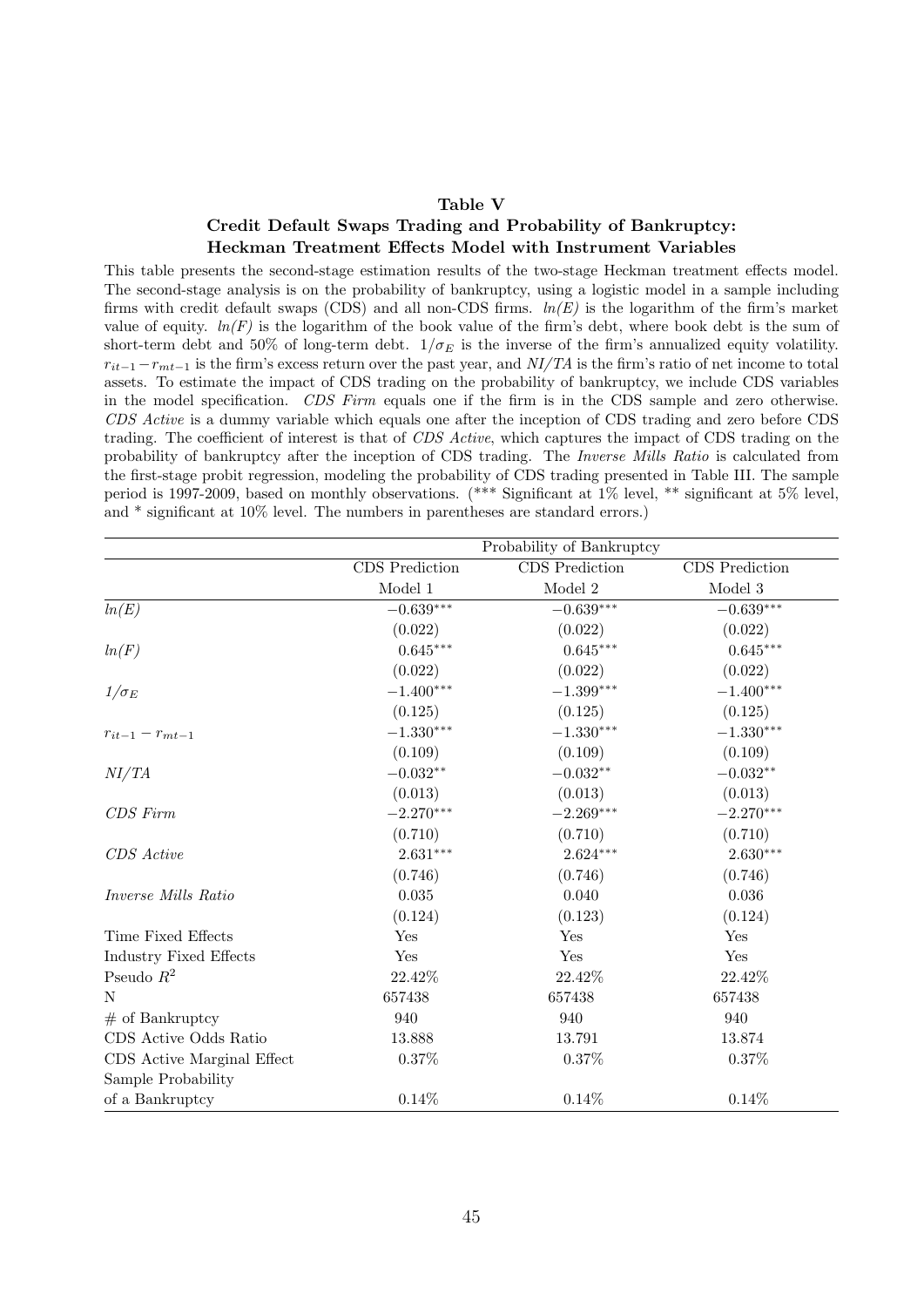#### **Table VI**

#### **Credit Default Swaps Trading and Credit Quality: Propensity Score Matching**

This table presents the estimates of the probability of bankruptcy using a logistic model in a sample including firms with credit default swaps (CDS) and non-CDS propensity score matched firms. Propensity score matched firms are selected based on propensity scores estimated from the model of probability of CDS trading presented in Table III.  $ln(E)$  is the logarithm of the firm's market value of equity.  $ln(F)$  is the logarithm of the book value of the firm's debt, where book debt is the sum of short-term debt and 50% of long-term debt.  $1/\sigma_E$  is the inverse of the firm's annualized equity volatility.  $r_{it-1} - r_{mt-1}$  is the firm's excess return over the past year, and *NI/TA* is the firm's ratio of net income to total assets. To estimate the impact of CDS trading on the probability of bankruptcy, we include CDS variables in the model specification. *CDS Firm* equals one if the firm is in the CDS sample and zero otherwise. *CDS Active* is a dummy variable that equals one after the inception of CDS trading and zero before CDS trading. The coefficient of interest is that of *CDS Active*, which captures the impact of CDS trading on the probability of bankruptcy after the inception of CDS trading. The second column presents the analysis in the baseline matched sample, i.e. the "nearest one" propensity score matching firms selected based on CDS prediction model 3 in Table III. The third column presents the same analysis, but for the "nearest one" with propensity score difference within 1%. The fourth column uses the two matching firms with the nearest propensity scores. The last two columns present the analysis in the matched sample selected based on CDS prediction models 1 and 2 in Table III. The sample period is 1997-2009, based on monthly observations. (\*\*\* Significant at 1% level, \*\* significant at 5% level, and \* significant at 10% level. The numbers in parentheses are standard errors.)

|                               | Probability of Bankruptcy |                |             |                |                |
|-------------------------------|---------------------------|----------------|-------------|----------------|----------------|
|                               |                           | CDS Prediction |             | CDS Prediction | CDS Prediction |
|                               |                           | Model 3        |             | Model 1        | Model 2        |
|                               | Nearest One               | Nearest One    | Nearest Two | Nearest One    | Nearest One    |
|                               | Matching                  | PS Diff $<$ 1% | Matching    | Matching       | Matching       |
| ln(E)                         | $-1.009***$               | $-1.005***$    | $-0.869***$ | $-1.152***$    | $-0.989***$    |
|                               | (0.133)                   | (0.138)        | (0.111)     | (0.149)        | (0.133)        |
| ln(F)                         | $0.965***$                | $0.918***$     | $0.881***$  | $1.183***$     | $0.993***$     |
|                               | (0.123)                   | (0.127)        | (0.102)     | (0.139)        | (0.121)        |
| $1/\sigma_E$                  | $-0.069$                  | $-0.029$       | $-0.309$    | $-0.013$       | $-0.163$       |
|                               | (0.295)                   | (0.295)        | (0.292)     | (0.309)        | (0.301)        |
| $r_{it-1} - r_{mt-1}$         | $-2.299***$               | $-2.104***$    | $-2.738***$ | $-2.427***$    | $-2.140***$    |
|                               | (0.641)                   | (0.647)        | (0.595)     | (0.699)        | (0.628)        |
| NI/TA                         | 0.012                     | $-2.478***$    | 0.041       | 0.001          | $-0.006$       |
|                               | (0.190)                   | (0.790)        | (0.122)     | (0.177)        | (0.165)        |
| CDS Firm                      | $-0.856$                  | $-0.979$       | $-0.797$    | $-0.425$       | $-0.912$       |
|                               | (0.783)                   | (0.813)        | (0.753)     | (0.795)        | (0.783)        |
| CDS Active                    | $1.968**$                 | $2.215***$     | $1.935***$  | $1.583**$      | $1.947**$      |
|                               | (0.796)                   | (0.835)        | (0.770)     | (0.781)        | (0.795)        |
| Time Fixed Effects            | Yes                       | Yes            | Yes         | Yes            | Yes            |
| <b>Industry Fixed Effects</b> | Yes                       | Yes            | Yes         | Yes            | Yes            |
| Pseudo $R^2$                  | 32.78%                    | 32.79%         | 33.35%      | 37.25%         | 32.14%         |
| N                             | 120975                    | 111331         | 173665      | 113886         | 120494         |
| $#$ of Bankruptcy             | 49                        | 48             | 62          | 45             | 48             |
| CDS Odds Ratio                | 7.156                     | 9.161          | 6.924       | 4.870          | 7.008          |
| CDS Marginal Effect           | $0.08\%$                  | $0.09\%$       | 0.07%       | 0.05%          | 0.07%          |
| Sample Probability            |                           |                |             |                |                |
| of a Bankruptcy               | $0.04\%$                  | 0.04%          | 0.04%       | 0.04%          | $0.04\%$       |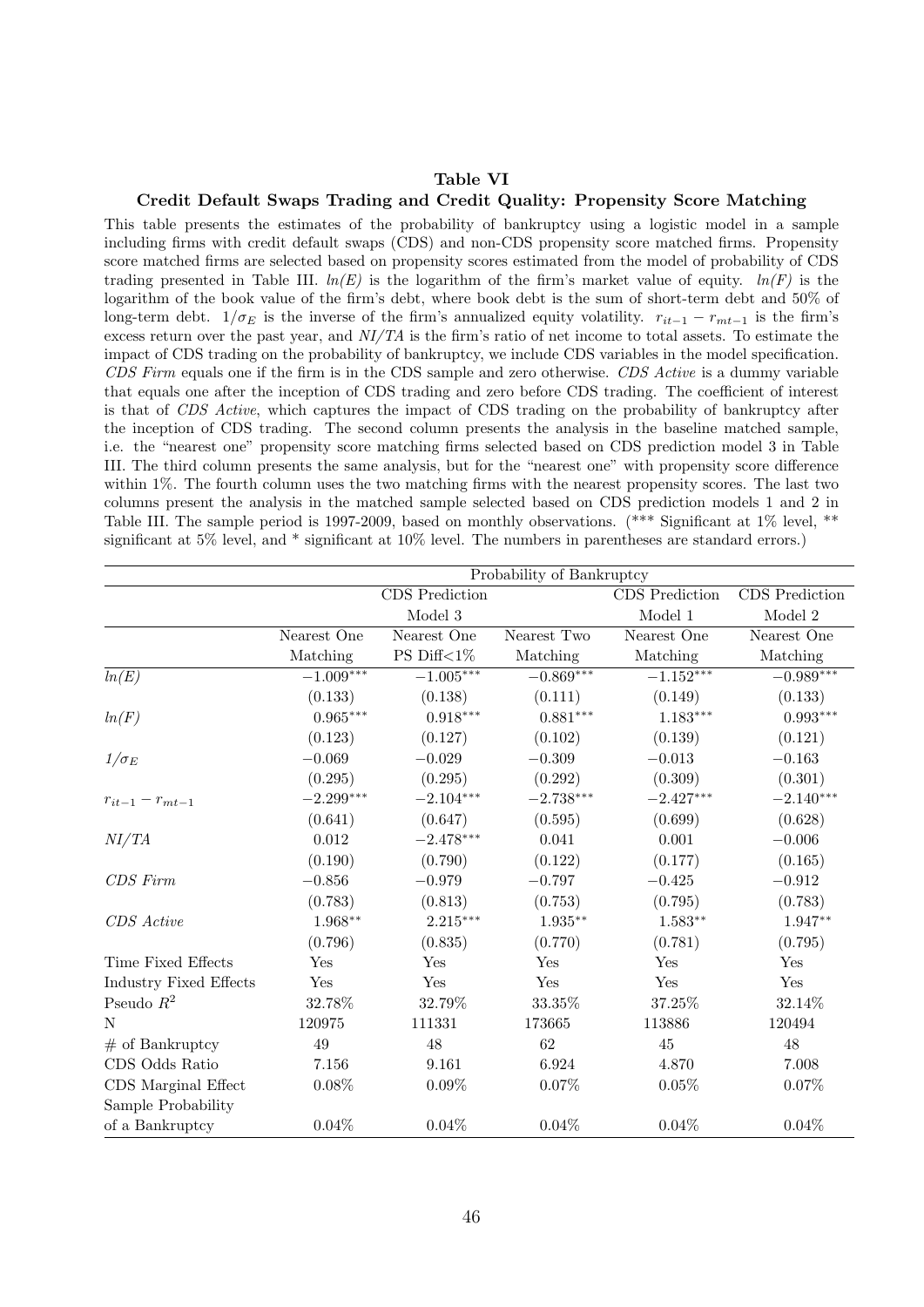| Table VII | Changes in EDF and Leverage Around the Introduction of Credit Default Swaps: | Difference-in-Difference Analysis |
|-----------|------------------------------------------------------------------------------|-----------------------------------|
|-----------|------------------------------------------------------------------------------|-----------------------------------|

of credit default swaps (CDS) trading. The changes in EDF and leverage of CDS-trading firms are compared with those of the matching firms. Matching firms are selected based on propensity scores estimated from the models for the probability of CDS trading presented in Table III. The change in EDF is the change in the firm's expected default frequency. EDF is calculated based on the Merton (1974) model. The change in leverage is defined as the change in the ratio of book debt to the sum of book debt and market equity, where book debt is the sum of short-term debt and 50% of long-term debt, and market This table presents a univariate analysis of changes in EDF and leverage from one year before to one year, two years or three years after the introduction This table presents a univariate analysis of changes in EDF and leverage from one year before to one year, two years or three years after the introduction of credit default swaps (CDS) trading. The changes in EDF and leverage of CDS-trading firms are compared with those of the matching firms. Matching firms are selected based on propensity scores estimated from the models for the probability of CDS trading presented in Table III. The change in *EDF* is the change in the firm's expected default frequency. *EDF* is calculated based on the Merton (1974) model. The change in leverage is defined as the change in the ratio of book debt to the sum of book debt and market equity, where book debt is the sum of short-term debt and 50% of long-term debt, and market equity is the measure of the number of common shares outstanding multiplied by the stock price. (\*\*\* Significant at 1% level, \*\* significant at 5% level, and equity is the measure of the number of common shares outstanding multiplied by the stock price. (\*\*\* Significant at 1% level, \*\* significant at 5% level, and  $*$  significant at 10% level.) \* significant at 10% level.)

|                                   |           |                             |                      | Panel A: Change in EDF      |                           |                      |            |                  |                      |
|-----------------------------------|-----------|-----------------------------|----------------------|-----------------------------|---------------------------|----------------------|------------|------------------|----------------------|
|                                   |           | Year                        |                      |                             | Year                      |                      |            | Year             |                      |
|                                   |           | t-1 to $t+1$                |                      |                             | $t-1$ to $t+2$            |                      |            | $t-1$ to $t+3$   |                      |
|                                   |           | Nearest Nearest One Nearest |                      |                             | Nearest Nearest One       | Nearest              | Nearest    | Nearest One      | Nearest              |
|                                   | One       | PS Diff $<\!1\%$            | $\Gamma_{\rm WO}$    | One                         | $\rm PS$ Diff $<\!1\%$    | $\operatorname{Two}$ | One        | PS Diff $<\!1\%$ | $\operatorname{Two}$ |
| CDS Prediction Model 1            | 0.005     | 0.007                       | $0.007*$             | $0.017***$                  | $0.006*$                  | $0.020**$            | $0.046***$ | $0.035***$       | $0.043***$           |
| CDS Prediction Model 2            | 0.007     | 0.001                       | $0.015*$             | $0.020*$                    | $0.010**$                 | $0.021***$           | $0.033***$ | $0.020***$       | $0.035***$           |
| CDS Prediction Model 3            | 0.008     | 00.0                        | $0.016*$             | $0.024**$                   | $0.014*$                  | $0.027***$           | $0.040***$ | $0.028**$        | $0.040***$           |
|                                   |           |                             |                      |                             |                           |                      |            |                  |                      |
|                                   |           |                             |                      | Panel B: Change in Leverage |                           |                      |            |                  |                      |
|                                   |           | $\rm Year$                  |                      |                             | Year                      |                      |            | Year             |                      |
|                                   |           | $t-1$ to $t+1$              |                      |                             | $t-1$ to $t+2$            |                      |            | $t-1$ to $t+3$   |                      |
|                                   |           | Nearest Nearest One         | Nearest              |                             | Nearest Nearest One       | Nearest              | Nearest    | Nearest One      | Nearest              |
|                                   | One       | PS Diff <1%                 | $\operatorname{Two}$ | One                         | $\text{PS Diff} < \! 1\%$ | $\operatorname{Two}$ | One        | PS Diff $<\!1\%$ | $\operatorname{Two}$ |
| $\mathrm{CDS}$ Prediction Model 1 | $0.012**$ | $0.011**$                   | $0.010**$            | $0.011**$                   | $0.014**$                 | $0.012**$            | $0.014***$ | $0.018**$        | $0.014**$            |

CDS Prediction Model 2 0*.*008*∗∗* 0*.*006*∗∗* 0*.*009*∗∗* 0*.*007*∗* 0*.*009*∗∗* 0*.*012*∗∗* 0*.*013*∗∗∗* 0*.*016*∗∗* 0*.*013*∗∗* CDS Prediction Model 3 0*.*006*∗* 0*.*008*∗∗* 0*.*010*∗∗* 0*.*010*∗∗* 0*.*012*∗∗* 0*.*012*∗∗* 0*.*007*∗∗* 0*.*008*∗∗* 0*.*012*∗∗*

 $0.009**$  $0.010**$ 

 $0.006***$  $0.008**$ 

 $0.008***$  $0.006*$ 

CDS Prediction Model 2 CDS Prediction Model 3

 $0.010**$  $0.007*$ 

 $0.013**$  $0.012**$ 

 $0.016**$  $0.008**$ 

 $0.013***$  $0.007**$ 

 $0.012**$  $0.012**$ 

 $0.009**$  $0.012**$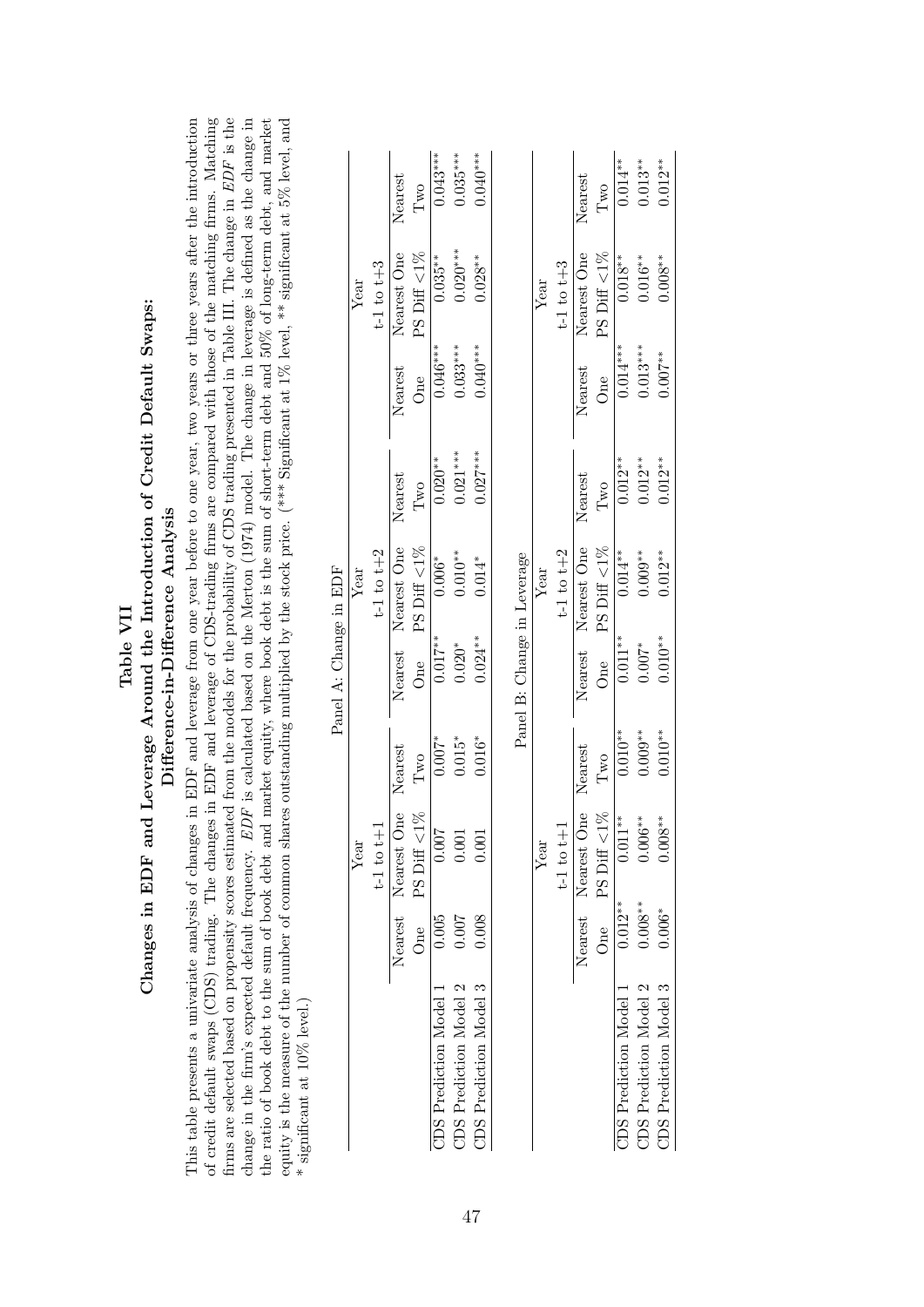### **Table VIII CDS Exposure and the Probability of Bankruptcy**

This table investigates the impact of credit default swaps (CDS) exposure on a firm's probability of bankruptcy. Model 1 conducts the analysis in a sample including firms with CDS and all non-CDS firms. Model 2 only includes firms with CDS.  $ln(E)$  is the logarithm of the firm's market value of equity.  $ln(F)$  is the logarithm of the book value of the firm's debt, where book debt is the sum of short-term debt and 50% of long-term debt.  $1/\sigma_E$  is the inverse of the firm's annualized equity volatility.  $r_{it-1} - r_{mt-1}$  is the firm's excess return over the past year, and *NI/TA* is the firm's ratio of net income to total assets. *CDS Firm* equals one if the firm has CDS trading at any point in time and zero otherwise. CDS exposure is measured as the logarithm of the number of live CDS contracts (*Number of Live CDS Contracts*). The sample period is 1997-2009, based on monthly observations. (\*\*\* Significant at 1% level, \*\* significant at 5% level, and \* significant at 10% level. The numbers in parentheses are standard errors.)

|                                              | Probability of Bankruptcy |                   |
|----------------------------------------------|---------------------------|-------------------|
|                                              | $\left( 1\right)$         | $\left( 2\right)$ |
| ln(E)                                        | $-0.689***$               | $-0.970***$       |
|                                              | (0.026)                   | (0.167)           |
| ln(F)                                        | $0.651***$                | $0.995***$        |
|                                              | (0.026)                   | (0.166)           |
| $1/\sigma_E$                                 | $-1.535***$               | $-1.163***$       |
|                                              | (0.103)                   | (0.381)           |
| $r_{it-1} - r_{mt-1}$                        | $-0.622***$               | $-0.518$          |
|                                              | (0.075)                   | (0.383)           |
| NI/TA                                        | $-0.076***$               | $-0.643$          |
|                                              | (0.023)                   | (1.541)           |
| CDS Firm                                     | $-0.644***$               |                   |
|                                              | (0.210)                   |                   |
| Number of Live CDS Contracts                 | $0.240***$                | $0.539***$        |
|                                              | (0.077)                   | (0.203)           |
| Time Fixed Effects                           | Yes                       | Yes               |
| Industry Fixed Effects                       | Yes                       | Yes               |
| Pseudo $R^2$                                 | 15.84%                    | 25.53%            |
| N                                            | 658966                    | 70038             |
| $#$ of Bankruptcies                          | 940                       | 40                |
| Number of Live CDS Contracts Odds Ratio      | 1.271                     | 1.714             |
| Number of Live CDS Contracts Marginal Effect | $0.03\%$                  | $0.03\%$          |
| Sample Probability of a Bankruptcy           | 0.14%                     | $0.06\%$          |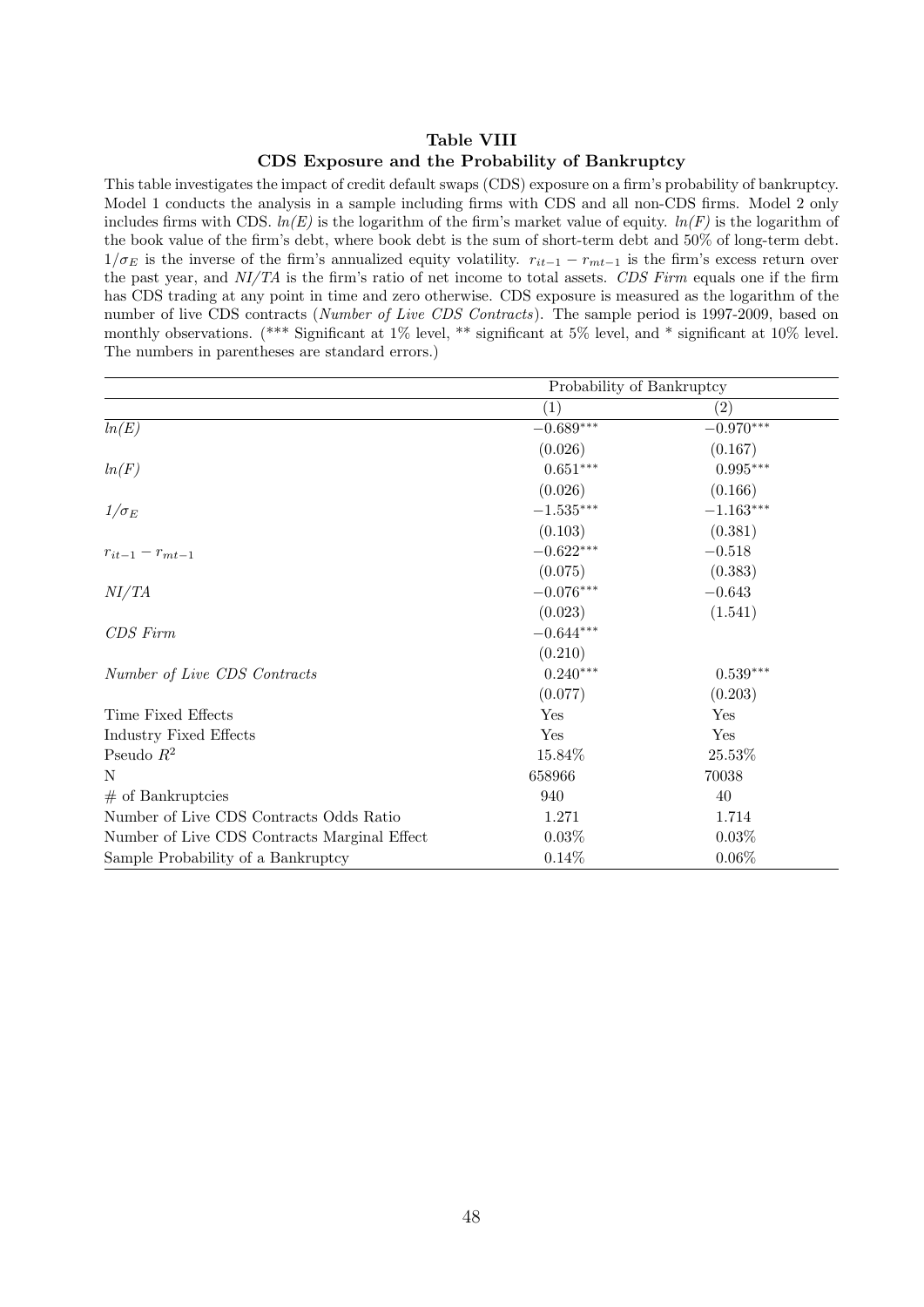### **Table IX Empty Creditors and the Probability of Bankruptcy**

This table investigates the impact of credit default swaps (CDS) on a firm's probability of bankruptcy. *ln(E)* is the logarithm of the firm's market value of equity. *ln(F)* is the logarithm of the book value of the firm's debt, where book debt is the sum of short-term debt and 50% of long-term debt.  $1/\sigma_E$  is the inverse of the firm's annualized equity volatility.  $r_{it-1} - r_{mt-1}$  is the firm's excess return over the past year, and *NI/TA* is the firm's ratio of net income to total assets. *CDS Firm* equals one if the firm has CDS trading at any point in time and zero otherwise. The empty creditor problem is measured as the total notional CDS outstanding, scaled by the book value of the total debt (*CDS Notional Outstanding/Total Debt*). The sample period is 1997-2009, based on monthly observations. (\*\*\* Significant at 1% level, \*\* significant at 5% level, and \* significant at 10% level. The numbers in parentheses are standard errors.)

|                                                     | Probability of Bankruptcy |  |
|-----------------------------------------------------|---------------------------|--|
| ln(E)                                               | $-0.689***$               |  |
|                                                     | (0.026)                   |  |
| ln(F)                                               | $0.652***$                |  |
|                                                     | (0.026)                   |  |
| $1/\sigma_E$                                        | $-1.533***$               |  |
|                                                     | (0.104)                   |  |
| $r_{it-1} - r_{mt-1}$                               | $-0.620***$               |  |
|                                                     | (0.075)                   |  |
| NI/TA                                               | $-0.076***$               |  |
|                                                     | (0.023)                   |  |
| CDS Firm                                            | $-0.582***$               |  |
|                                                     | (0.211)                   |  |
| CDS Notional Outstanding/Total Debt                 | $0.071**$                 |  |
|                                                     | (0.032)                   |  |
| Time Fixed Effects                                  | Yes                       |  |
| Industry Fixed Effects                              | Yes                       |  |
| Pseudo $R^2$                                        | 15.82\%                   |  |
| N                                                   | 658966                    |  |
| $#$ of Bankruptcies                                 | 940                       |  |
| CDS Notional Outstanding/Total Debt Odds Ratio      | 1.074                     |  |
| CDS Notional Outstanding/Total Debt Marginal Effect | 0.01%                     |  |
| Sample Probability of a Bankruptcy                  | 0.14%                     |  |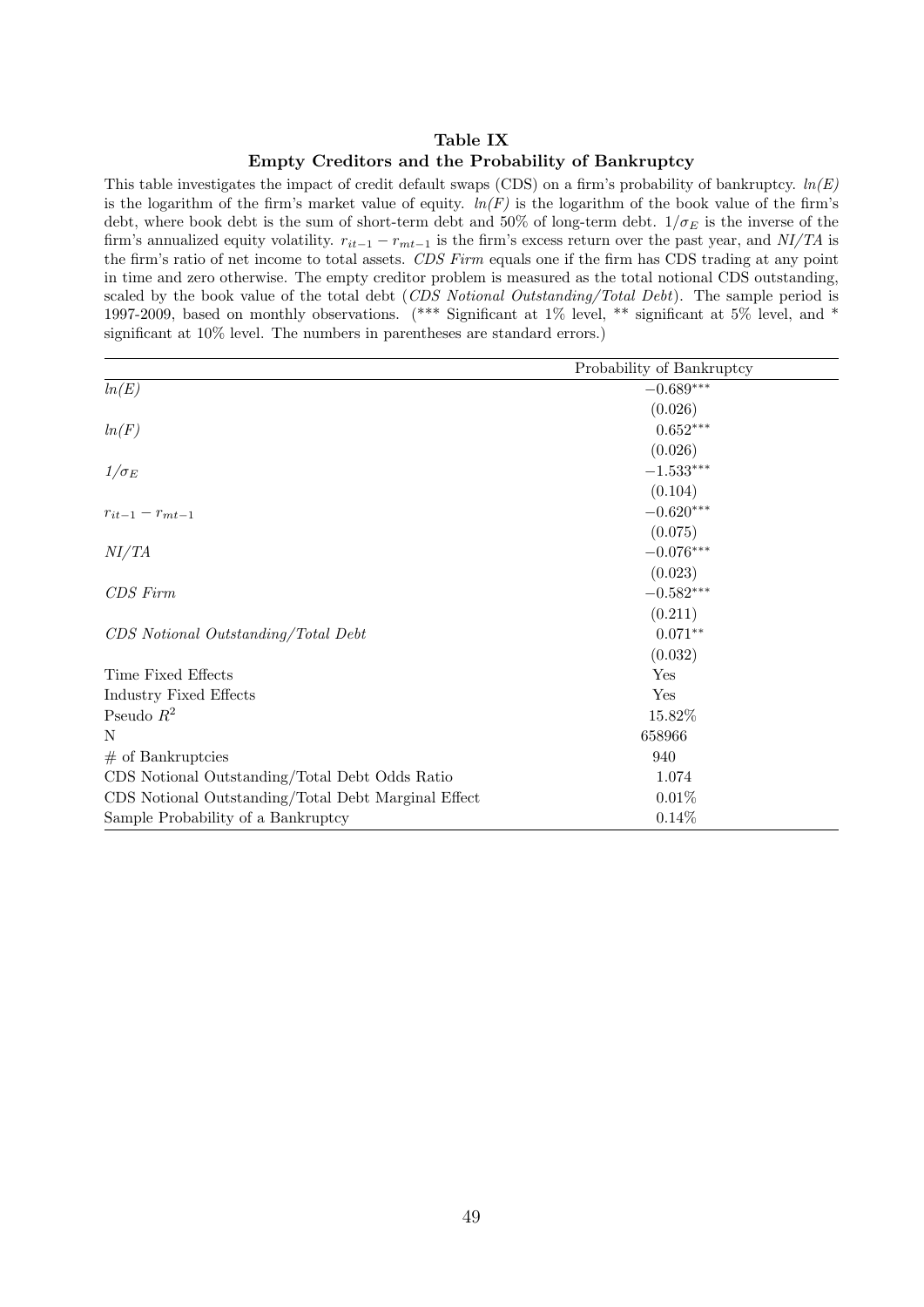#### **Table X**

#### **Restructuring Clauses of CDS Contracts and Probability of Bankruptcy**

This table investigates the impact of the restructuring clauses of credit default swaps (CDS) on the probability of bankruptcy of firms in a sample including firms with and without CDS traded. The empty creditor problem is expected to be more significant for firms with more contracts with "no restructuring" as the restructuring clause. In Model 1, for each CDS firm, we include a variable for the *No Restructuring CDS Proportion*, which is the total amount of active CDS contracts with "no restructuring" as the restructuring clause, scaled by the total number of CDS contracts trading on it. In Model 2, for each CDS firm, we also calculate the *Modified Restructuring CDS Proportion*, which is the total amount of active CDS contracts with "modified restructuring" as the restructuring clause, scaled by the total number of CDS contracts trading on it. *CDS Firm* equals one if the firm has CDS trading at any point in time and zero otherwise. The coefficient of interest is that of *No Restructuring CDS Proportion*, which captures the impact of the CDS-induced empty creditor problem.  $ln(E)$  is the logarithm of the firm's market value of equity.  $ln(F)$  is the logarithm of the book value of the firm's debt, where book debt is the sum of short-term debt and 50% of long-term debt.  $1/\sigma_E$  is the inverse of the firm's annualized equity volatility.  $r_{it-1} - r_{mt-1}$  is the firm's excess return over the past year, and *NI/TA* is the firm's ratio of net income to total assets. The sample period is 1997-2009, based on monthly observations. (\*\*\* Significant at 1% level, \*\* significant at 5% level, and \* significant at 10% level. The numbers in parentheses are standard errors.)

|                                       |             | Probability of Bankruptcy |             |
|---------------------------------------|-------------|---------------------------|-------------|
|                                       | (1)         | $\left( 2\right)$         | (3)         |
| ln(E)                                 | $-0.716***$ | $-0.717***$               | $-0.716***$ |
|                                       | (0.024)     | (0.024)                   | (0.024)     |
| ln(F)                                 | $0.715***$  | $0.716***$                | $0.715***$  |
|                                       | (0.023)     | (0.023)                   | (0.023)     |
| $1/\sigma_E$                          | $-1.636***$ | $-1.645***$               | $-1.641***$ |
|                                       | (0.132)     | (0.131)                   | (0.132)     |
| $r_{it-1} - r_{mt-1}$                 | $-1.327***$ | $-1.327***$               | $-1.325***$ |
|                                       | (0.111)     | (0.111)                   | (0.111)     |
| NI/TA                                 | $-0.037***$ | $-0.037***$               | $-0.037***$ |
|                                       | (0.013)     | (0.013)                   | (0.013)     |
| CDS Firm                              | $-0.206$    | $-0.163$                  | $-0.432*$   |
|                                       | (0.195)     | (0.210)                   | (0.255)     |
| No Restructuring CDS Proportion       | $1.315***$  |                           | $1.557***$  |
|                                       | (0.565)     |                           | (0.599)     |
| Modified Restructuring CDS Proportion |             | 0.572                     | 0.858       |
|                                       |             | (0.492)                   | (0.528)     |
| Time Fixed Effects                    | Yes         | Yes                       | Yes         |
| Industry Fixed Effects                | Yes         | Yes                       | Yes         |
| Pseudo $R^2$                          | 24.06%      | 24.04%                    | 24.08%      |
| N                                     | 658966      | 658966                    | 658966      |
| $#$ of Bankruptcy                     | 940         | 940                       | 940         |
| NR CDS Odds Ratio                     | 3.725       |                           | 4.745       |
| MR CDS Odds Ratio                     |             | 1.772                     | 2.358       |
| NR CDS Marginal Effect                | 0.18%       |                           | 0.22%       |
| MR CDS Marginal Effect                |             | 0.01%                     | 0.12%       |
| Sample Probability of a Bankruptcy    | 0.14%       | 0.14%                     | 0.14%       |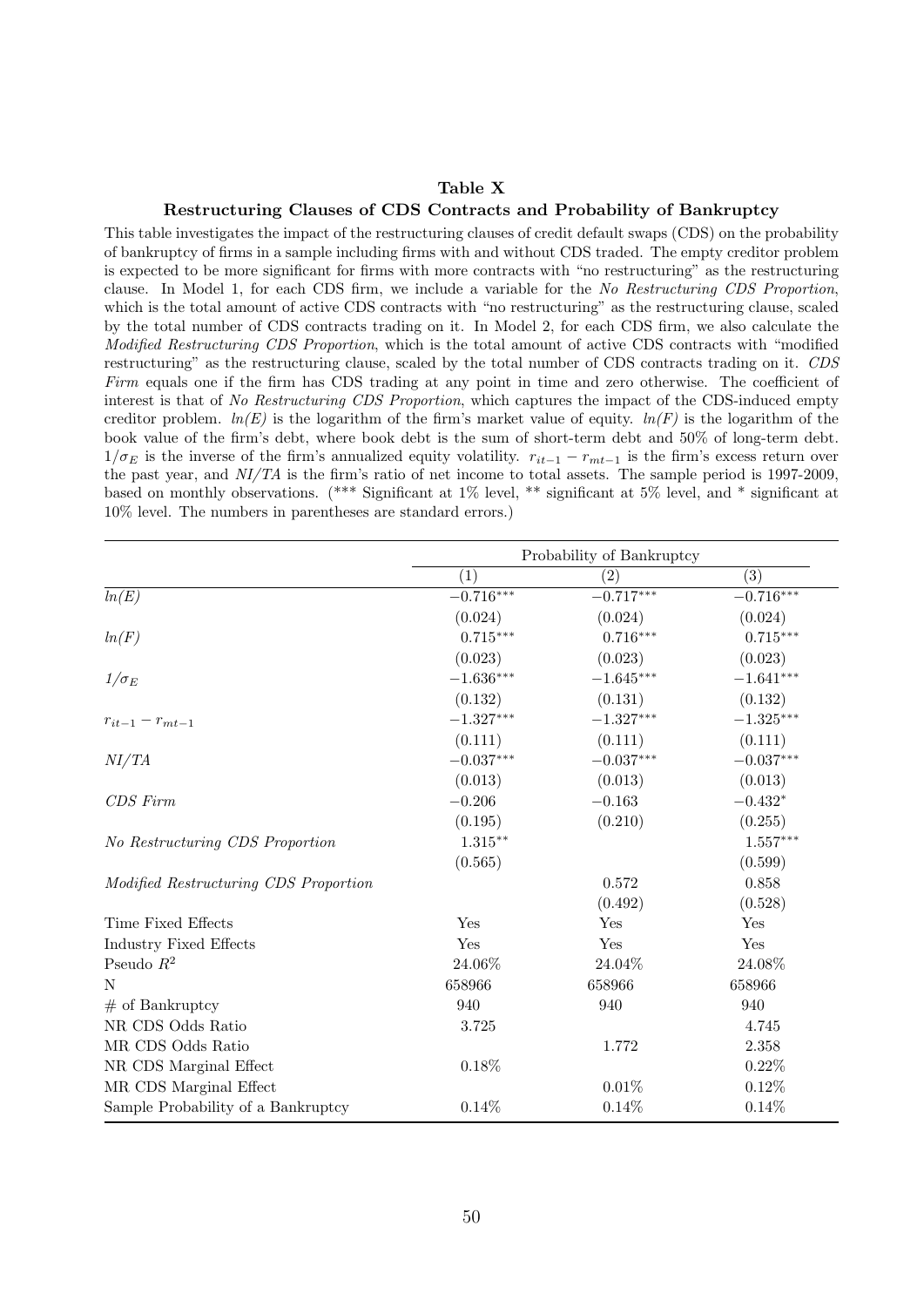#### **Table XI CDS Trading, Bank Relationships and Probability of Bankruptcy**

This table shows the results of an analysis of the impact of credit default swaps (CDS) on firm-creditor relationships. The creditor relationships are measured by bank relationships obtained from Dealscan LPC. For each firm, on a given date, we look back five years for any syndicated loan facilities extended to this firm. Summing over all such active facilities, we compute, on each date, the number of unique bank relationships.  $\Delta$  *Number of Banks* is the change in the number of bank relationships from one year before to two years after the inception of CDS trading.  $\Delta ln(Asset)$  is the change in the logarithm of the firm's total assets value.  $\Delta$ *ROA* is the change in the firm's return on assets.  $\Delta$  *Leverage* is the change in leverage.  $\Delta$  *PPENT/Total Asset* is the change in the ratio of property, plant and equipment to total assets. *CDS Active* is a dummy variable that equals one after and zero before the inception of CDS trading. *ln(E)* is the logarithm of the firm's equity value. *ln(F)* is the logarithm of the book value of the firm's debt, where book debt is the sum of short-term debt and 50% of long-term debt.  $1/\sigma_E$  is the inverse of the firm's annualized equity volatility.  $r_{it-1} - r_{mt-1}$  is the firm's excess return over the past year, and *NI/TA* is the firm's ratio of net income to total assets. *CDS Firm* equals one if the firm has CDS trading at any point in time and zero otherwise. *Number of Banks* is the number of existing bank relationships. The coefficients of interest are those of *CDS Active* and *Number of Banks*. (\*\*\* Significant at 1% level, \*\* significant at 5% level, and \* significant at 10% level. The numbers in parentheses are standard errors.)

|                               | Panel A: CDS and Bank Relationships | Panel B: Bank Relationships and Bankruptcy Risk |                |
|-------------------------------|-------------------------------------|-------------------------------------------------|----------------|
|                               | $\triangle$ Number of Banks         |                                                 | Probability of |
|                               |                                     |                                                 | Bankruptcy     |
| $\triangle$ $ln(Asset)$       | $6.291***$                          | ln(E)                                           | $-0.669***$    |
|                               | (1.849)                             |                                                 | (0.026)        |
| $\triangle$ ROA               | $-0.396$                            | ln(F)                                           | $0.683***$     |
|                               | (2.76)                              |                                                 | (0.024)        |
| $\triangle$ Leverage          | $8.581*$                            | $1/\sigma_E$                                    | $-1.763***$    |
|                               | (5.201)                             |                                                 | (0.136)        |
| $\triangle$ PPENT/Total Asset | $-1.586$                            | $r_{it-1} - r_{mt-1}$                           | $-1.339***$    |
|                               | (10.84)                             |                                                 | (0.111)        |
| CDS Active                    | $2.432**$                           | NI/TA                                           | $-0.040***$    |
|                               | (1.069)                             |                                                 | (0.013)        |
| Time Fixed Effects            | Yes                                 | CDS Firm                                        | $-2.210***$    |
| Industry Fixed Effects        | $\operatorname{Yes}$                |                                                 | (0.712)        |
| $R^2$                         | 9.75%                               | CDS Active                                      | $2.378***$     |
| N                             | 496                                 |                                                 | (0.728)        |
|                               |                                     | Number of Banks                                 | $0.153***$     |
|                               |                                     |                                                 | $\ell = -1$    |

|                            | (0.035)  |
|----------------------------|----------|
| Time Fixed Effects         | Yes      |
| Industry Fixed Effects     | Yes      |
| Pseudo $R^2$               | 24.32\%  |
| N                          | 658966   |
| $\#$ of Bankruptcy         | 940      |
| CDS Active Odds Ratio      | 10.783   |
| Number of Banks Odds Ratio | 1.165    |
| CDS Active Marginal Effect | $0.33\%$ |
| Number of Banks            |          |
| Marginal Effect            | $0.02\%$ |
| Sample Probability         |          |
| of Bankruptcy              | $0.14\%$ |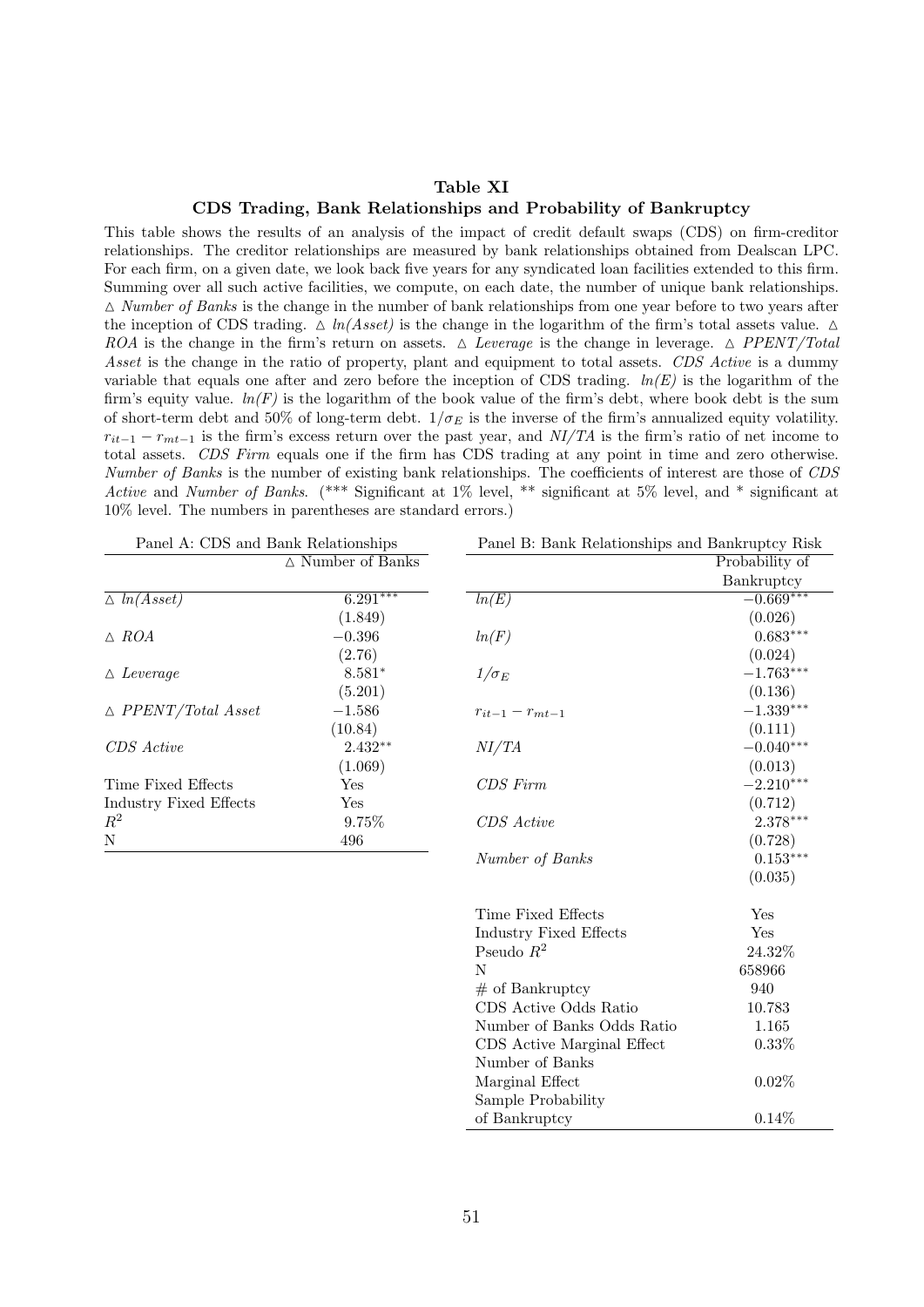## **Additional Tables**

#### **Table A1**

#### **Firm Fixed Effect Regressions for Distance-to-Default and Credit Default Swaps**

This table presents estimates of the effect of CDS trading on firms' distance-to-default (DD). *DD* is calculated from the Merton (1974) model.  $ln(E)$  is the logarithm of the firm's equity value.  $ln(F)$  is the logarithm of the firm's debt.  $1/\sigma_E$  is the inverse of the firm's annualized equity volatility.  $r_{it-1} - r_{mt-1}$ is the firm's excess return over the past year, and *NI/TA* is the firm's ratio of net income to total assets. To estimate the impact of CDS trading on firms' DD, we include CDS variables in the model specification. *CDS Active* is a dummy variable that equals one if the firm has CDS traded on its debt, one year before month t. The sample period is 1997-2009, based on monthly observations. The regression controls for firm fixed effects and time fixed effects. (\*\*\* Significant at 1% level,\*\* significant at 5% level, and \* significant at 10% level. The numbers in parentheses are standard errors.)

|                       | Distance-to-Default |  |
|-----------------------|---------------------|--|
| ln(E)                 | $0.667***$          |  |
|                       | (0.002)             |  |
| ln(F)                 | $-0.644***$         |  |
|                       | (0.002)             |  |
| $1/\sigma_E$          | $1.603***$          |  |
|                       | (0.003)             |  |
| $r_{it-1} - r_{mt-1}$ | $0.099***$          |  |
|                       | (0.001)             |  |
| NI/TA                 | $0.031***$          |  |
|                       | (0.002)             |  |
| CDS Active            | $-0.249***$         |  |
|                       | (0.008)             |  |
| Time Fixed Effects    | Yes                 |  |
| Firm Fixed Effects    | Yes                 |  |
| R-Square              | 82.76%              |  |
| Ν                     | 648242              |  |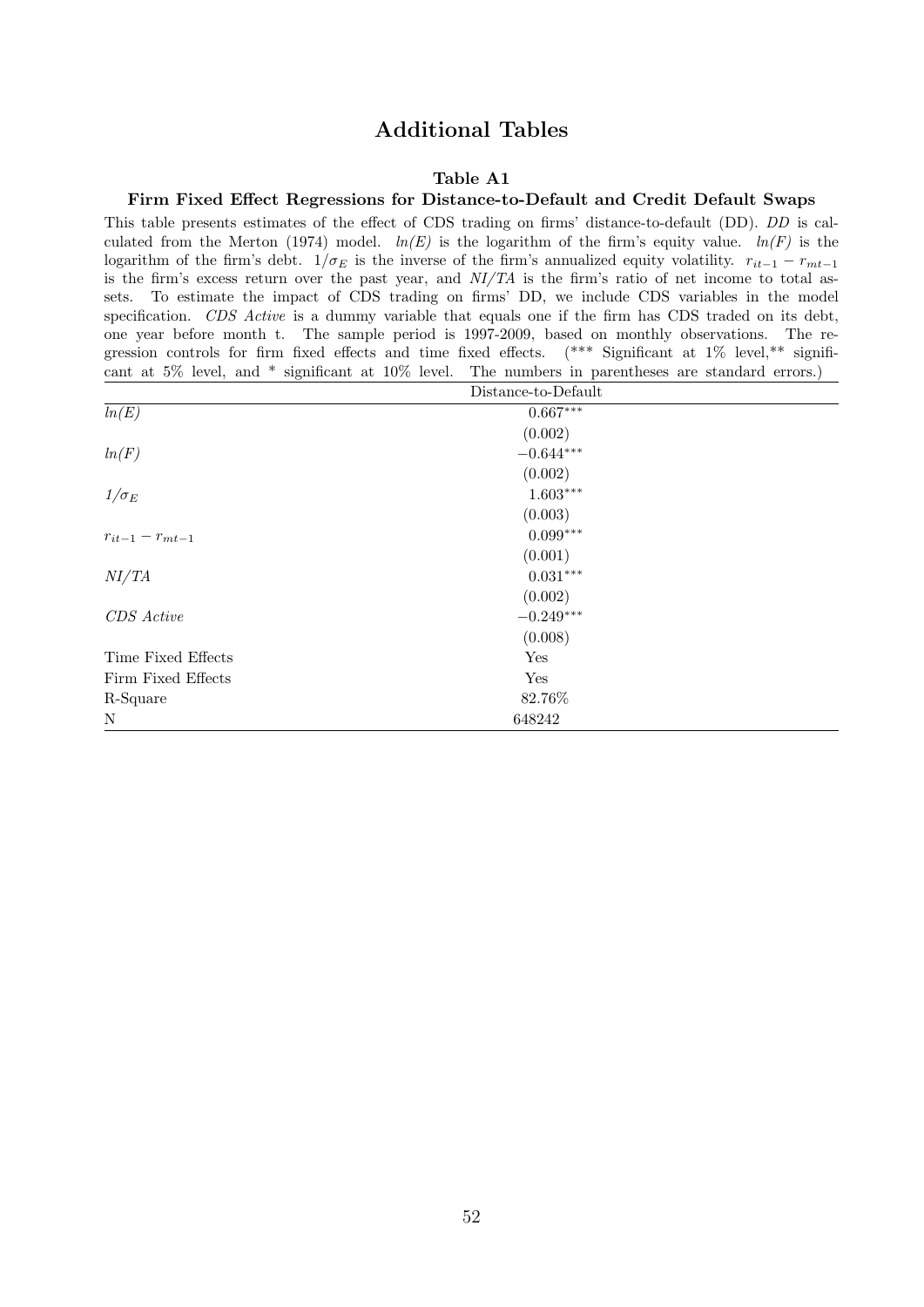#### **Impact of Credit Default Swaps Trading on Bankruptcy: Alternative Model**

This table presents estimates of the effect of CDS trading on firms' bankruptcy risk, based on the model in Campbell, Hilscher, and Szilagyi (2008). *NIMTAAVG* is the weighted average profitability ratio of net income to market-valued total assets, which includes lagged information about profitability, as defined in Campbell, Hilscher, and Szilagyi (2008). *TLMTA* is total liabilities over the market value of total assets. *EXRETAVG* is the weighted average excess return over the value-weighted S&P 500 return, which includes lagged information about excess returns. *Sigma* is the square root of the sum of squared firm stock returns over a 3-month period. *Rsize* is the relative size of each firm, measured as the log ratio of its market capitalization to that of the S&P 500 index, and *CASHMTA* is the stock of cash and short-term investments over the market value of total assets. *MB* is the market-to-book ratio of the firm, and *PRICE* is the firm's log price per share, truncated above at \$15. To estimate the impact of CDS trading on firms' bankruptcy risk, we include CDS variables in the model specification. *CDS Firm* equals one if the firm is in the CDS sample and zero otherwise. *CDS Active* is a dummy variable that equals one if the firm has CDS traded on its debt one year before month t. The sample period is 1997-2009, based on monthly observations. The regression controls for firm fixed effects and industry fixed effects. (\*\*\* Significant at  $1\%$  level,\*\* significant at  $5\%$  level, and \* significant at  $10\%$ level. The numbers in parentheses are standard errors.)

|                                  | Probability of Bankruptcy |              |  |
|----------------------------------|---------------------------|--------------|--|
|                                  | (1)                       | (2)          |  |
| NIMTAAVG                         | $-18.007***$              | $-17.918***$ |  |
|                                  | (1.697)                   | (1.695)      |  |
| <b>TLMTA</b>                     | $3.154***$                | $3.268***$   |  |
|                                  | (0.160)                   | (0.162)      |  |
| <b>EXRETAVG</b>                  | $-1.272*$                 | $-1.273*$    |  |
|                                  | (0.743)                   | (0.741)      |  |
| $\mathit{Sigma}$                 | $0.829***$                | $0.800***$   |  |
|                                  | (0.131)                   | (0.130)      |  |
| Rsize                            | $0.114***$                | $0.203***$   |  |
|                                  | (0.031)                   | (0.034)      |  |
| CASHMTA                          | $-2.368***$               | $-2.436***$  |  |
|                                  | (0.402)                   | (0.404)      |  |
| MB                               | $0.001***$                | $0.001**$    |  |
|                                  | (0.000)                   | (0.000)      |  |
| PRICE                            | $-0.429***$               | $-0.485***$  |  |
|                                  | (0.071)                   | (0.071)      |  |
| CDS Firm                         |                           | $-2.284***$  |  |
|                                  |                           | (0.456)      |  |
| CDS Active                       |                           | $1.749***$   |  |
|                                  |                           | (0.482)      |  |
| Time Fixed Effects               | Yes                       | Yes          |  |
| Industry Fixed Effects           | Yes                       | Yes          |  |
| Pseudo $R^2$                     | 12.35%                    | 12.77%       |  |
| N                                | 682053                    | 682053       |  |
| $#$ of Bankruptcy                | 888                       | 888          |  |
| CDS Active Odds Ratio            |                           | 5.749        |  |
| CDS Active Marginal Effect       |                           | 0.23%        |  |
| Sample Probability of Bankruptcy | 0.13%                     | $0.13\%$     |  |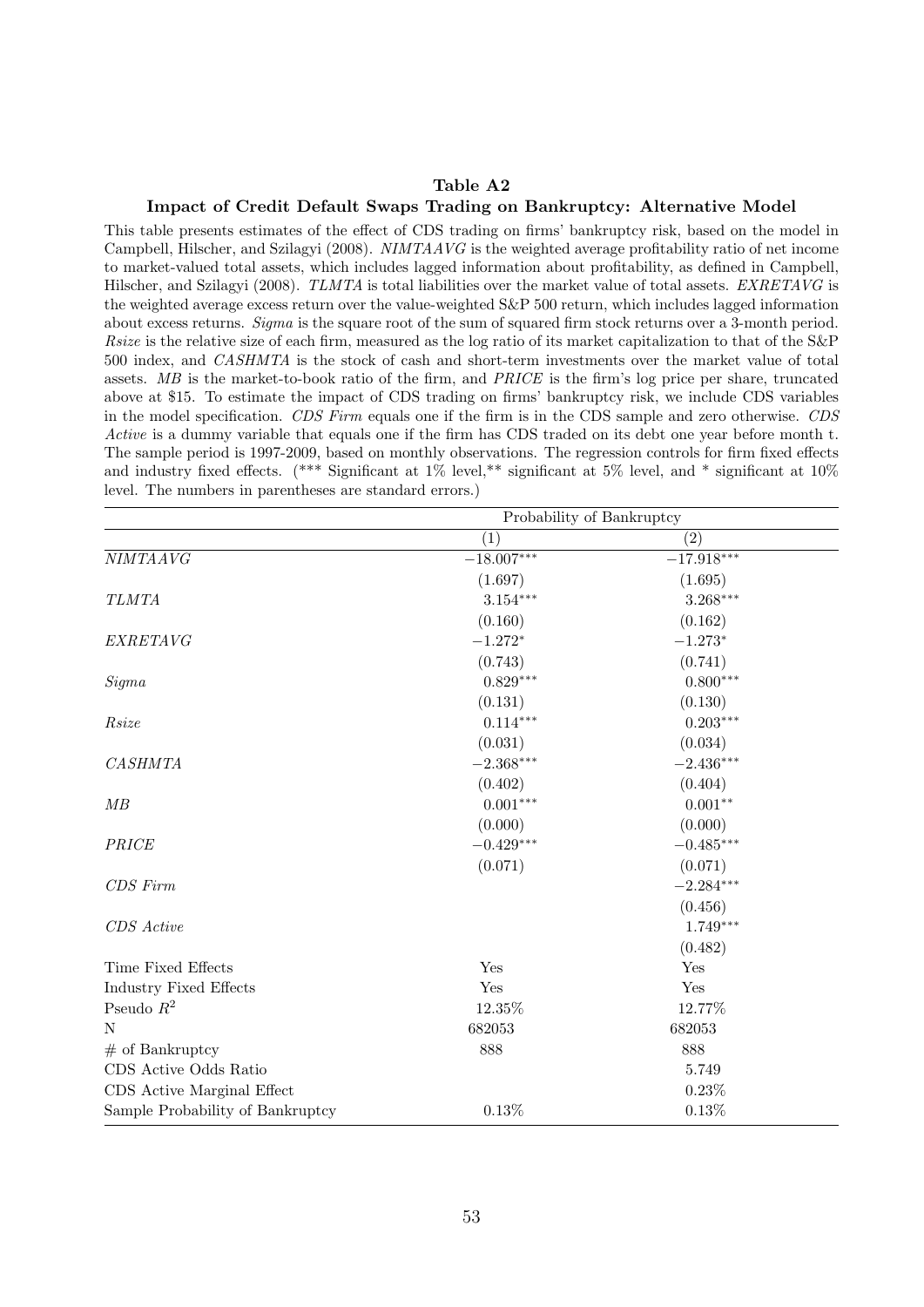#### **Probability of Bankruptcy Controlling for Direct Effect of Downgrade**

This table investigates the impact of credit rating and credit default swaps (CDS) trading on the probability of bankruptcy. The hazard model analysis of the probability of bankruptcy is conducted in a sample including firms with CDS and non-CDS firms, matched by their propensity score. Propensity score matched firms are selected based on propensity scores estimated from the model of probability of CDS trading presented in Table III.  $ln(E)$  is the logarithm of the firm's equity value.  $ln(F)$  is the logarithm of the firm's debt.  $1/\sigma_F$  is the inverse of the firm's annualized equity volatility.  $r_{it-1} - r_{mt-1}$  is the firm's excess return over the past year, and *NI/TA* is the firm's ratio of net income to total assets. *CDS Firm* equals one if the firm is in the CDS sample and zero otherwise. *CDS Active* is a dummy variable that equals one if the firm has CDS traded on its debt one year before month t. *Unrated* equals one if there is no credit rating on the firm. *Downgrade* is a dummy variable that equals one if the firm was downgraded one year before month t. The sample period is 1997-2009, based on monthly observations. (\*\*\* Significant at 1% level, \*\* significant at 5% level, and \* significant at 10% level. The numbers in parentheses are standard errors.)

|                                  |                        | Probability of Bankruptcy |                        |             |
|----------------------------------|------------------------|---------------------------|------------------------|-------------|
|                                  | CDS Prediction Model 1 |                           | CDS Prediction Model 2 |             |
|                                  | (1)                    | (2)                       | (3)                    | (4)         |
| ln(E)                            | $-1.1\overline{30***}$ | $-1.141***$               | $-1.005***$            | $-1.022***$ |
|                                  | (0.150)                | (0.149)                   | (0.137)                | (0.136)     |
| ln(F)                            | $1.143***$             | $1.157***$                | $0.996***$             | $1.017***$  |
|                                  | (0.137)                | (0.137)                   | (0.123)                | (0.123)     |
| $1/\sigma_E$                     | 0.068                  | 0.084                     | 0.033                  | 0.049       |
|                                  | (0.244)                | (0.234)                   | (0.230)                | (0.220)     |
| $r_{it-1} - r_{mt-1}$            | $-2.118***$            | $-2.140***$               | $-1.895***$            | $-1.880***$ |
|                                  | (0.674)                | (0.671)                   | (0.615)                | (0.607)     |
| NI/TA                            | 0.054                  | 0.046                     | 0.060                  | 0.052       |
|                                  | (0.185)                | (0.182)                   | (0.164)                | (0.163)     |
| CDS Firm                         | $-0.576$               |                           | $-0.981$               |             |
|                                  | (0.799)                |                           | (0.787)                |             |
| CDS Active                       | $1.656**$              | $1.176***$                | $2.107***$             | $1.264***$  |
|                                  | (0.798)                | (0.398)                   | (0.810)                | (0.388)     |
| Unrated                          | $1.309***$             | $1.285***$                | $1.876***$             | $1.855***$  |
|                                  | (0.403)                | (0.401)                   | (0.368)                | (0.367)     |
| Down grade                       | $1.060**$              | $1.060**$                 | $1.155***$             | $1.168***$  |
|                                  | (0.442)                | (0.443)                   | (0.404)                | (0.406)     |
| Time Fixed Effects               | Yes                    | Yes                       | Yes                    | Yes         |
| Industry Fixed Effects           | Yes                    | Yes                       | Yes                    | Yes         |
| Pseudo $R^2$                     | 38.91%                 | 38.83%                    | 35.34%                 | 35.12%      |
| N                                | 113886                 | 113886                    | 120494                 | 120494      |
| $#$ of Bankruptcies              | 45                     | $45\,$                    | 48                     | 48          |
| CDS Active Odds Ratio            | 5.238                  | 3.241                     | 8.224                  | 3.540       |
| Downgrade Odds Ratio             | 2.886                  | 2.886                     | 3.174                  | 3.216       |
| CDS Active Marginal Effect       | 0.11%                  | 0.04%                     | 0.08%                  | 0.05%       |
| Downgrade Marginal Effect        | $0.036\%$              | 0.04%                     | 0.04%                  | 0.04%       |
| Sample Probability of Bankruptcy | $0.06\%$               | 0.04%                     | 0.04%                  | 0.04%       |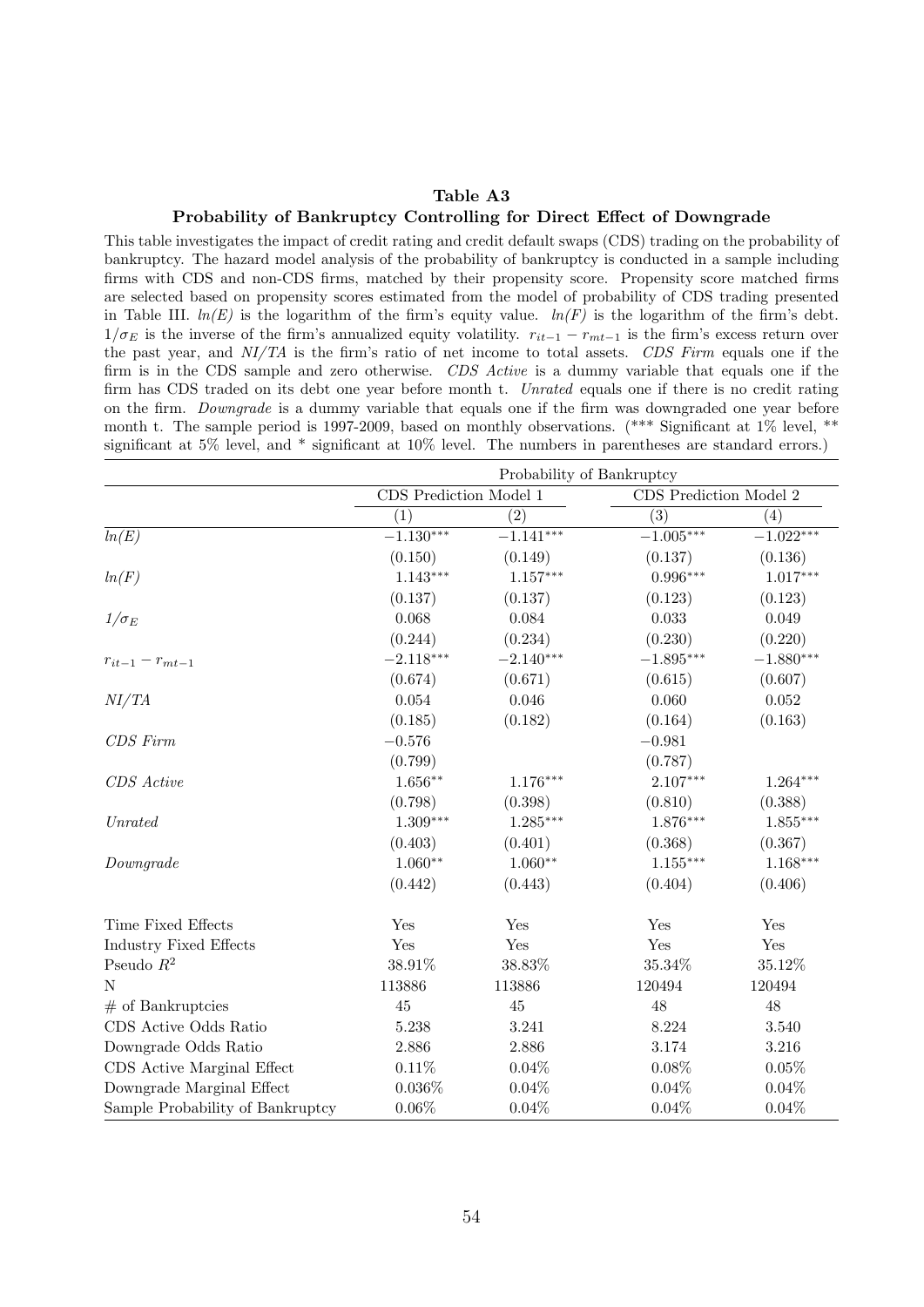### **Table A4 Rating Drift and the Impact of Credit Default Swaps**

This table presents the estimates of the probability of bankruptcy using a logistic model in a sample including firms with credit default swaps (CDS) and non-CDS firms matched by credit rating. The matched firms selected are the one firm with the same credit rating as the target firm and the closest asset size.  $ln(E)$  is the logarithm of the firm's equity value.  $ln(F)$  is the logarithm of the book value of the firm's debt.  $1/\sigma_E$  is the inverse of the firm's annualized equity volatility.  $r_{it-1} - r_{mt-1}$  is the firm's excess return over the past year, and NI/TA is the firm's ratio of net income to total assets. To estimate the impact of CDS trading on the probability of credit downgrades/bankruptcy, we include CDS variables in the model specification. CDS Firm equals one if the firm is in the CDS sample and zero otherwise. CDS Active is a dummy variable that equals one if the firm has CDS traded on its debt one year before month t. The coefficient of interest is that of CDS Active, which captures the impact of CDS trading on the probability of bankruptcy after the inception of CDS trading. The sample period is 1997-2009, based on monthly observations. (\*\*\* Significant at 1% level, \*\* significant at 5% level, and \* significant at 10% level. The numbers in parentheses are standard errors.)  $\overline{P}$  Probability of Bankruptcy

|                        | Probability of Bankruptcy |                        |  |
|------------------------|---------------------------|------------------------|--|
|                        | (1)                       | (2)                    |  |
| ln(E)                  | $-1.552^{\ast\ast\ast}$   | $-1.562***$            |  |
|                        | (0.153)                   | (0.153)                |  |
| ln(F)                  | $1.449***$                | $1.463***$             |  |
|                        | (0.153)                   | (0.153)                |  |
| $1/\sigma_E$           | $-0.548*$                 | $-0.528^{\ast}$        |  |
|                        | (0.300)                   | (0.300)                |  |
| $r_{it-1} - r_{mt-1}$  | $-0.695$                  | $-0.733$               |  |
|                        | (0.448)                   | (0.448)                |  |
| NI/TA                  | $-4.102***$               | $-4.118***$            |  |
|                        | (0.643)                   | (0.639)                |  |
| CDS Firm               | $-0.530$                  |                        |  |
|                        | (0.779)                   |                        |  |
| CDS Active             | $2.431***$                | $2.134^{\ast\ast\ast}$ |  |
|                        | (0.667)                   | (0.465)                |  |
| Time Fixed Effects     | Yes                       | Yes                    |  |
| Industry Fixed Effects | Yes                       | Yes                    |  |
| Pseudo $R^2$           | 39.95%                    | 39.91%                 |  |
| N                      | 141006                    | 141006                 |  |
| $#$ of Bankruptcy      | $65\,$                    | 65                     |  |
| CDS Odds Ratio         | 11.370                    | 8.449                  |  |
| CDS Marginal Effect    | $0.10\%$                  | 0.09%                  |  |
| Sample Probability     |                           |                        |  |
| of a Bankruptcy        | 0.05%                     | 0.05%                  |  |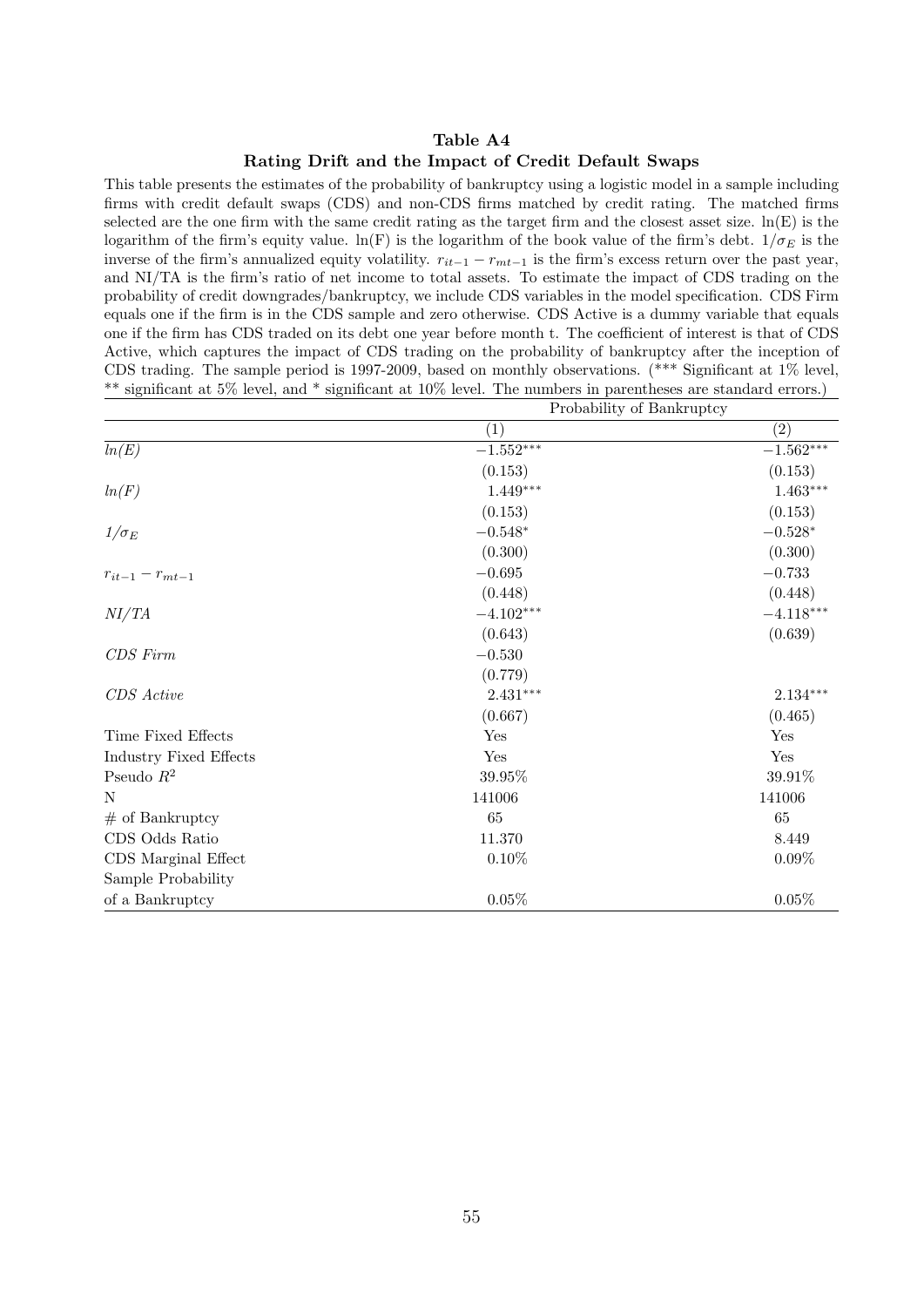#### **Impact of Credit Default Swaps Trading on Credit Quality: Control for Distance-to-Default**

This table presents the estimates of the probability of bankruptcy using a logistic model. The analysis is conducted in a sample including firms with credit default swaps (CDS) and all non-CDS firms. Besides the conventional determinants of bankruptcy risk, we also control for firm's distance-to-default (*DD*). *DD* is calculated from the Merton (1974) model.  $ln(E)$  is the logarithm of the firm's market value of equity.  $ln(F)$ is the logarithm of the book value of the firm's debt, where book debt is the sum of short-term debt and 50% of long-term debt.  $1/\sigma_E$  is the inverse of the firm's annualized equity volatility.  $r_{it-1} - r_{mt-1}$  is the firm's excess return over the past year, and *NI/TA* is the firm's ratio of net income to total assets. To estimate the impact of CDS trading on the probability of bankruptcy, we include CDS variables in the model specification. *CDS Firm* equals one if the firm is in the CDS sample and zero otherwise. *CDS Active* is a dummy variable that equals one after and zero before the inception of CDS trading. The coefficient of interest is that of *CDS Active*, which captures the impact of CDS trading on the probability of credit downgrades or bankruptcy after the inception of CDS trading. The sample period is 1997-2009, based on monthly observations. (\*\*\* Significant at 1% level, \*\* significant at 5% level, and \* significant at 10% level. The numbers in parentheses are standard errors.)

|                                 | Probability of Downgrades | Probability of Bankruptcy |
|---------------------------------|---------------------------|---------------------------|
| ln(E)                           | $-0.567***$               | $-0.612***$               |
|                                 | (0.020)                   | (0.036)                   |
| ln(F)                           | $0.321***$                | $0.638***$                |
|                                 | (0.020)                   | (0.035)                   |
| $1/\sigma_E$                    | $0.315***$                | $-1.213***$               |
|                                 | (0.035)                   | (0.178)                   |
| $r_{it-1} - r_{mt-1}$           | $-0.044$                  | $-1.125***$               |
|                                 | (0.034)                   | (0.131)                   |
| NI/TA                           | 0.006                     | $-0.035***$               |
|                                 | (0.017)                   | (0.013)                   |
| CDS Firm                        | $0.862***$                | $-1.823**$                |
|                                 | (0.057)                   | (0.712)                   |
| CDS Active                      | $0.721***$                | $1.900**$                 |
|                                 | (0.068)                   | (0.751)                   |
| DD                              | $-0.244***$               | $-0.181***$               |
|                                 | (0.017)                   | (0.054)                   |
| Time Fixed Effects              | Yes                       | Yes                       |
| Industry Fixed Effects          | Yes                       | Yes                       |
| Pseudo $R^2$                    | 14.12%                    | 18.66%                    |
| N                               | 646923                    | 646923                    |
| $\#$ of Downgrades (Bankruptcy) | 3384                      | 632                       |
| CDS Active Odds Ratio           | 2.056                     | 6.686                     |
| CDS Active Marginal Effect      | 0.37%                     | 0.18%                     |
| Sample Probability of           |                           |                           |
| a Downgrade (Bankruptcy)        | 0.52%                     | 0.10%                     |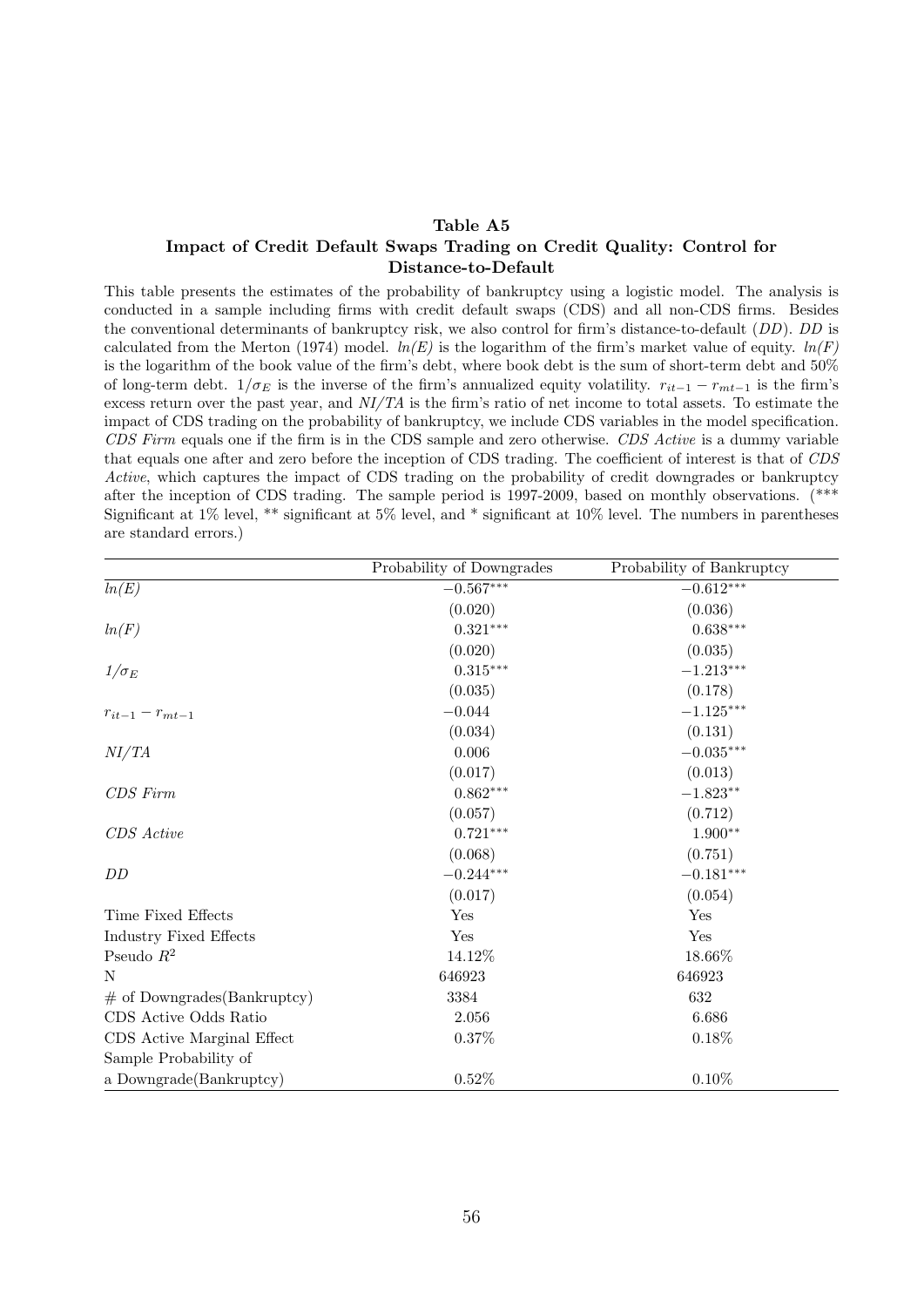### **Impact of Credit Default Swaps Trading on Credit Quality: Distance-to-Default Matching**

This table presents the estimates of the probability of credit downgrades/bankruptcy using a logistic model in a sample including firms with credit default swaps (CDS) and non-CDS distance-to-default (DD) matched firms. Each matched firm selected is the one firm with the closest DD to the target firm. DD is calculated from the Merton (1974) model. *ln(E)* is the logarithm of the firm's equity value. *ln(F)* is the logarithm of the book value of the firm's debt.  $1/\sigma_E$  is the inverse of the firm's annualized equity volatility.  $r_{it-1} - r_{mt-1}$  is the firm's excess return over the past year, and *NI/TA* is the firm's ratio of net income to total assets. To estimate the impact of CDS trading on the probability of credit downgrades/bankruptcy, we include CDS variables in the model specification. *CDS Firm* equals one if the firm is in the CDS sample and zero otherwise. *CDS Active* is a dummy variable that equals one if the firm has CDS traded on its debt one year before month t. The coefficient of interest is that of CDS Active, which captures the impact of CDS trading on the probability of credit downgrades or bankruptcy after the inception of CDS trading. The sample period is 1997-2009, based on monthly observations. (\*\*\* Significant at 1% level, \*\* significant at 5% level, and \* significant at 10% level. The numbers in parentheses are standard errors.)

|                                | Distance-to-Default Matching |                        |                           |                        |
|--------------------------------|------------------------------|------------------------|---------------------------|------------------------|
|                                | Probability of Downgrades    |                        | Probability of Bankruptcy |                        |
|                                | (1)                          | (2)                    | (3)                       | $\left( 4\right)$      |
| ln(E)                          | $-0.462***$                  | $-0.447***$            | $-0.923***$               | $-0.891***$            |
|                                | (0.027)                      | (0.028)                | (0.114)                   | (0.113)                |
| ln(F)                          | $0.318^{\ast\ast\ast}$       | $0.270***$             | $0.853***$                | $0.865^{\ast\ast\ast}$ |
|                                | (0.030)                      | (0.031)                | (0.116)                   | (0.118)                |
| $1/\sigma_E$                   | $-0.155***$                  | $-0.008$               | $-1.905***$               | $-1.971***$            |
|                                | (0.042)                      | (0.038)                | (0.315)                   | (0.317)                |
| $r_{it-1} - r_{mt-1}$          | $-0.614***$                  | $-0.09$                | $-0.076$                  | $-0.101$               |
|                                | (0.073)                      | (0.056)                | (0.191)                   | (0.196)                |
| NI/TA                          | $-0.845***$                  | $-0.700***$            | $-0.331$                  | $-0.994***$            |
|                                | (0.133)                      | (0.221)                | (0.221)                   | (0.259)                |
| CDS Firm                       | $1.307^{***}\;$              |                        | $-1.809**$                |                        |
|                                | (0.100)                      |                        | (0.759)                   |                        |
| CDS Active                     | $0.586***$                   | $1.313^{\ast\ast\ast}$ | $2.196^{\ast\ast\ast}$    | $0.773***$             |
|                                | (0.083)                      | (0.069)                | (0.759)                   | (0.299)                |
| Time Fixed Effects             | Yes                          | Yes                    | Yes                       | Yes                    |
| Industry Fixed Effects         | Yes                          | Yes                    | Yes                       | Yes                    |
| Pseudo $R^2$                   | 12.02%                       | 8.03%                  | 23.16%                    | 23.05%                 |
| N                              | 119143                       | 119143                 | 119143                    | 119143                 |
| $#$ of Downgrades (Bankruptcy) | 1469                         | 1469                   | 67                        | 67                     |
| CDS Active Odds Ratio          | 1.797                        | 3.717                  | 8.989                     | 2.166                  |
| CDS Active Marginal Effect     | $0.64\%$                     | 1.46%                  | 0.12%                     | 0.04%                  |
| Sample Probability of          |                              |                        |                           |                        |
| a Downgrade (Bankruptcy)       | 1.13%                        | 1.14%                  | 0.05%                     | 0.05%                  |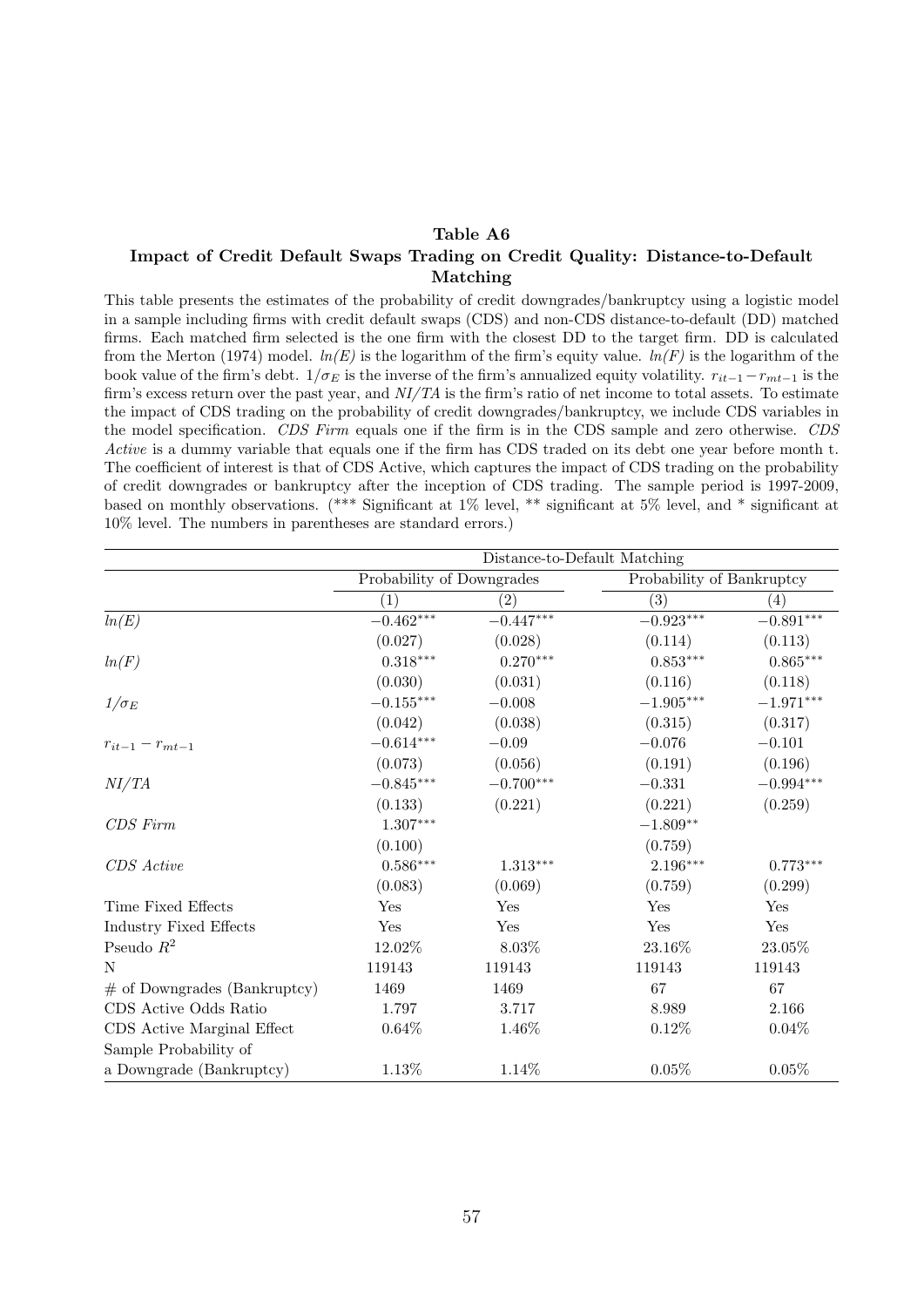### **Table A7 Credit Rating and CDS Effects**

This table investigates the impact of credit default swaps (CDS) trading on the probability of bankruptcy in subsamples of investment grade and non-investment grade firms. *ln(E)* is the logarithm of the firm's equity value.  $ln(F)$  is the logarithm of the book value of the firm's debt.  $1/\sigma_E$  is the inverse of the firm's annualized equity volatility.  $r_{it-1} - r_{mt-1}$  is the firm's excess return over the past year, and *NI/TA* is the firm's ratio of net income to total assets. To estimate the impact of CDS trading on the probability of credit downgrades/bankruptcy, we include CDS variables in the model specification. *CDS Firm* equals one if the firm is in the CDS sample and zero otherwise. *CDS Active* is a dummy variable that equals one if the firm has CDS traded on its debt one year before month t. The sample period is 1997-2009, based on monthly observations. (\*\*\* Significant at 1% level, \*\* significant at 5% level, and \* significant at 10% level. The numbers in the parentheses are standard errors.)

|                                  |             | Probability of Bankruptcy |                      |
|----------------------------------|-------------|---------------------------|----------------------|
|                                  | Full Sample | Investment Grade          | Non-investment Grade |
| ln(E)                            | $-0.713***$ | $-0.705***$               | $-0.704***$          |
|                                  | (0.024)     | (0.024)                   | (0.024)              |
| ln(F)                            | $0.711***$  | $0.702***$                | $0.702***$           |
|                                  | (0.023)     | (0.023)                   | (0.023)              |
| $1/\sigma_E$                     | $-1.626***$ | $-1.825***$               | $-1.625***$          |
|                                  | (0.131)     | (0.138)                   | (0.134)              |
| $r_{it-1} - r_{mt-1}$            | $-1.320***$ | $-1.262***$               | $-1.323***$          |
|                                  | (0.111)     | (0.110)                   | (0.112)              |
| NI/TA                            | $-0.038***$ | $-0.036***$               | $-0.037***$          |
|                                  | (0.013)     | (0.013)                   | (0.013)              |
| CDS Firm                         | $-2.009***$ | $-1.525$                  | $-2.182**$           |
|                                  | (0.711)     | (1.004)                   | (1.002)              |
| CDS Active                       | $2.373***$  | 1.893*                    | $2.721***$           |
|                                  | (0.729)     | (1.041)                   | (1.024)              |
| Time Fixed Effects               | Yes         | Yes                       | Yes                  |
| Industry Fixed Effects           | Yes         | Yes                       | Yes                  |
| Pseudo $R^2$                     | 24.18%      | 24.09%                    | 23.64%               |
| N                                | 658966      | 634895                    | 608773               |
| $#$ of Bankruptcies              | 940         | 912                       | 924                  |
| CDS Active Odds Ratio            | 10.73       | 6.64                      | 15.20                |
| CDS Active Marginal Effect       | $0.33\%$    | $0.26\%$                  | $0.40\%$             |
| Sample Probability of Bankruptcy | 0.14%       | 0.14%                     | 0.15%                |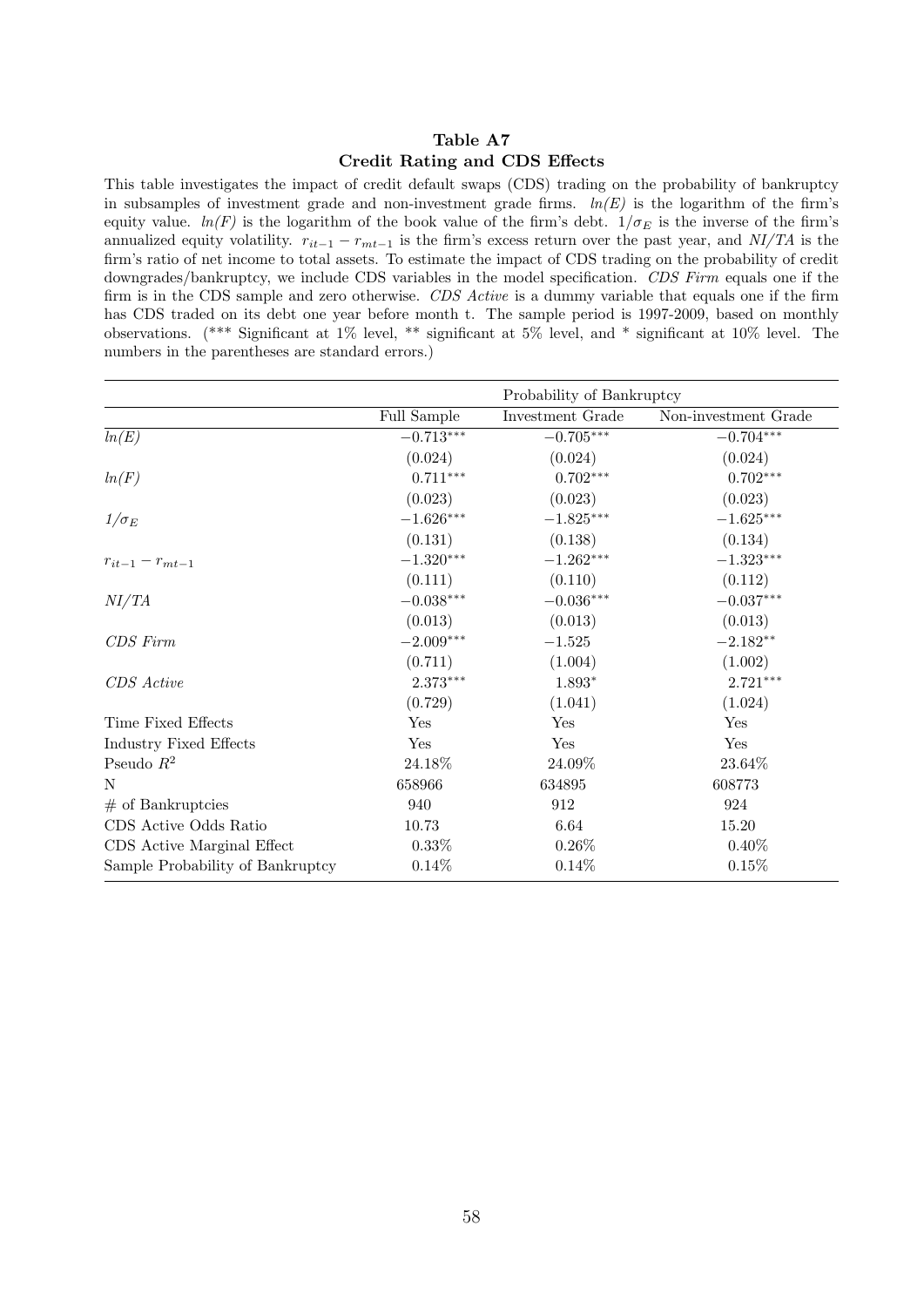### **Table A8 Mergers & Acquisitions and the CDS Effect**

This table presents the estimates of the probability of bankruptcy using a logistic model in a sample excluding firms with a Mergers & Acquisitions (M&A) event. M&A data are obtained from SDC Interface. *ln(E)* is the logarithm of the firm's market value of equity.  $ln(F)$  is the logarithm of the book value of the firm's debt, where book debt is the sum of short-term debt and  $50\%$  of long-term debt.  $1/\sigma_E$  is the inverse of the firm's annualized equity volatility.  $r_{it-1} - r_{mt-1}$  is the firm's excess return over the past year, and *NI/TA* is the firm's ratio of net income to total assets. To estimate the impact of CDS trading on the probability of credit downgrades or bankruptcy, we include CDS variables in the model specification. *CDS Firm* equals one if the firm is in the CDS sample and zero otherwise. *CDS Active* is a dummy variable that equals one after and zero before the inception of CDS trading. The coefficient of interest is that of *CDS Active*, which captures the impact of CDS trading on the probability of bankruptcy after the inception of CDS trading. The sample period is 1997-2009, based on monthly observations. (\*\*\* Significant at 1% level, \*\* significant at 5% level, and \* significant at 10% level. The numbers in parentheses are standard errors.)

|                            | Probability of Bankruptcy |  |
|----------------------------|---------------------------|--|
| ln(E)                      | $-0.685***$               |  |
|                            | (0.025)                   |  |
| ln(F)                      | $0.697***$                |  |
|                            | (0.024)                   |  |
| $1/\sigma_E$               | $-1.907***$               |  |
|                            | (0.148)                   |  |
| $r_{it-1} - r_{mt-1}$      | $-1.380***$               |  |
|                            | (0.121)                   |  |
| NI/TA                      | $-0.033**$                |  |
|                            | (0.014)                   |  |
| CDS Firm                   | $-1.755^{**}$             |  |
|                            | (0.712)                   |  |
| CDS Active                 | $1.985***$                |  |
|                            | (0.735)                   |  |
| Time Fixed Effects         | Yes                       |  |
| Industry Fixed Effects     | Yes                       |  |
| Pseudo $R^2$               | 25.20%                    |  |
| N                          | 563771                    |  |
| $#$ of Bankruptcy          | 839                       |  |
| CDS Active Odds Ratio      | 7.279                     |  |
| CDS Active Marginal Effect | $0.30\%$                  |  |
| Sample Probability         |                           |  |
| of a Bankruptcy            | 0.15%                     |  |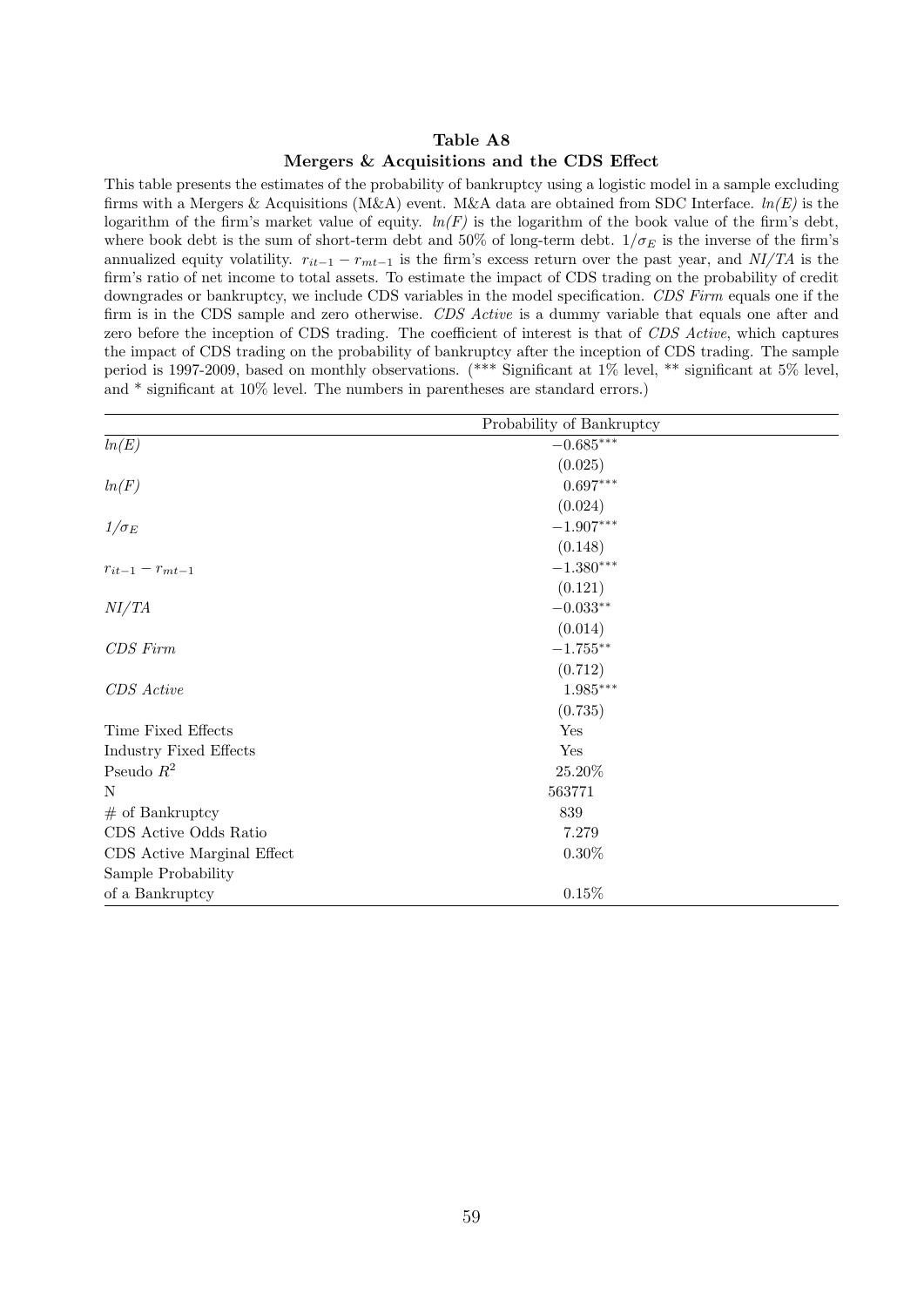#### **Probability of Credit Default Swaps Trading: Additional Instruments**

This table presents the estimates of the probability of credit default swaps (CDS) trading using a probit model. Propensity scores are estimated based on the model parameters. *ln(Asset)* is the logarithm of the firm's total assets value. *Leverage* is defined as the ratio of book debt to the sum of book debt and market equity, where book debt is the sum of short-term debt and 50% of long-term debt and market equity is the measure of the number of common shares outstanding multiplied by the stock price. *ROA* is the firm's return on assets.  $r_{it-1} - r_{mt-1}$  is the firm's excess return over the past year. *Equity Volatility* is the firm's annualized equity volatility. *PPENT/Total Asset* is the ratio of property, plant and equipment to total assets. *Sales/Total Asset* is the ratio of sales to total assets. *EBIT/Total Asset* is the ratio of earnings before interest and tax to total assets. *WCAP/Total Asset* is the ratio of working capital to total assets. *RE/Total Asset* is the ratio of retained earnings to total assets. *Cash/Total Asset* is the ratio of cash to total assets. *CAPX/Total Asset* is the ratio of capital expenditure to total assets. *Investment Grade* is a dummy variable that equals one if the firm has an investment grade (BBB- or above) rating. *Rated* is a dummy variable that equals one if the firm is rated. *Trace Coverage* is a dummy that equals one for firms in the Trade Reporting and Compliance Engine (TRACE) database. *Post CFMA* is the a dummy that equals one for the period after the Commodity Futures Modernization Act of 2000 (CFMA). The *Inverse Mills Ratio* is calculated from the first-stage probit regression modeling the probability of CDS trading. The sample period is 1997-2009, based on monthly observations. (\*\*\* Significant at 1% level, \*\* significant at 5% level, and \* significant at 10% level. The numbers in parentheses are standard errors.)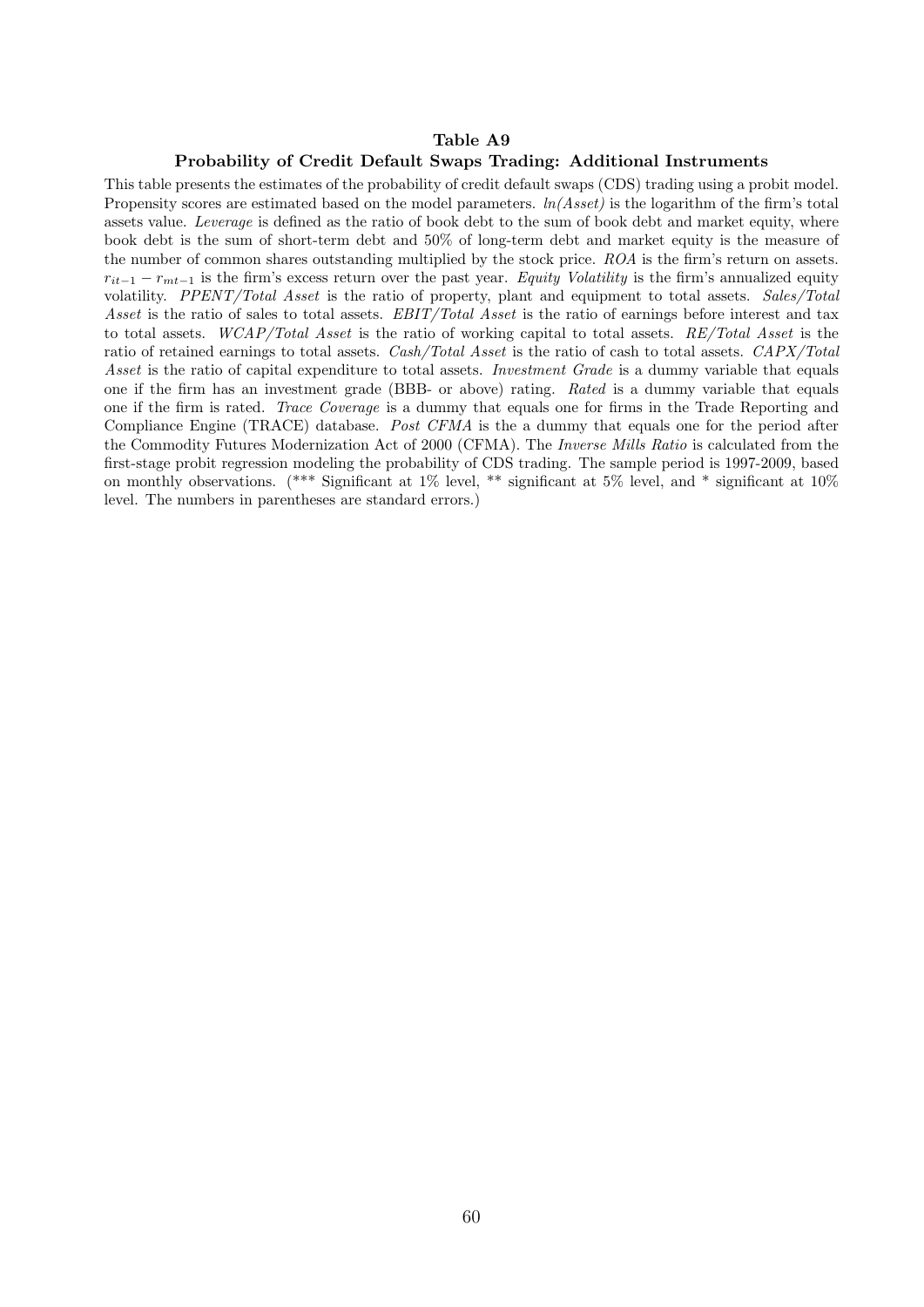|                               | Panel A: Probability of CDS Trading | Probability of CDS Trading |  |
|-------------------------------|-------------------------------------|----------------------------|--|
|                               | CDS Prediction                      | CDS Prediction             |  |
|                               | Model 4                             | Model 5                    |  |
| Trace Coverage                | $0.512***$                          |                            |  |
|                               | (0.024)                             |                            |  |
| Post CFMA                     |                                     | $0.386***$                 |  |
|                               |                                     | (0.068)                    |  |
| Ln(Asset)                     | $0.799***$                          | $0.797***$                 |  |
|                               | (0.005)                             | (0.005)                    |  |
| Leverage                      | $0.403***$                          | $0.417***$                 |  |
|                               | (0.025)                             | (0.026)                    |  |
| ROA                           | $-0.020$                            | $-0.012\,$                 |  |
|                               | (0.016)                             | (0.016)                    |  |
| $r_{it-1} - r_{mt-1}$         | $-0.095***$                         | $-0.099***$                |  |
|                               | (0.010)                             | (0.010)                    |  |
| Equity Volatility             | $0.055***$                          | $0.068***$                 |  |
|                               | (0.015)                             | (0.015)                    |  |
| PPENT/Total Asset             | $0.373***$                          | $0.357***$                 |  |
|                               | (0.029)                             | (0.029)                    |  |
| Sales/Total Asset             | $-0.022***$                         | $-0.021***$                |  |
|                               | (0.003)                             | (0.003)                    |  |
| EBIT/Total Asset              | $0.311***$                          | $0.256***$                 |  |
|                               | (0.060)                             | (0.060)                    |  |
| WCAP/Total Asset              | $0.144***$                          | $0.159***$                 |  |
|                               | (0.023)                             | (0.024)                    |  |
| RE/Total Asset                | $0.018***$                          | $0.023***$                 |  |
|                               | (0.005)                             | (0.006)                    |  |
| Cash/Total Asset              | $0.249***$                          | $0.251***$                 |  |
|                               | (0.037)                             | (0.037)                    |  |
| CAPX/Total Asset              | $-1.914***$                         | $-1.862***$                |  |
|                               | (0.114)                             | (0.115)                    |  |
| Investment Grade              | $0.944***$                          | $0.916***$                 |  |
|                               | (0.015)                             | (0.013)                    |  |
| Rated                         | $0.957***$                          | $0.962***$                 |  |
|                               | (0.015)                             | (0.015)                    |  |
| Time Fixed Effects            | Yes                                 | Yes                        |  |
| <b>Industry Fixed Effects</b> | Yes                                 | Yes                        |  |
| Pseudo $R^2$                  | 38.79%                              | 38.76%                     |  |
| $\mathbf N$                   | 690111                              | 690111                     |  |
| $\#\text{CDS}$ Event          | $551\,$                             | $551\,$                    |  |
|                               |                                     |                            |  |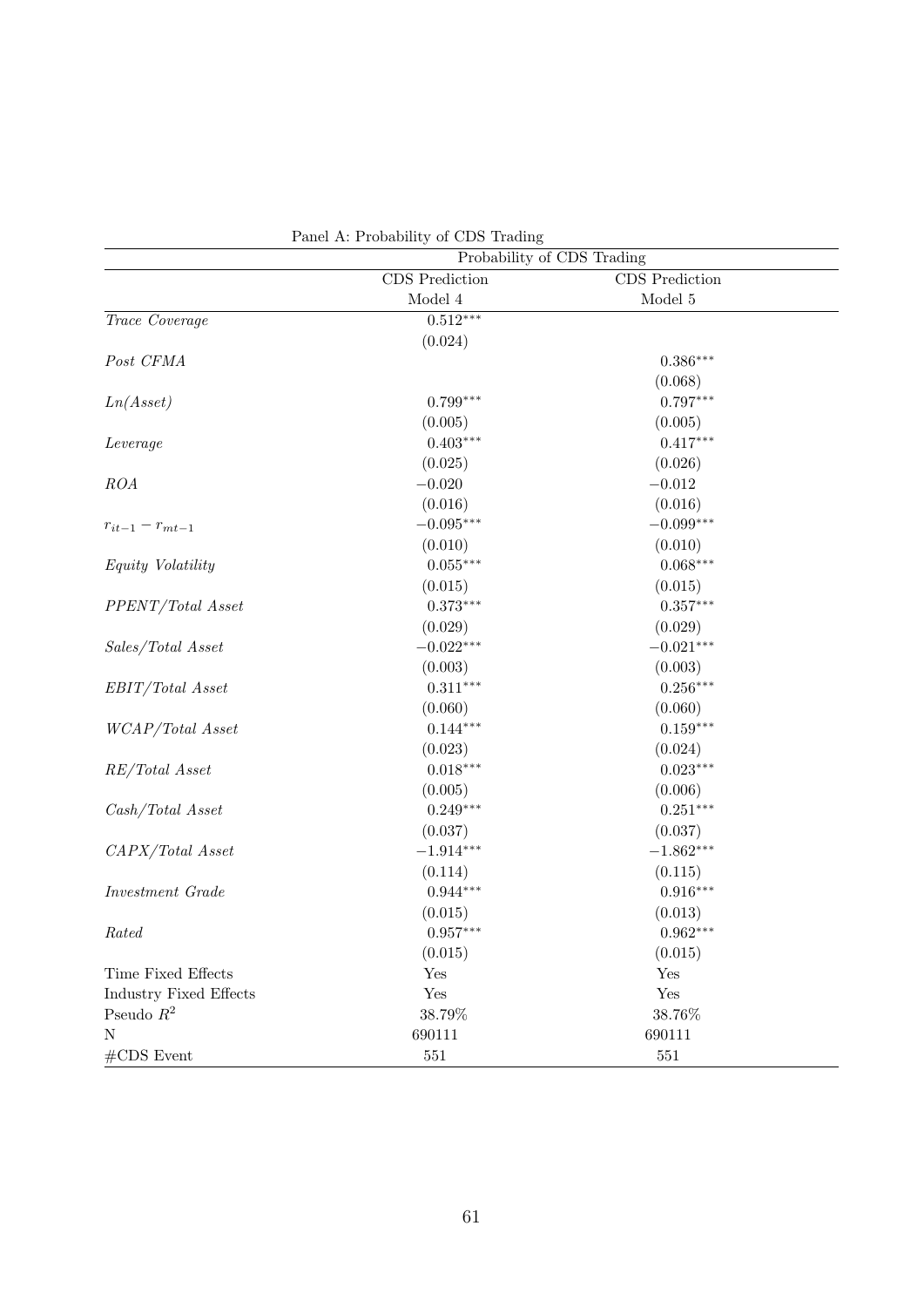|                            | Probability of Bankruptcy |                |  |
|----------------------------|---------------------------|----------------|--|
|                            | CDS Prediction            | CDS Prediction |  |
|                            | Model 4                   | Model 5        |  |
| ln(E)                      | $-0.639***$               | $-0.639***$    |  |
|                            | (0.022)                   | (0.022)        |  |
| ln(F)                      | $0.646***$                | $0.645***$     |  |
|                            | (0.022)                   | (0.022)        |  |
| $1/\sigma_E$               | $-1.400***$               | $-1.400***$    |  |
|                            | (0.125)                   | (0.125)        |  |
| $r_{it-1} - r_{mt-1}$      | $-1.330***$               | $-1.330***$    |  |
|                            | (0.109)                   | (0.109)        |  |
| NI/TA                      | $-0.032**$                | $-0.032**$     |  |
|                            | (0.013)                   | (0.013)        |  |
| CDS Firm                   | $-2.271***$               | $-2.267***$    |  |
|                            | (0.710)                   | (0.710)        |  |
| CDS Active                 | $2.638***$                | $2.628***$     |  |
|                            | (0.747)                   | (0.745)        |  |
| <i>Inverse Mills Ratio</i> | 0.030                     | 0.035          |  |
|                            | (0.128)                   | (0.124)        |  |
| Time Fixed Effects         | Yes                       | Yes            |  |
| Industry Fixed Effects     | Yes                       | Yes            |  |
| Pseudo $R^2$               | 22.42%                    | 22.42%         |  |
| N                          | 657438                    | 657438         |  |
| $#$ of Bankruptcy          | 940                       | 940            |  |
| CDS Active Odds Ratio      | 13.985                    | 13.846         |  |
| CDS Active Marginal Effect | 0.37%                     | 0.37%          |  |
| Sample Probability         |                           |                |  |
| of a Bankruptcy            | 0.14%                     | 0.14%          |  |

Panel B: Treatment Effects Model with Instrumental Variables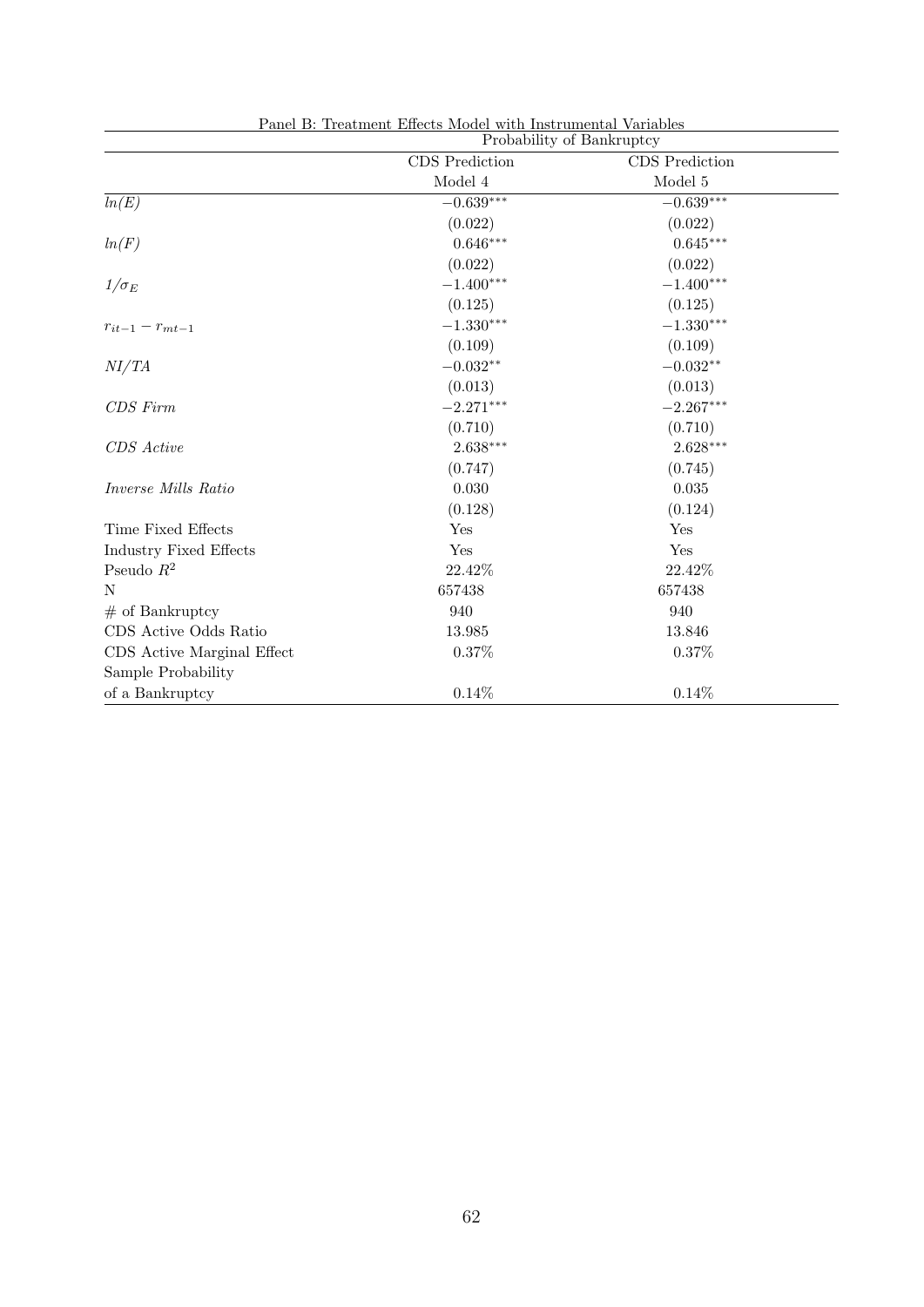#### **Impact of Credit Default Swaps Trading on Credit Quality: CDS Event**

This table presents the estimates of the probability of bankruptcy using a logistic model. In contrast to the baseline results in Table II, we shift the CDS introduction date by one year as a falsification test. *ln(E)* is the logarithm of the firm's equity value.  $ln(F)$  is the logarithm of the firm's debt.  $1/\sigma_E$  is the inverse of the firm's annualized equity volatility.  $r_{it-1} - r_{mt-1}$  is the firm's excess return over the past year, and NI/TA is the firm's ratio of net income to total assets. The sample period is 1997-2009, based on monthly observations. (\*\*\* Significant at 1% level, \*\* significant at 5% level, and \* significant at 10% level. The numbers in the parentheses are standard errors.)

|                            | Probability of Bankruptcy |  |
|----------------------------|---------------------------|--|
| ln(E)                      | $-0.714***$               |  |
|                            | (0.024)                   |  |
| ln(F)                      | $0.712***$                |  |
|                            | (0.023)                   |  |
| $1/\sigma_E$               | $-1.627***$               |  |
|                            | (0.131)                   |  |
| $r_{it-1} - r_{mt-1}$      | $-1.321***$               |  |
|                            | (0.111)                   |  |
| NI/TA                      | $-0.038***$               |  |
|                            | (0.013)                   |  |
| CDS Firm                   | $-12.674$                 |  |
|                            | (168.47)                  |  |
| CDS Active                 | 12.959                    |  |
|                            | (168.47)                  |  |
| Time Fixed Effects         | Yes                       |  |
| Industry Fixed Effects     | Yes                       |  |
| Pseudo $R^2$               | 24.20%                    |  |
| N                          | 658966                    |  |
| $#$ of Bankruptcy          | 940                       |  |
| CDS Active Odds Ratio      |                           |  |
| CDS Active Marginal Effect | 1.79%                     |  |
| Sample Probability of      | 0.14%                     |  |
| Bankruptcy                 |                           |  |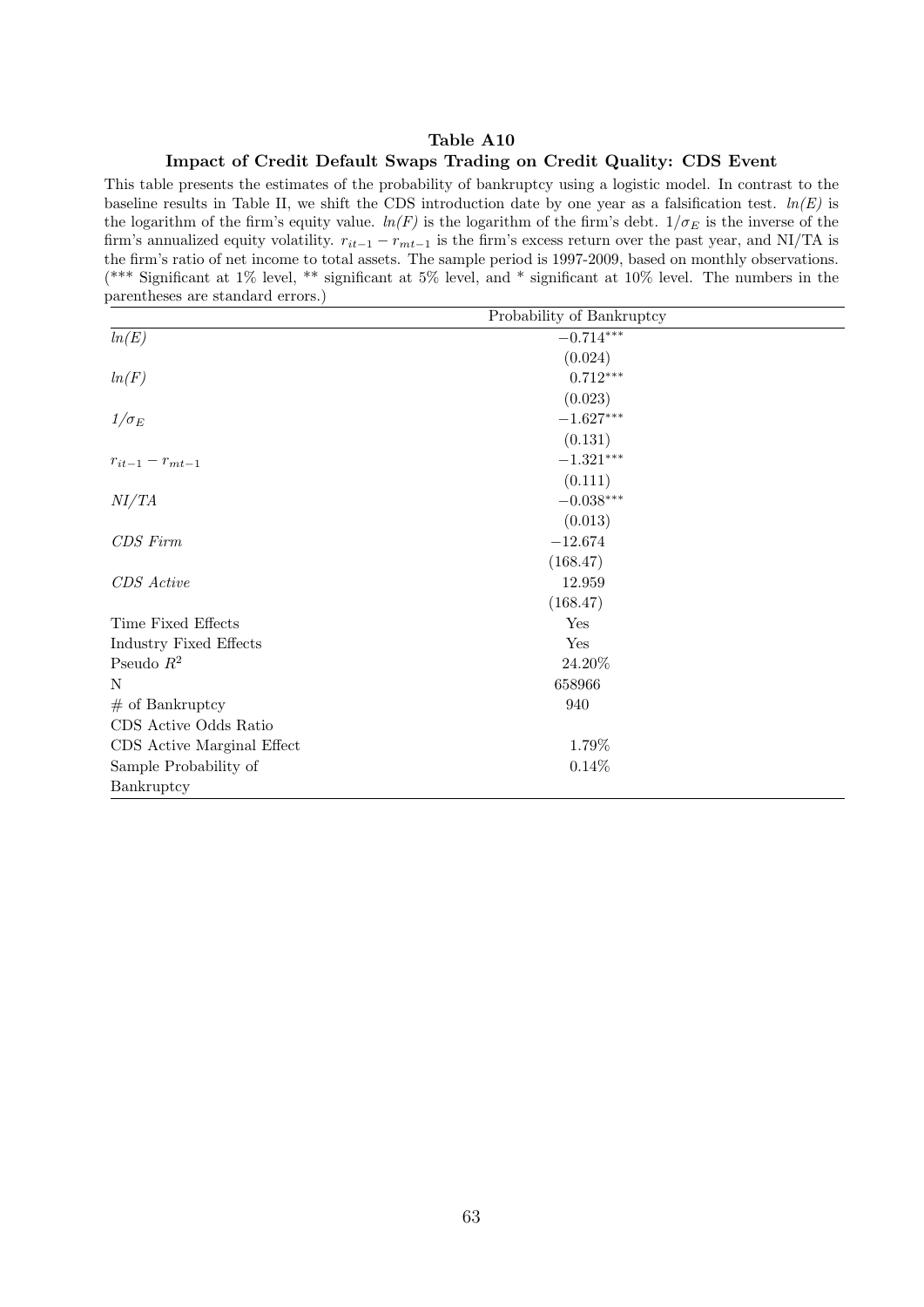#### **Impact of Credit Default Swaps Trading on Bankruptcy: The Feedback Mechanism**

This table investigates the impact of credit default swaps (CDS) trading on a firm's probability of bankruptcy, controlling for firm's CDS spread status. *Over Priced* (*Under Priced*) is a dummy that equals one for firms that are likely to be overpriced (underpriced), as measured by the basis between the CDS and bond yield spreads.  $ln(E)$  is the logarithm of the firm's equity value.  $ln(F)$  is the logarithm of the firm's debt.  $1/\sigma_E$  is the inverse of the firm's annualized equity volatility.  $r_{it-1} - r_{mt-1}$  is the firm's excess return over the past year, and *NI/TA* is the firm's ratio of net income to total assets. The sample period is 1997-2009, based on monthly observations. (\*\*\* Significant at 1% level, \*\* significant at 5% level, and \* significant at 10% level. The numbers in the parentheses are standard errors.)

| Model 1<br>Model 2<br>Model 3<br>Model 4<br>$-0.696***$<br>$-0.697***$<br>ln(E)<br>$-0.696***$<br>$-0.696***$<br>(0.030)<br>(0.030)<br>(0.030)<br>(0.030)<br>$0.715***$<br>$0.714***$<br>$0.714***$<br>$0.715***$<br>ln(F)<br>(0.029)<br>(0.029)<br>(0.029)<br>(0.029)<br>$-1.630***$<br>$-1.628***$<br>$-1.626***$<br>$-1.632***$<br>(0.188)<br>(0.188)<br>(0.188)<br>(0.188)<br>$-1.750***$<br>$-1.747***$<br>$-1.750***$<br>$-1.749***$<br>$r_{it-1} - r_{mt-1}$<br>(0.174)<br>(0.174)<br>(0.174)<br>(0.174)<br>$-0.042**$<br>$-0.042**$<br>$-0.042**$<br>$-0.042**$<br>NI/TA<br>(0.018)<br>(0.018)<br>(0.018)<br>(0.018)<br>$-1.578$<br>$-1.532$<br>$-1.498$<br>$-1.497$<br>CDS Firm<br>(1.005)<br>(1.005)<br>(1.005)<br>(1.005)<br>$1.982*$<br>$2.066**$<br>$1.932*$<br>$1.932*$<br>CDS Active<br>(1.021)<br>(1.017)<br>(1.021)<br>(1.021)<br>CDS Active*Over Priced<br>7.804<br>9.851<br>(573.80)<br>(211.54)<br>$-7.205$<br>$-9.284$<br>Over Priced<br>(211.54)<br>(573.80)<br>$-1.833$<br>CDS Active*Under Priced<br>$-1.946$<br>(613.85)<br>(616.39)<br>$-9.876$<br>$-9.909$<br>Under Priced<br>(486.90)<br>(486.85)<br>$CDS$ $Active*Mis-pricing$<br>8.796<br>(195.73)<br>$-8.410$<br>$Mis\text{-}pricing$<br>(195.72)<br>Yes<br>Yes<br>Time Fixed Effects<br>Yes<br>Yes<br>Yes<br>Yes<br>Yes<br><b>Industry Fixed Effects</b><br>Yes<br>27.54%<br>27.54%<br>27.56%<br>27.53%<br>398638<br>N<br>398638<br>398638<br>398638<br>530<br>530<br>530<br>530<br>$#$ of Bankruptcies<br>CDS Active Odds Ratio<br>7.257<br>7.893<br>6.903<br>6.903<br>$0.25\%$<br>0.25%<br>CDS Active Marginal Effect<br>0.26%<br>0.25%<br>Sample Probability<br>0.13%<br>0.13%<br>0.13%<br>0.13%<br>of Bankruptcy |              | Probability of Bankruptcy |  |  |  |
|------------------------------------------------------------------------------------------------------------------------------------------------------------------------------------------------------------------------------------------------------------------------------------------------------------------------------------------------------------------------------------------------------------------------------------------------------------------------------------------------------------------------------------------------------------------------------------------------------------------------------------------------------------------------------------------------------------------------------------------------------------------------------------------------------------------------------------------------------------------------------------------------------------------------------------------------------------------------------------------------------------------------------------------------------------------------------------------------------------------------------------------------------------------------------------------------------------------------------------------------------------------------------------------------------------------------------------------------------------------------------------------------------------------------------------------------------------------------------------------------------------------------------------------------------------------------------------------------------------------------------------------------------------------------------------------------------|--------------|---------------------------|--|--|--|
|                                                                                                                                                                                                                                                                                                                                                                                                                                                                                                                                                                                                                                                                                                                                                                                                                                                                                                                                                                                                                                                                                                                                                                                                                                                                                                                                                                                                                                                                                                                                                                                                                                                                                                      |              |                           |  |  |  |
|                                                                                                                                                                                                                                                                                                                                                                                                                                                                                                                                                                                                                                                                                                                                                                                                                                                                                                                                                                                                                                                                                                                                                                                                                                                                                                                                                                                                                                                                                                                                                                                                                                                                                                      |              |                           |  |  |  |
|                                                                                                                                                                                                                                                                                                                                                                                                                                                                                                                                                                                                                                                                                                                                                                                                                                                                                                                                                                                                                                                                                                                                                                                                                                                                                                                                                                                                                                                                                                                                                                                                                                                                                                      |              |                           |  |  |  |
|                                                                                                                                                                                                                                                                                                                                                                                                                                                                                                                                                                                                                                                                                                                                                                                                                                                                                                                                                                                                                                                                                                                                                                                                                                                                                                                                                                                                                                                                                                                                                                                                                                                                                                      |              |                           |  |  |  |
|                                                                                                                                                                                                                                                                                                                                                                                                                                                                                                                                                                                                                                                                                                                                                                                                                                                                                                                                                                                                                                                                                                                                                                                                                                                                                                                                                                                                                                                                                                                                                                                                                                                                                                      |              |                           |  |  |  |
|                                                                                                                                                                                                                                                                                                                                                                                                                                                                                                                                                                                                                                                                                                                                                                                                                                                                                                                                                                                                                                                                                                                                                                                                                                                                                                                                                                                                                                                                                                                                                                                                                                                                                                      | $1/\sigma_E$ |                           |  |  |  |
|                                                                                                                                                                                                                                                                                                                                                                                                                                                                                                                                                                                                                                                                                                                                                                                                                                                                                                                                                                                                                                                                                                                                                                                                                                                                                                                                                                                                                                                                                                                                                                                                                                                                                                      |              |                           |  |  |  |
|                                                                                                                                                                                                                                                                                                                                                                                                                                                                                                                                                                                                                                                                                                                                                                                                                                                                                                                                                                                                                                                                                                                                                                                                                                                                                                                                                                                                                                                                                                                                                                                                                                                                                                      |              |                           |  |  |  |
|                                                                                                                                                                                                                                                                                                                                                                                                                                                                                                                                                                                                                                                                                                                                                                                                                                                                                                                                                                                                                                                                                                                                                                                                                                                                                                                                                                                                                                                                                                                                                                                                                                                                                                      |              |                           |  |  |  |
|                                                                                                                                                                                                                                                                                                                                                                                                                                                                                                                                                                                                                                                                                                                                                                                                                                                                                                                                                                                                                                                                                                                                                                                                                                                                                                                                                                                                                                                                                                                                                                                                                                                                                                      |              |                           |  |  |  |
|                                                                                                                                                                                                                                                                                                                                                                                                                                                                                                                                                                                                                                                                                                                                                                                                                                                                                                                                                                                                                                                                                                                                                                                                                                                                                                                                                                                                                                                                                                                                                                                                                                                                                                      |              |                           |  |  |  |
|                                                                                                                                                                                                                                                                                                                                                                                                                                                                                                                                                                                                                                                                                                                                                                                                                                                                                                                                                                                                                                                                                                                                                                                                                                                                                                                                                                                                                                                                                                                                                                                                                                                                                                      |              |                           |  |  |  |
|                                                                                                                                                                                                                                                                                                                                                                                                                                                                                                                                                                                                                                                                                                                                                                                                                                                                                                                                                                                                                                                                                                                                                                                                                                                                                                                                                                                                                                                                                                                                                                                                                                                                                                      |              |                           |  |  |  |
|                                                                                                                                                                                                                                                                                                                                                                                                                                                                                                                                                                                                                                                                                                                                                                                                                                                                                                                                                                                                                                                                                                                                                                                                                                                                                                                                                                                                                                                                                                                                                                                                                                                                                                      |              |                           |  |  |  |
|                                                                                                                                                                                                                                                                                                                                                                                                                                                                                                                                                                                                                                                                                                                                                                                                                                                                                                                                                                                                                                                                                                                                                                                                                                                                                                                                                                                                                                                                                                                                                                                                                                                                                                      |              |                           |  |  |  |
|                                                                                                                                                                                                                                                                                                                                                                                                                                                                                                                                                                                                                                                                                                                                                                                                                                                                                                                                                                                                                                                                                                                                                                                                                                                                                                                                                                                                                                                                                                                                                                                                                                                                                                      |              |                           |  |  |  |
|                                                                                                                                                                                                                                                                                                                                                                                                                                                                                                                                                                                                                                                                                                                                                                                                                                                                                                                                                                                                                                                                                                                                                                                                                                                                                                                                                                                                                                                                                                                                                                                                                                                                                                      |              |                           |  |  |  |
|                                                                                                                                                                                                                                                                                                                                                                                                                                                                                                                                                                                                                                                                                                                                                                                                                                                                                                                                                                                                                                                                                                                                                                                                                                                                                                                                                                                                                                                                                                                                                                                                                                                                                                      |              |                           |  |  |  |
|                                                                                                                                                                                                                                                                                                                                                                                                                                                                                                                                                                                                                                                                                                                                                                                                                                                                                                                                                                                                                                                                                                                                                                                                                                                                                                                                                                                                                                                                                                                                                                                                                                                                                                      |              |                           |  |  |  |
|                                                                                                                                                                                                                                                                                                                                                                                                                                                                                                                                                                                                                                                                                                                                                                                                                                                                                                                                                                                                                                                                                                                                                                                                                                                                                                                                                                                                                                                                                                                                                                                                                                                                                                      |              |                           |  |  |  |
|                                                                                                                                                                                                                                                                                                                                                                                                                                                                                                                                                                                                                                                                                                                                                                                                                                                                                                                                                                                                                                                                                                                                                                                                                                                                                                                                                                                                                                                                                                                                                                                                                                                                                                      |              |                           |  |  |  |
|                                                                                                                                                                                                                                                                                                                                                                                                                                                                                                                                                                                                                                                                                                                                                                                                                                                                                                                                                                                                                                                                                                                                                                                                                                                                                                                                                                                                                                                                                                                                                                                                                                                                                                      |              |                           |  |  |  |
|                                                                                                                                                                                                                                                                                                                                                                                                                                                                                                                                                                                                                                                                                                                                                                                                                                                                                                                                                                                                                                                                                                                                                                                                                                                                                                                                                                                                                                                                                                                                                                                                                                                                                                      |              |                           |  |  |  |
|                                                                                                                                                                                                                                                                                                                                                                                                                                                                                                                                                                                                                                                                                                                                                                                                                                                                                                                                                                                                                                                                                                                                                                                                                                                                                                                                                                                                                                                                                                                                                                                                                                                                                                      |              |                           |  |  |  |
|                                                                                                                                                                                                                                                                                                                                                                                                                                                                                                                                                                                                                                                                                                                                                                                                                                                                                                                                                                                                                                                                                                                                                                                                                                                                                                                                                                                                                                                                                                                                                                                                                                                                                                      |              |                           |  |  |  |
|                                                                                                                                                                                                                                                                                                                                                                                                                                                                                                                                                                                                                                                                                                                                                                                                                                                                                                                                                                                                                                                                                                                                                                                                                                                                                                                                                                                                                                                                                                                                                                                                                                                                                                      |              |                           |  |  |  |
|                                                                                                                                                                                                                                                                                                                                                                                                                                                                                                                                                                                                                                                                                                                                                                                                                                                                                                                                                                                                                                                                                                                                                                                                                                                                                                                                                                                                                                                                                                                                                                                                                                                                                                      |              |                           |  |  |  |
|                                                                                                                                                                                                                                                                                                                                                                                                                                                                                                                                                                                                                                                                                                                                                                                                                                                                                                                                                                                                                                                                                                                                                                                                                                                                                                                                                                                                                                                                                                                                                                                                                                                                                                      |              |                           |  |  |  |
|                                                                                                                                                                                                                                                                                                                                                                                                                                                                                                                                                                                                                                                                                                                                                                                                                                                                                                                                                                                                                                                                                                                                                                                                                                                                                                                                                                                                                                                                                                                                                                                                                                                                                                      |              |                           |  |  |  |
|                                                                                                                                                                                                                                                                                                                                                                                                                                                                                                                                                                                                                                                                                                                                                                                                                                                                                                                                                                                                                                                                                                                                                                                                                                                                                                                                                                                                                                                                                                                                                                                                                                                                                                      | Pseudo $R^2$ |                           |  |  |  |
|                                                                                                                                                                                                                                                                                                                                                                                                                                                                                                                                                                                                                                                                                                                                                                                                                                                                                                                                                                                                                                                                                                                                                                                                                                                                                                                                                                                                                                                                                                                                                                                                                                                                                                      |              |                           |  |  |  |
|                                                                                                                                                                                                                                                                                                                                                                                                                                                                                                                                                                                                                                                                                                                                                                                                                                                                                                                                                                                                                                                                                                                                                                                                                                                                                                                                                                                                                                                                                                                                                                                                                                                                                                      |              |                           |  |  |  |
|                                                                                                                                                                                                                                                                                                                                                                                                                                                                                                                                                                                                                                                                                                                                                                                                                                                                                                                                                                                                                                                                                                                                                                                                                                                                                                                                                                                                                                                                                                                                                                                                                                                                                                      |              |                           |  |  |  |
|                                                                                                                                                                                                                                                                                                                                                                                                                                                                                                                                                                                                                                                                                                                                                                                                                                                                                                                                                                                                                                                                                                                                                                                                                                                                                                                                                                                                                                                                                                                                                                                                                                                                                                      |              |                           |  |  |  |
|                                                                                                                                                                                                                                                                                                                                                                                                                                                                                                                                                                                                                                                                                                                                                                                                                                                                                                                                                                                                                                                                                                                                                                                                                                                                                                                                                                                                                                                                                                                                                                                                                                                                                                      |              |                           |  |  |  |
|                                                                                                                                                                                                                                                                                                                                                                                                                                                                                                                                                                                                                                                                                                                                                                                                                                                                                                                                                                                                                                                                                                                                                                                                                                                                                                                                                                                                                                                                                                                                                                                                                                                                                                      |              |                           |  |  |  |